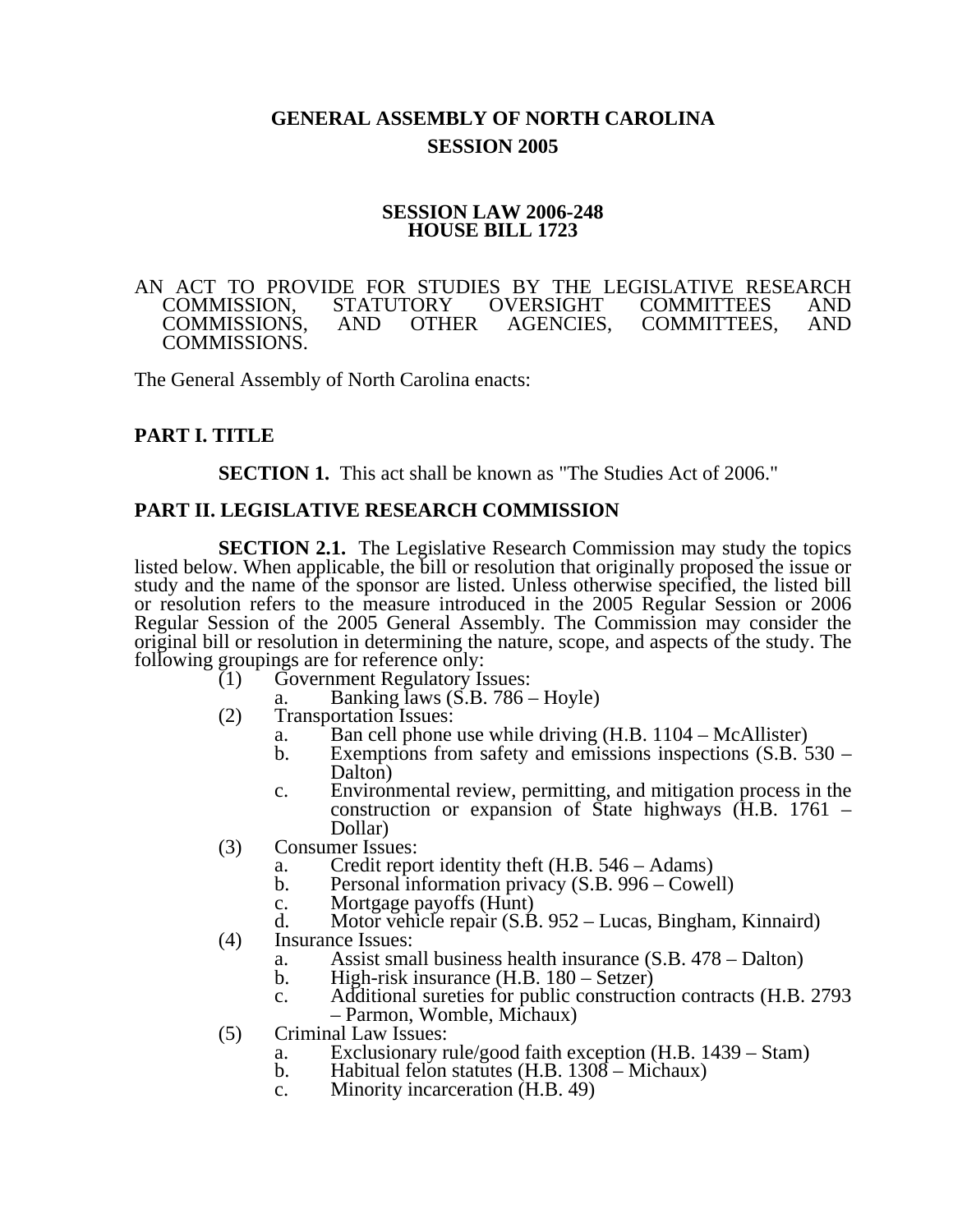- d. The provisions and penalties of G.S. 20-138.3, driving by a person less than 21 years old after consuming alcohol or drugs (Dickson)
- e. Racial bias and the death penalty (H.B. 2833 Earle)
- (6) State/Local Government Employee Issues:
	- a. Beneficiary designation and dependent survivors of members of the Teachers' and State Employees' Retirement System (Dorsett)
	- b. State employee mediation and length of backlog of appeals process (Rand)
	- c. Mediation of State employee grievances (H.B. 716 Coleman)<br>d. Severance pay changes (H.B. 703 Crawford)
	- Severance pay changes  $(H.B. 703 Crawford)$
	- e. State employee demonstration projects (H.B. 730 Crawford, Sherrill)
	- f. Prospective elimination of SPA longevity pay (H.B. 731 Crawford)
	- g. Flexible benefits program centralized under OSP (H.B. 751 Crawford, Holliman)
	- h. Sick leave bank and family leave (H.B. 2746 Insko)
- (7) Labor, Employment, and Economic Development Issues:
	- a. North Carolina National Guard Pension Fund (S.B. 573 Atwater)
	- b. Validity of statistics provided by the Industrial Commission (Berger of Franklin)
	- c. Industrial Commission's monitoring of filing of forms (Berger of Franklin)
	- d. Streamline forms required by Industrial Commission (Berger of Franklin)
	- e. UI claims/shorten employer response time (Shaw)
	- f. Loss of workers' compensation for fraud (S.B. 863 Berger of Franklin)
	- g. Workers' compensation and injuries to extremities (S.B. 864 Berger of Franklin)
	- h. Employee work incentives under the Workers' Compensation Act (S.B. 865 – Berger of Franklin)
	- i. Increase cap on award for loss of organ under the Workers' Compensation Act (S.B. 866 – Berger of Franklin)
	- j. Small business improvement (S.B. 664 Dalton)<br>k. Amendments to Workers' Compensation Act (Ho.
	- Amendments to Workers' Compensation Act (Holliman)
	- l. Salaries of nonprofit directors and executives (Owens)
- (8) Health and Human Services Issues:
	- a. Men's health
	- b. Peanut allergies/restaurant postings (H.B. 920 Alexander)
	- c. Naturopathic registration (Kinnaird)<br>d. Cost control of medical service
	- Cost control of medical services for persons in local confinement facilities (Wilkins, Wright)
	- e. Treatment services funding/drug treatment courts (Insko)

(9) Other:

- a. Trafficking of persons (H.J.R. 1461 Alexander; Kinnaird)
- b. Nanotechnology (H.B. 641 Faison)
- c. Public building contract laws (H.B. 1547 Parmon)
- d. Unfit dwellings (S.B. 982 Cowell)
- e. Exempt builders' inventories from property tax increases (S.B. 508 – Dalton)
- f. Liabilities of general contractors to subcontractors (Rand)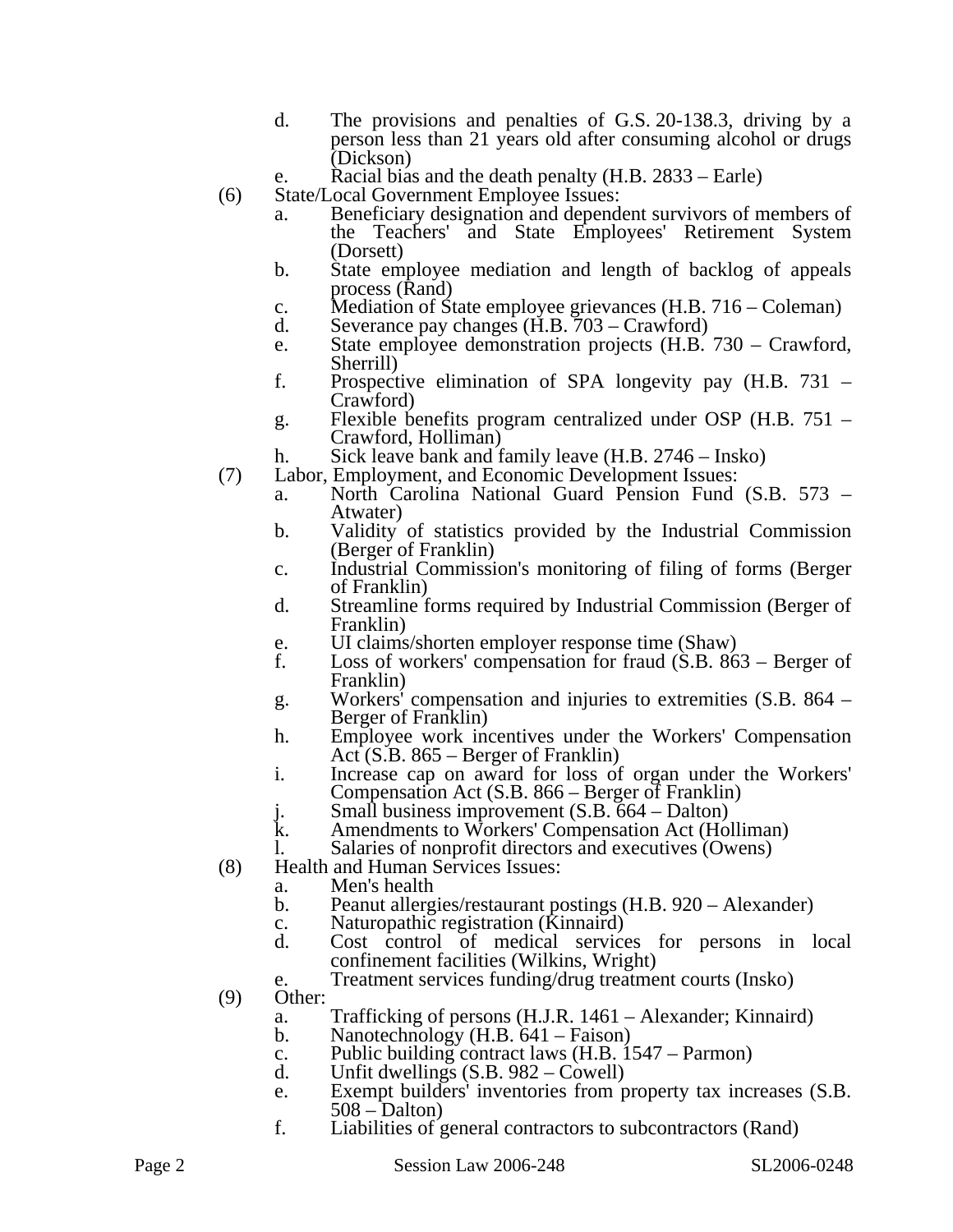- g. Construction indemnity agreement issues (Rand)
- System of care common identifiers (Kinnaird)
- i. Manufactured homes/good faith evictions (H.B. 1243 Fisher)
- j. Refusal rights-forced public partition sales (H.B. 1309
	- Michaux)
- k. Victim restitution (Holliman)
- l. Agency internal auditors (Tucker)
- m. Tax policy changes
- n. Video conferencing (Haire)
- o. Recovery of costs in civil cases (H.B. 2070 Glazier)
- p. Erroneous paternity judgments (H.B. 2143 Moore)
- q. Membership of the Wildlife Resources Commission (Williams)
- r. Annexation (Glazier)
- s. Construction cost threshold requirement for a general contractor's license (H.B. 2612 – Earle, Weiss, Glazier)
- t. Credit enhancement services (H.B. 2836 Earle, Barnhart, Grady, Saunders)
- u. West regional facility maintenance (Church)
- v. Hepatitis C (H.B.  $2832 -$  Earle)
- w. Impact of ethics legislation on local elected officials (Coleman)
- x. Real estate resale dealers (H.B. 725 Ross, Howard, Goforth, Clodfelter)
- y. Tax reevaluation (Nesbitt)
- z. Homestead exemption (Nesbitt)
- aa. Equine industry (H.B. 1826 Cole; S.B. 901 Weinstein)

**SECTION 2.1.(a)** Superior Court Discovery (H.B. 1211 – Sutton, Rand) – The Commission may study State disclosure requirements in superior court discovery. If it undertakes the study, the Commission shall consider:

- (1) The issue of identities of informants who furnished information leading to a search warrant against the defendant.
- 
- (2) The issue of personal information of the victim.<br>(3) The "work product" provision of G.S. 15A-904. (3) The "work product" provision of G.S. 15A-904.
- (4) Open discovery in noncapital postconviction cases.<br>(5) Any other related issues.
- Any other related issues.

The Commission may make its final report to the 2007 General Assembly upon its convening.

**SECTION 2.1.(b)** Impact of Regulation on the Cost of Housing (Hoyle) – The Commission may study the impact of State and local government regulation on the cost of housing and recommend ways to reduce or eliminate conflicting, duplicative, outdated, or unnecessary regulations, including the consolidation or elimination of governmental agencies and programs.

**SECTION 2.1.(c)** Transferring the Deferred Compensation Program (Rand) – The Commission may study the feasibility of transferring the Public Employee Deferred Compensation Program established under G.S. 143B-426.24 from the Department of Administration to the Department of the State Treasurer.<br>SECTION 2.1.(d) Consumer Credit Counseling (L

Consumer Credit Counseling (Dorsett) – The Commission may study State and federal laws, rules, and policies pertaining to consumer credit counseling and debt management and may make recommendations for reforming relevant North Carolina civil, criminal, and administrative law, regulations, and policies. The Commission may examine the appropriateness of consumer protection provisions and standards for providers of services, and the adequacy of enforcement tools and practices.

**SECTION 2.1.(e)** Impact of Undocumented Immigrants (Justice) – The Commission may study the effects of undocumented immigrants on the State. The Commission may consider the following issues: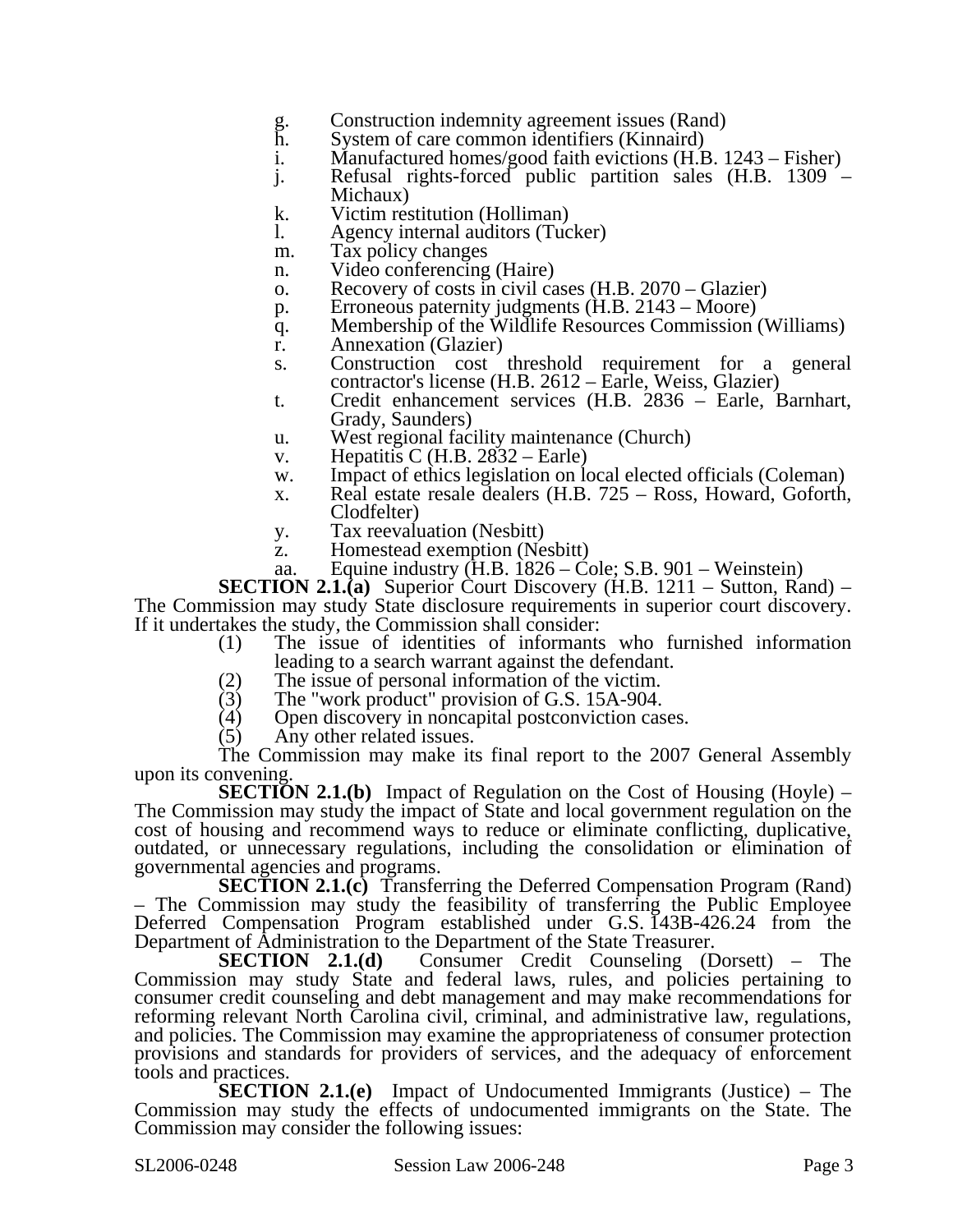- (1) Impacts on the State's health care, education, and social services systems.
- (2) Impacts on the criminal justice system and corrections.
- (3) Impacts on the State's economy, including the fiscal ramifications of compliance with federal laws requiring the provision of specific services to undocumented immigrants.
- (4) Impacts on the economic and workforce development, including the provision of and the need for low-cost labor for agriculture, construction, tourism, and other industries.
- (5) Any other relevant issues.

**SECTION 2.1.(f)** Pharmacy Benefits Manager Regulation (H.B. 1374) – The Commission may study issues regarding the regulation of pharmacy benefit management.

**SECTION 2.1.(g)** Local Governmental Employees Retirement System – The Commission may study issues related to establishing a higher option within the Local Governmental Employees Retirement System. The Commission may consider the following issues:

- (1) Whether the higher option should include all local governmental employees.
- (2) Whether the higher option would be voluntary and require each individual governing body to approve it for employee participation.
- (3) Whether there should be a deadline or sunset provision for a local government to adopt the higher option.
- (4) Whether "buy back credit" provisions for the time period an employee is in the lower option are feasible.
- (5) Any other relevant issues the Commission deems necessary to the study.

**SECTION 2.1.(h)** Chapter 24 Exemptions (Brubaker) – The Commission may study issues related to authorizing the Commissioner of Banks to permit affiliates of licensees under G.S. 53-176 to be exempt from certain provisions of Chapter 24 of the General Statutes.

**SECTION 2.1.(i)** Effectiveness of the State Purchasing and Contract System – The Commission may study the effectiveness of the State purchasing and contract system including its accessibility and impact on the State's small businesses and the participation of minority contractors.

**SECTION 2.1.(j)** Red Light Camera Clear Proceeds (Goodwin) – The Commission may study the impact of the various decisions of the North Carolina courts on the definition of clear proceeds as it relates to the funding and operation of traffic control photographic systems by cities and towns in the State. The Commission may recommend to the General Assembly statutory changes that define clear proceeds in a manner that allows their use for the continued operation of these traffic control systems.

**SECTION 2.1.(k)** Adequate Public Facilities Ordinances (Rand) – The Commission may study issues related to the adoption of adequate public facilities ordinances by local governments. For the purposes of the study, an adequate public facilities ordinance is any ordinance, policy, guideline, or procedure adopted by a local government that ties or conditions development approval to the availability and adequacy of public facilities and services. In particular, the Commission shall study the extent to which such ordinances increase the cost of housing and affect State and local tax revenues, employment, and economic development.<br> **SECTION** 2.1.(1) For-Profit Recycling

For-Profit Recycling Businesses (Rand) – The Commission may study issues related to developing strategies to protect the State's citizens from being misled into unknowingly donating goods to for-profit recycling businesses when they are attempting to aid charitable nonprofit organizations.

**SECTION 2.1.(m)** Post-Adoption Contact (S.B. 209 – Kinnaird) – The Commission may study the topic of post-adoption contacts and communication between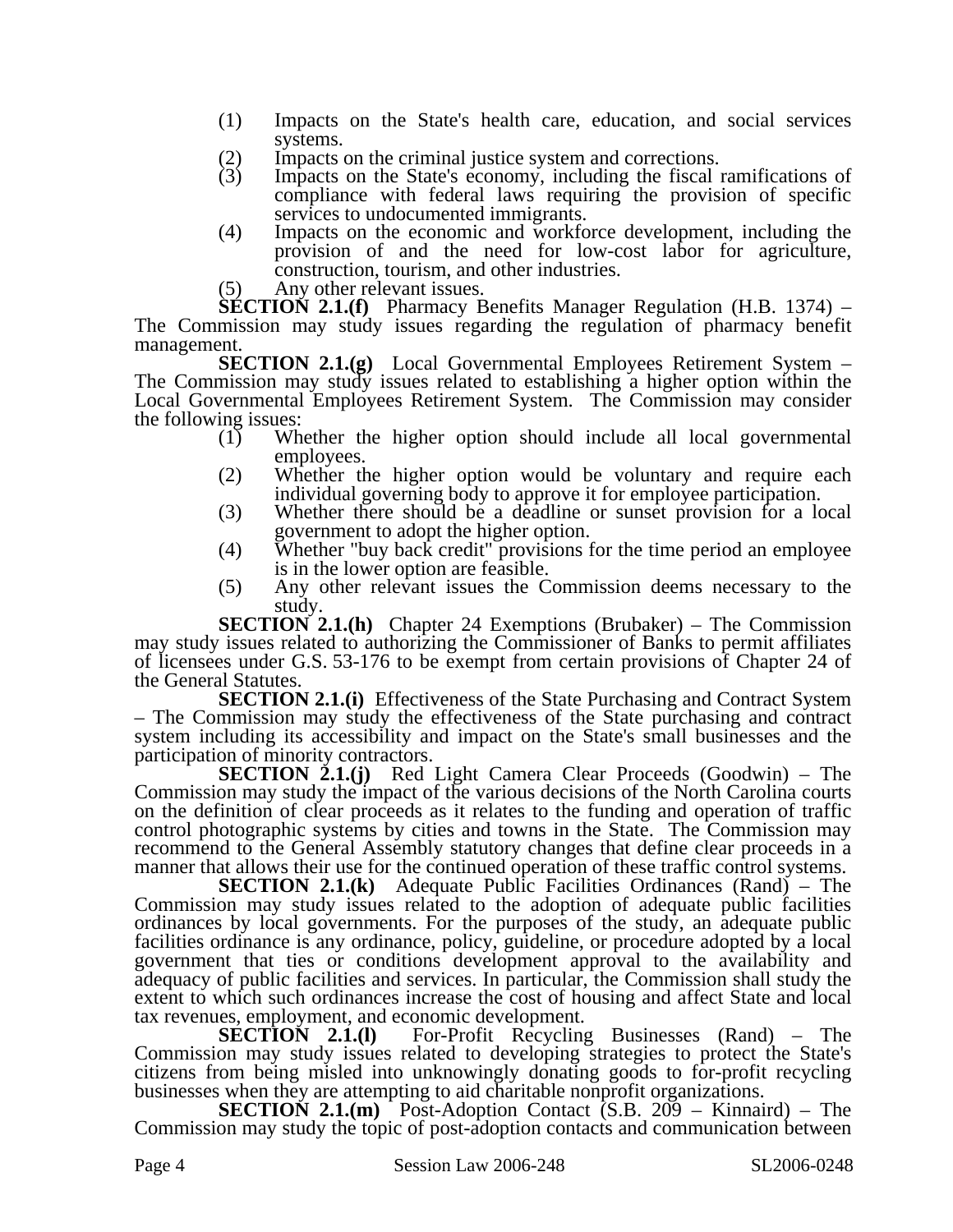an adopted child and a birth relative. In conducting the study, the Commission may consider the following:

- (1) The need to establish laws for post-adoption contacts or communication between an adopted child and a birth relative.
- (2) What constitutes post-adoption contacts and communication.<br>
(3) Any effect post-adoption contacts and communication would
- Any effect post-adoption contacts and communication would have on existing adoption laws.
- (4) The criteria for establishing post-adoption contacts and communication and the contents of any such agreement.
- (5) Any other information the Commission deems relevant.<br>**SECTION 2.1.(n)** Sick Leave Bank and Family Leave

Sick Leave Bank and Family Leave (S.B. 2007 – Atwater) – The Commission may study the feasibility of the State providing family leave for employees and State policies relating to the voluntary sick leave bank for public school employees. In conducting the study, the Commission may consider the following:  $(1)$ 

- Evaluate the status of the State's voluntary sick leave bank for public school employees.
- (2) Consider the efficacy of changes in policy designed to make the current sick leave bank more "employee friendly."
- 
- (3) Study sick leave banks and other shared leave programs in other states.<br>
(4) Evaluate the need for a sick leave bank for teachers and State Evaluate the need for a sick leave bank for teachers and State employees beyond the current voluntary program.
- (5) Study the feasibility of the State providing family leave for employees including paid leave to care for a newborn, newly adopted, or foster child and paid leave due to a serious personal or family member's health problem. In the course of the study, the Commission shall consider laws from other states regarding (i) family leave, (ii) temporary disability insurance programs that provide family leave, (iii) family leave insurance programs, and (iv) consider additional sources of sick days for the sick leave bank.
- (6) Review any other matter that the Commission finds relevant to its charge.

**SECTION 2.1.(o)** Effectiveness of the State Purchasing and Contract System (Rand) – The Commission may study the effectiveness of the State purchasing and contract system including its accessibility and impact on the State's small businesses and the participation of minority contractors.

**SECTION 2.1.(p)** Requirements for Issuance of Building Permits for On-Site Business Installation or Repair of Electrical Equipment – The Commission may study the requirements of current law, G.S. 153A-357 and G.S. 160A-417, concerning issuance of building permits for on-site business installation or repair of electrical equipment. The Commission shall examine whether permits should be waived for installation and repair of electrical equipment by businesses on their own property, if the property is not intended for lease or sale, and if the business employs electricians or mechanics for the purpose of installing or repairing its own electrical equipment.

**SECTION 2.1.(q)** Legislative Efficiency and Operations (Graham) – The Commission may study the issues surrounding legislative efficiency and operations. The study shall include the feasibility of organizational sessions, session limits, term limits, and legislative pay.

**SECTION 2.2.** For each Legislative Research Commission committee created during the 2005-2007 biennium, the cochairs of the Legislative Research Commission shall appoint the committee membership.

**SECTION 2.3.** For each of the topics the Legislative Research Commission decides to study under this Part or pursuant to G.S. 120-30.17(1), the Commission may report its findings, together with any recommended legislation, to the 2007 General Assembly upon its convening.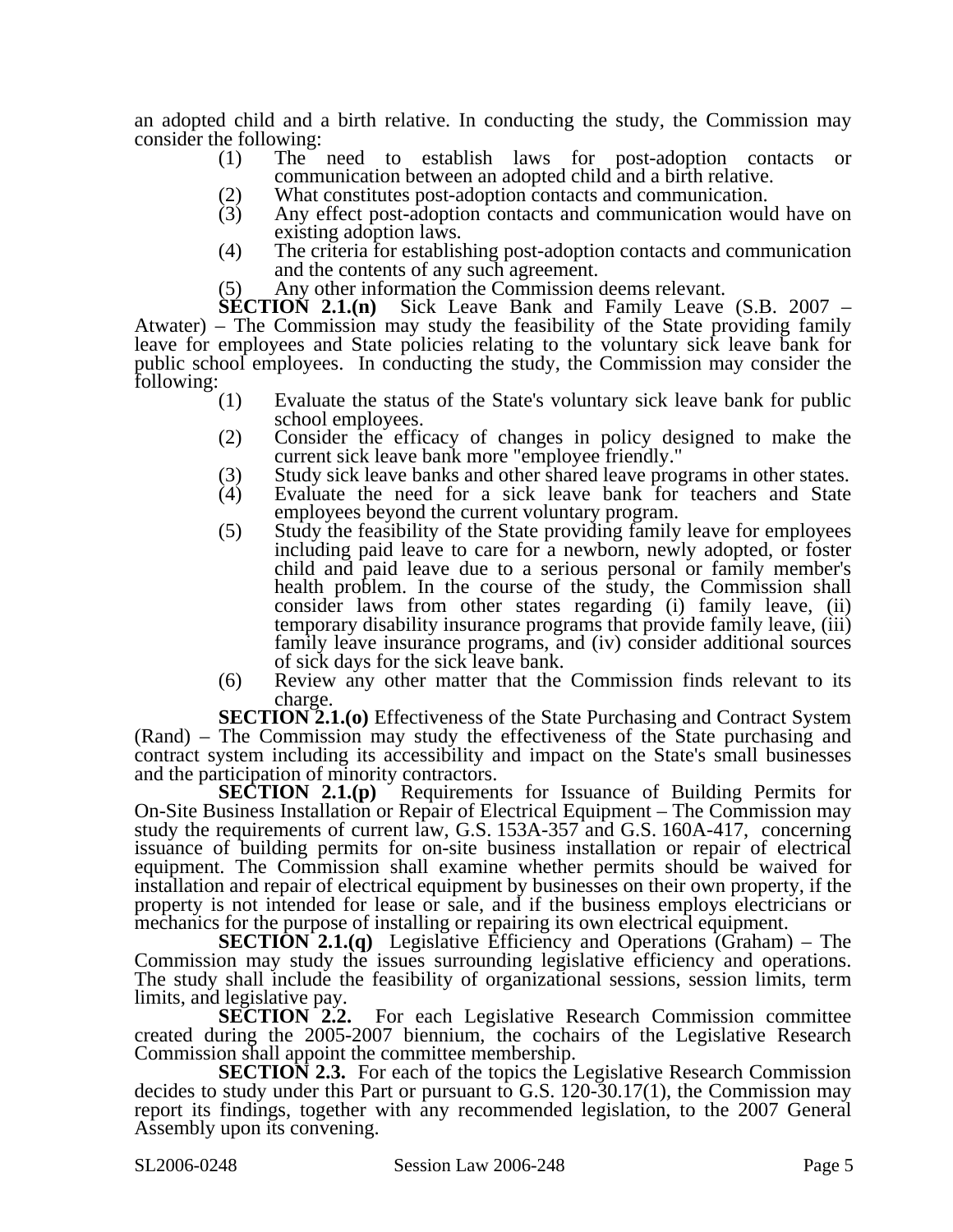**SECTION 2.4.** From the funds available to the General Assembly, the Legislative Services Commission may allocate additional monies to fund the work of the Legislative Research Commission.

### **PART III. JOINT LEGISLATIVE HEALTH CARE OVERSIGHT COMMITTEE STUDIES**

**SECTION 3.1.** The Joint Legislative Health Care Oversight Committee may study the topics listed in this Part and report its findings, together with any recommended legislation, to the 2007 General Assembly upon its convening.

**SECTION 3.2.** Geriatric Care Providers (H.B. 183 – Nye, Clary) – The Committee may study methods to increase the number of geriatric care providers in the State.

**SECTION 3.3.** Medical Cost Savings (S.B. 581 – Forrester) – The Committee may study a variety of approaches to find medical cost savings and to ensure quality of medical care provided to the citizens of the State.

**SECTION 3.4.** Regulation of Nurse Practitioner Practice (Nesbitt) – The Committee may study the following:

- (1) Issues surrounding the practice parameters of advanced practice registered nurses (APRNs).
- (2) Relationship between APRNs and physicians.<br>(3) Whether APRNs should be regulated throu
- Whether APRNs should be regulated through the North Carolina Board of Nursing or the North Carolina Medical Board.
- (4) Any other issue the Commission considers relevant.

**SECTION 3.5.** Community Health Centers (Kerr) – The Committee may study the need for community health centers, including federally qualified health centers, health centers that meet the criteria for federally qualified health centers, and State-designated rural health centers and public health departments. The Committee shall also study the need for and funding of free clinics, such as W.A.T.C.H. in North Carolina. In conducting the study, the Committee shall examine a range of approaches in depth, including, but not limited to, the following:

- (1) Increasing access to preventative and primary care services by uninsured or medically indigent patients in existing or new health center locations.
- (2) Establishing community health center services in counties where no such services exist.
- (3) Creating new services or augmenting existing services provided to uninsured or medically indigent patients, including primary care and preventative medical services, dental services, pharmacy, and behavioral health.
- (4) Increasing capacity necessary to serve the uninsured by enhancing or replacing facilities, equipment, or technologies.

**SECTION 3.6.** Hospital Systems (Rand) – The Committee may study issues related to the conversion of county-owned hospitals to private not-for-profit hospitals and the merger and acquisition of health care systems. The Committee shall consider the following issues:

- (1) Long-term financial implications.
- 
- (2) Quality of care.<br>(3) An analysis of the (3) An analysis of the effects of preferred provider organizations.<br>(4) The implications of government regulations.
- The implications of government regulations.
- (5) The implications of government paid medical services.

**SECTION 3.7.** Prescription Drug Cost Management Office (S.B. 424 – Boseman, Atwater) – The Committee may study the feasibility of establishing an Office for Prescription Drug Cost Management ("Office") in the Department of Administration or other appropriate State agency to manage the cost of prescription drugs incurred by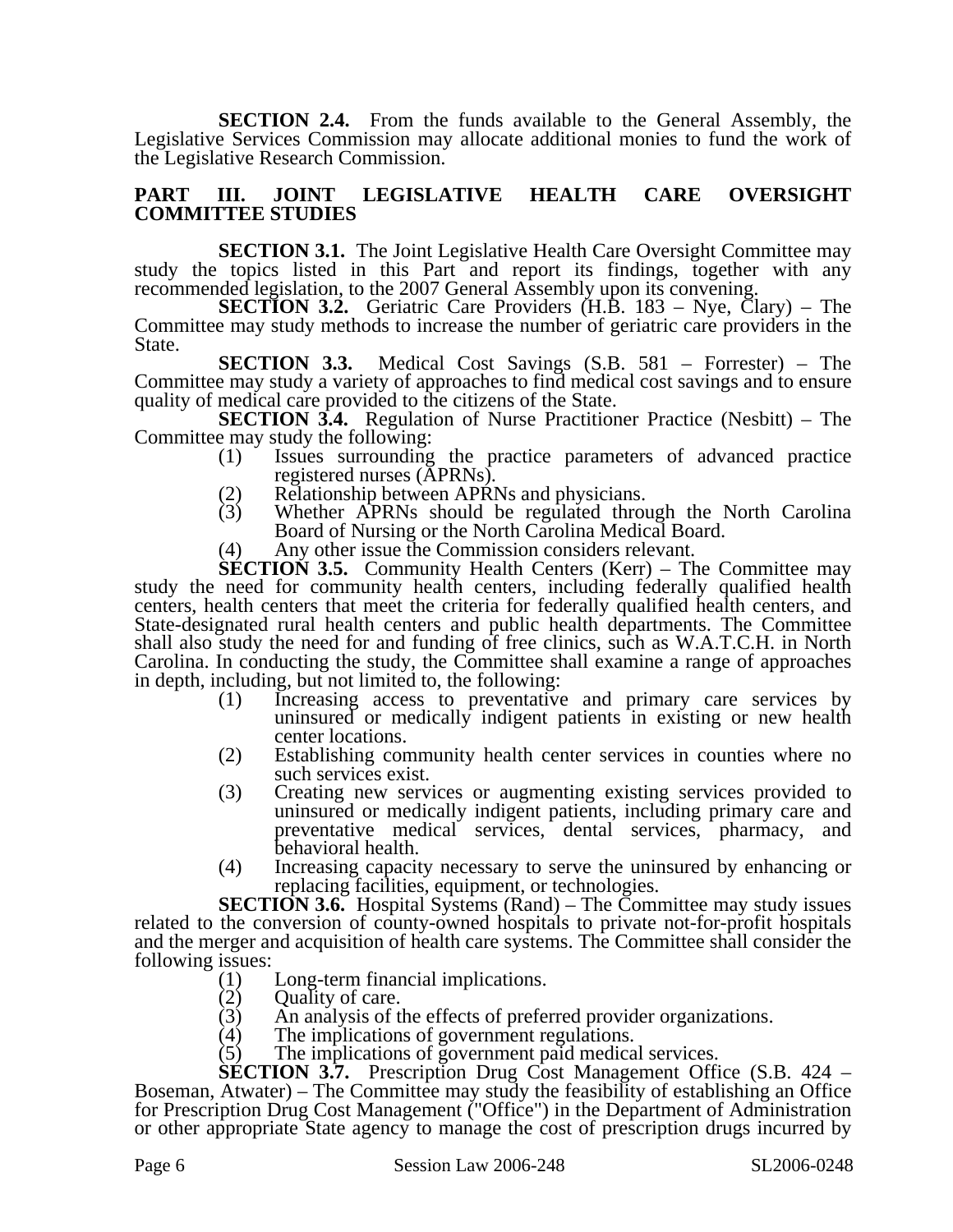State agencies and programs that cover or provide prescription drugs. The responsibilities of the Office shall include negotiating prescription drug price discounts with participating pharmaceutical manufacturers and pharmacists for prescription drugs paid for, in whole or in part, with State funds. As used in this section, "State agency" includes the Teachers' and State Employees' Comprehensive Major Medical Plan. In conducting the study, the Committee shall consider the following:

- (1) The estimated amount that each State agency pays annually for prescription drugs, including any discounts or rebates currently in effect.
- (2) Current contractual obligations of State agencies to pay for prescription drug coverage or purchase.
- (3) Incentives for prescription drug manufacturers and pharmacists to participate in the State prescription drug cost management program.
- (4) Formularies or other methods of containing prescription drug costs currently in effect for State agencies and programs.
- (5) Necessity for and feasibility of interfacing the implementation of the prescription drug cost management program with information management systems currently used by State agencies.
- (6) Experiences of other states in attempting to control prescription drug costs through multistate compacts, bulk purchasing, or negotiated discounts.
- (7) Timeline and funds needed for the establishment of the Office for Prescription Drug Cost Management and implementation of a prescription drug management program.
- (8) Other matters the Committee deems necessary for its study.

**SECTION 3.8.** Occupational Therapy Licensure Revisions (H.B. 287 – Nye, England, Barnhart, Womble) – The Committee may study the amendment of certain laws relating to the North Carolina Occupational Therapy Act.

**SECTION 3.9.** Alternatives to State Health Plan for The University of North Carolina (H.B. 775 – Earle, Insko; Kinnaird) – The Committee may study the alternatives to the State Health Plan for The University of North Carolina.

**SECTION 3.10.** Smoking in Public Places (Holliman) – The Committee may study the issue of smoking in public places. As a part of its study, the Committee may:

- (1) Consider a proposal to ban smoking in all State controlled buildings, and granting local governments the authority to do the same in their buildings.
- (2) Consider a proposal to ban smoking in the workplace.<br>(3) Consider repeal of State law that does not allow coun
- Consider repeal of State law that does not allow counties and cities to enact smoking ordinances more restrictive than State law.
- (4) Examine the health factors associated with secondhand smoke and its effect on persons exposed to it.
- (5) Examine whether the practice of separate areas for smoking and nonsmoking is adequate to protect nonsmokers from secondhand smoke.
- (6) Consider whether that should be any exceptions to new smoking restrictions.
- (7) Examine the effects on health and to the economy similar legislation has had in other states.
- (8) Consult with interested parties, such as doctors, the American Lung Association, the Cancer Society, and similar organizations, and invite their participation in the Committee's work as experts.

**SECTION 3.11.** Rural Health Care Access and Needs (H.B. 797 –Pierce) – The Committee may study, in consultation with the Department of Health and Human Services, Office of Research, Demonstrations, and Rural Health Development, the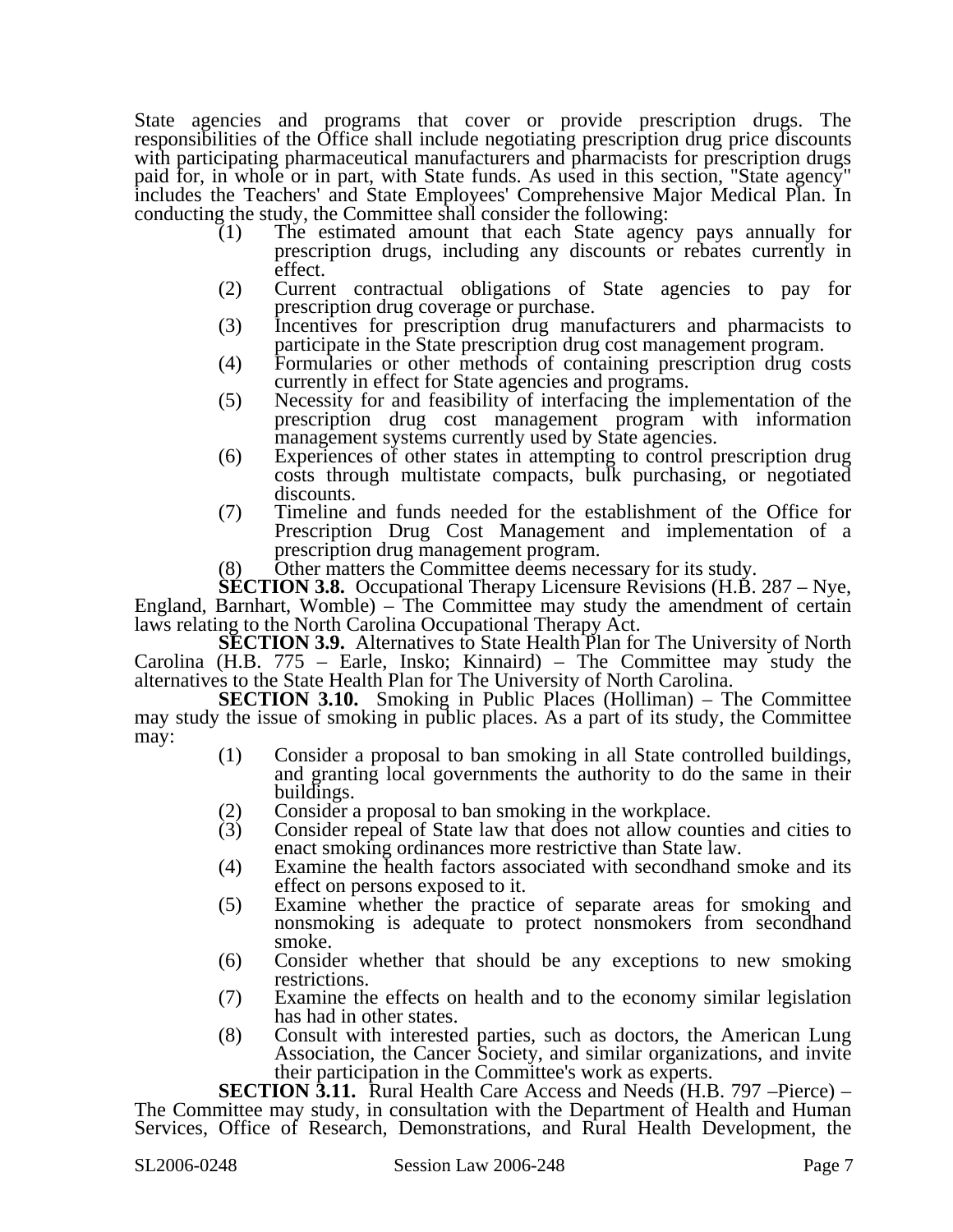health care needs in rural areas of the State and other health professional shortage areas of the State without inpatient services and with a high percentage of uninsured residents.

## **PART IV. JOINT LEGISLATIVE TRANSPORTATION OVERSIGHT COMMITTEE STUDIES**

**SECTION 4.1.** The Joint Legislative Transportation Oversight Committee may study the topics listed in this Part and report its findings, together with any recommended legislation, to the 2007 General Assembly upon its convening.

**SECTION 4.2.** Utility Relocation (H.B. 667 – Cole) – The Committee may study the use of incentives, disincentives, and other contractual measures by the Department of Transportation to expedite relocation of public utilities for highway construction projects.

**SECTION 4.3.** Nonbetterments (Almond, McComas) – The Committee may study issues related to nonbetterments.

**SECTION 4.4.** Dedicated Funding Sources for Public Transit (Coates) – The Committee may study the feasibility of a dedicated funding source for public transit and alternative forms of transportation.

### **PART V. JOINT LEGISLATIVE EDUCATION OVERSIGHT COMMITTEE STUDIES**

**SECTION 5.1.** The Joint Legislative Education Oversight Committee may study the topics listed in this Part and report its findings, together with any recommended legislation, to the 2007 General Assembly upon its convening.

**SECTION 5.2.** Changes in Education Districts (H.B. 1505 – Yongue, Preston, Johnson, Carney) – The Committee may study issues related to population changes in education districts.

**SECTION 5.3.** Raising the Compulsory School Attendance Age (H.B. 1079 – Parmon, Glazer, Womble, McLawhorn; S.B. 878 – Garrou) – The Committee may study issues related to raising the compulsory school attendance age.

**SECTION 5.4.** Child Nutrition Services (H.B. 696 – Inkso) – The Committee may study the impact of indirect costs associated with the child nutrition services program.

**SECTION 5.5.** Class Size Funding Formula for Children With Special Needs (H.B. 693 – Glazier, Parmon) – The Committee may study the need to weight the class-size funding formula to accommodate the learning needs of special populations of children.

**SECTION 5.6.** Track Students Throughout Education (H.B. 640) – The Committee may study the feasibility of tracking students throughout their education.

**SECTION 5.7.** Impact of Student Mobility on Academic Performance (H.B.  $388$  – Folwell; S.B. 171 – Dalton) – The Committee may study the impact of student mobility on academic performance.

**SECTION 5.8.** Appropriate Education for Suspended Students (H.B. 1747 – Preston, Bell, Parmon, Stam) – The Committee may study the issues concerning appropriate education for suspended students.

**SECTION 5.9.** Corporal Punishment Policies (H.B. 1462 – Alexander) – The Committee may study policies related to corporal punishment.

**SECTION 5.10.** Strategies for Targeting Educational Programs and Resources (Swindell, Lucas, Garrou) – The Committee shall study strategies for targeting educational programs and resources to improve K-12 education for all students. In the course of the study, the Committee shall do all of the following:

(1) Review existing funding formulas to ensure that resources are targeted where they are most needed and, if necessary, propose modifications to these formulas. This review shall include an analysis of local ability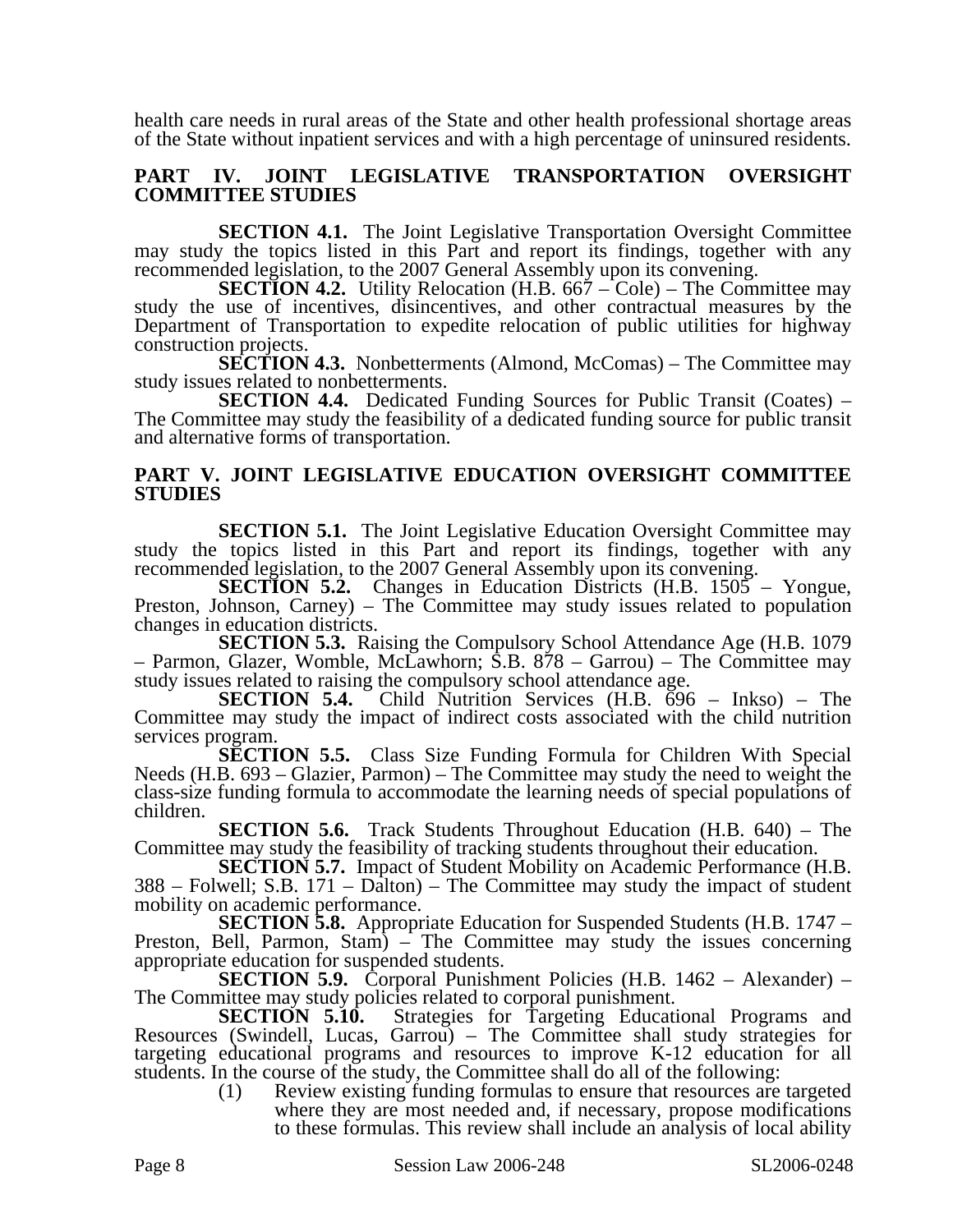to pay based on measures of local wealth and local willingness to pay for K-12 education.

- (2) Review existing initiatives and curricula, for early childhood through high school, and recommend ways to reduce duplicative efforts and make better use of finite resources.
- (3) Explore local actions and efforts to supplement State educational resources.
- (4) Examine how other states work with local governments to ensure adequate resources are available for the operational and capital needs of the public schools.

**SECTION 5.11.** Workforce Preparation in the Public Schools (S.B. 898 – Brown) – The Committee may study workforce preparation in the public schools.

**SECTION 5.12.** Community College Tuition Reciprocity (S.B. 779 – Snow) – The Committee may study issues relating to community college tuition reciprocity with other states.<br>**SECTION** 

**5.13.** Information Requirements for School Admission/Assignment (H.B. 1480 – Folwell) – The Committee may study information requirements for school admission and assignment.<br>**SECTION 5.14.** Joint Education Le

Joint Education Leadership Team for Disadvantaged Students (Carney, Yongue; Clodfelter) – The Committee may study establishing a Joint Education Leadership Team for Disadvantaged Students.

**SECTION 5.15.** Education Facility Financing (H.B. 1272 – Yongue) – The Committee may study issues related to education facility financing.

**SECTION 5.16.** School Psychologists (Swindell) – The Committee may study issues related to the compensation of school psychologists, including annual salary supplements for licensed school psychologists who are employed by local school administrative units and certified by the National School Psychology Certification Board or other equivalent national certifying organization.

**SECTION 5.17.** Civics Education (H.B. 2469 – Glazier) The Committee may study issues related to civics education.

**SECTION 5.18.** Local School Construction Financing (H.B. 2189 –Yongue) The Committee may study issues related to local school construction financing.<br>SECTION 5.19. Teacher Assistant Salary Schedule (H.B.

Teacher Assistant Salary Schedule (H.B. 2842 – McLawhorn) The Committee may study issues related to the teacher assistant salary schedule.

**SECTION 5.20.** Tax on Lottery Winnings/Community College Equipment (H. B. 1991 – Yongue, Tolson, Jeffus) – The Committee may study issues related to earmarking the tax collected on lottery winnings for community college equipment.

**SECTION 5.21.** Sales Tax Exemption for Local School Units (H.B. 2460 – Yongue, Carney, England, and Gibson) – The Committee may study issues related to providing for an exemption from the sales and use tax for local school administrative units.

**SECTION 5.22.** High School Graduation/Drop out Rate (Parmon, Weiss) – The Committee may study issues related to high school graduation and drop out rates.

**SECTION 5.23.** Sound Basic Education (Lucas) – The Committee may study strategies and resources that contribute to the opportunity for North Carolina students to obtain a sound basic education.

## **PART VI. JOINT LEGISLATIVE UTILITY REVIEW COMMITTEE STUDIES**

**SECTION 6.1.** The Joint Legislative Utility Review Committee may study the topics listed in this Part and report its findings, together with any recommended legislation, to the 2007 General Assembly upon its convening.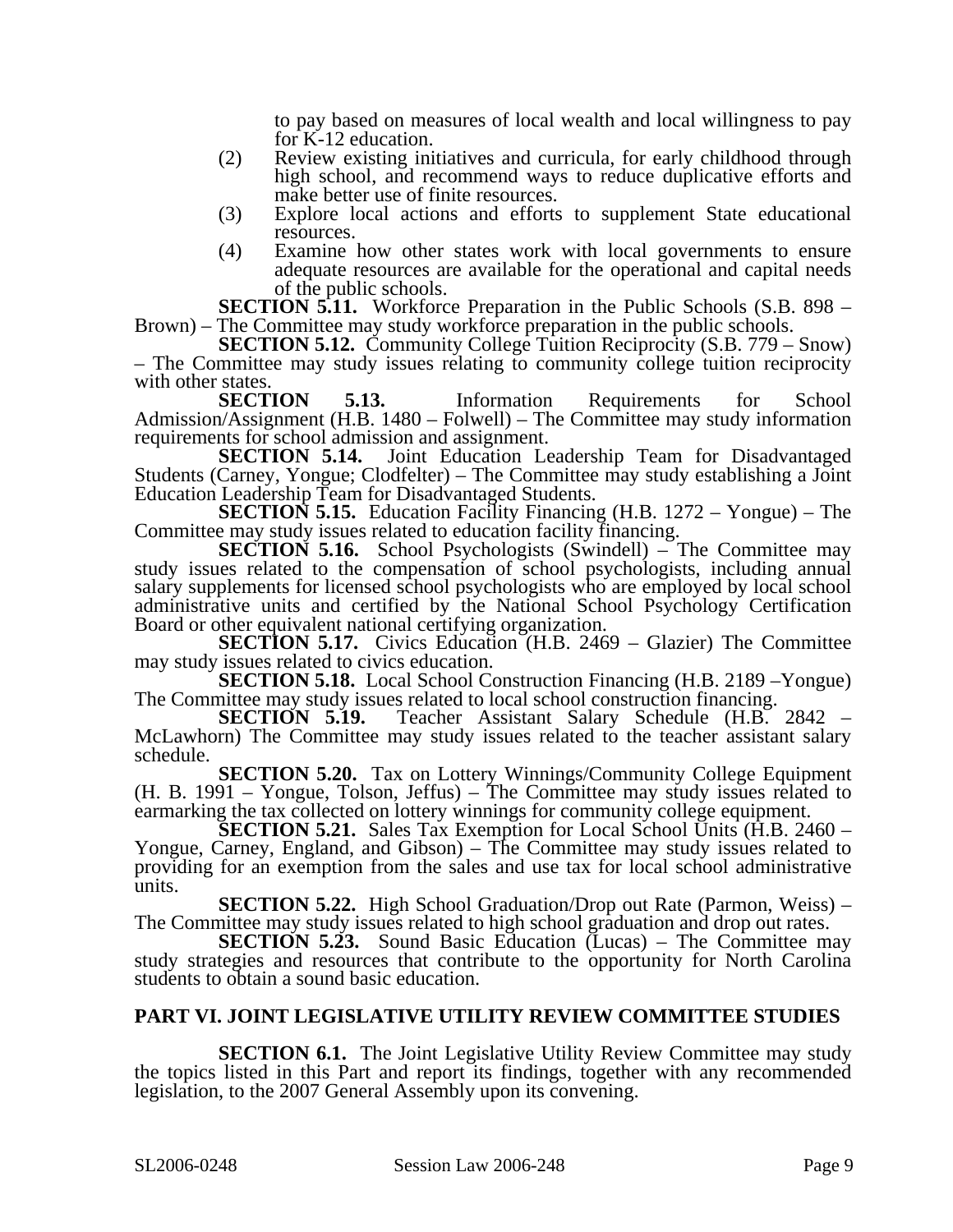**SECTION 6.2.** Article 1 of Chapter 62A (H.B. 1638 – Saunders, Brubaker) – The Committee may study the following issues related to Article 1 of Chapter 62A of the General Statutes:

- (1) Mechanisms for increased accountability for the collection and spending of 911 charges by local governments.
- (2) Modification of what constitutes an authorized expenditure from a local Emergency Telephone System Fund.
- (3) Whether to adopt a Statewide uniform 911 charge.<br>(4) Whether to create a State Emergency Telephone
- Whether to create a State Emergency Telephone Fund and a formula for distributing those moneys to local governments.
- (5) Whether to designate the Community College System as the preferred provider of training for public safety answering point staff.
- (6) Any other issues related to the Article the Committee determines are relevant.

## **PART VII. REVENUE LAWS STUDY COMMITTEE STUDIES**

**SECTION 7.1.** The Revenue Laws Study Committee may study the topics listed in this Part and report its findings, together with any recommended legislation, to the 2007 General Assembly upon its convening.

**SECTION 7.2.** Property Taxes (S.B. 623 – Jacumin) – The Committee may study the valuation of partially improved, undeveloped lots in subdivisions.

**SECTION 7.3.** Administrative and Judicial Review of Tax Cases (S.B. 840) – Kerr) – The Committee may study the administrative and judicial review of tax cases.

**SECTION 7.4.** State Business Taxation (S.B. 916 – Clodfelter) – The Committee may study reforming and simplifying State taxation of business enterprises.

**SECTION 7.5.** Sound Management Program for Forestland (S.B. 790 – Berger of Rockingham) – The Committee may study the need for providing owners of forestland more flexibility in demonstrating that their forestland is operated under a sound management program in order to qualify for present-use value property tax status.

**SECTION 7.6.** Tax Refund Donation for Prostate Cancer (S.B. 643 – Hoyle) – The Committee may study allowing taxpayers to contribute income tax refunds for prostate cancer research.

**SECTION 7.7.** Housing Authority Tax Exemptions (Ross, Malone, Cowell) – The Committee may study housing authority tax exemption issues.

**SECTION 7.8.** Tax Refund Contributions to Charitable Causes (Atwater) – The Committee may study the issue of providing space on individual income tax forms for taxpayers to make a contribution of all or part of their refunds to support various charitable causes. The study shall specifically include the following issues:

- (1) A method for determining which causes shall be eligible to receive contributions of refunds and an efficient mechanism for distributing funds collected from contributions of refunds.
- (2) A consideration of whether taxpayers should be able to contribute their refunds to specific charitable causes or to a fund from which contributions are distributed equally among all eligible causes.
- (3) The administrative or fiscal burdens placed on the State for serving as a collection agent for contributions of refunds.
- (4) The effect on rates of compliance with tax laws of expanding the tax forms to accommodate contributions of refunds.

**SECTION 7.9.** Income Tax Refund Contribution Election (Coleman) – The Committee may study the feasibility of creating additional income tax refund contribution elections, also known as tax "check-offs". The study shall specifically address:

(1) The amount of funds raised by any proposed refund contribution election.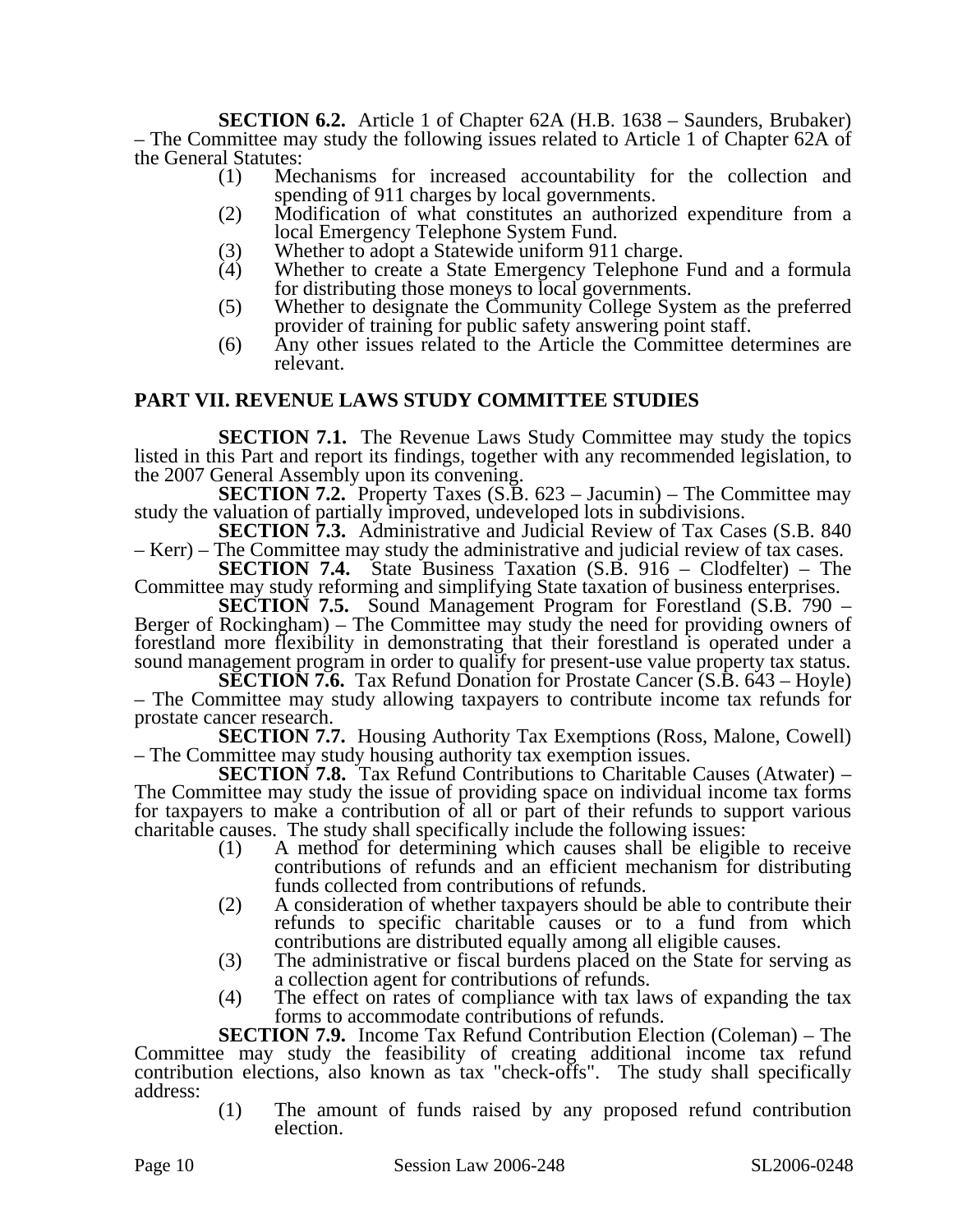- (2) Experience of other states in creating similar refund contribution elections.
- (3) Practical issues in creating new refund contribution elections.
- (4) Pros and cons of any proposed refund contribution election.<br>(5) Any related issue.
- Any related issue.

**SECTION 7.10** Intermodal Rail Facility (Clodfelter, Gibson) – The Committee may study the issue of creation of an intermodal rail facility in the State. As a part of its study, the Committee shall examine all of the following:

- (1) The multiple logistical benefits of the project, as a way to utilize and enhance the current intermodal port, highways, and rail transportation system of the State and region.
- (2) Improvements to traffic flow, transportation, safety, and air quality that the project will provide.
- (3) Economic benefits of the project, including increased State tax revenue and job creation resulting from the facility.
- (4) The funding contributions of private and public entities for the facility, and the current gap in needed funding for the project.
- (5) Solutions to the funding gap in order to expedite construction of the facility and insure the many benefits of the project to the citizens of the State are realized.

The Committee shall complete its study, propose a funding solution for this project, and report its findings to the General Assembly by January 1, 2007.

**SECTION 7.11** Sales and Income Taxes**.** (H.B. 1649 –LaRoque) – The Committee may study issues related to comprehensive reform and simplification of the existing State tax structure.

## **PART VIII. ENVIRONMENTAL REVIEW COMMISSION STUDIES**

**SECTION 8.1.** The Environmental Review Commission may study the topics listed in this Part and report its findings, together with any recommended legislation, to the 2007 General Assembly upon its convening.

**SECTION 8.2.** Mercury Reduction and Education (H.B. 1531 – Harrison, Bordsen, Martin, Fisher) – The Commission may study measures to reduce the quantity of mercury that is released into the environment, that impacts natural resources, and that harms the public health of the citizens of the State, including prohibitions on the sale of certain mercury-containing products, prohibitions on the use of mercury in primary and secondary education, labeling of certain mercury-containing products, State purchase of products that contain no mercury, and public education on the hazards of mercury release and proper methods of mercury disposal. If the Environmental Review Commission undertakes this study, it may refer to the mercury reduction and education measures set out in the First Edition of House Bill 1531, as introduced to the 2005 General Assembly, and mercury reduction and education measures adopted by other states.

**SECTION 8.3.(a)** Abandoned Mobile Home (Haire) The Commission may study issues related to abandoned manufactured homes. The Commission may specifically study: the impacts that abandoned manufactured homes have with regard to public health and safety, the environment, and the State's scenic resources; removal and transportation issues related to abandoned manufactured homes; solid waste disposal issues related to abandoned manufactured homes, including costs of disposal, removal of hazardous substances, and opportunities for reuse and recyclability of components of deconstructed homes; design of local government programs and regional approaches for the proper disposal of abandoned manufactured homes; and the feasibility and advisability of imposing an advance disposal tax on the sale of new and used manufactured homes to fund deconstruction of abandoned manufactured homes.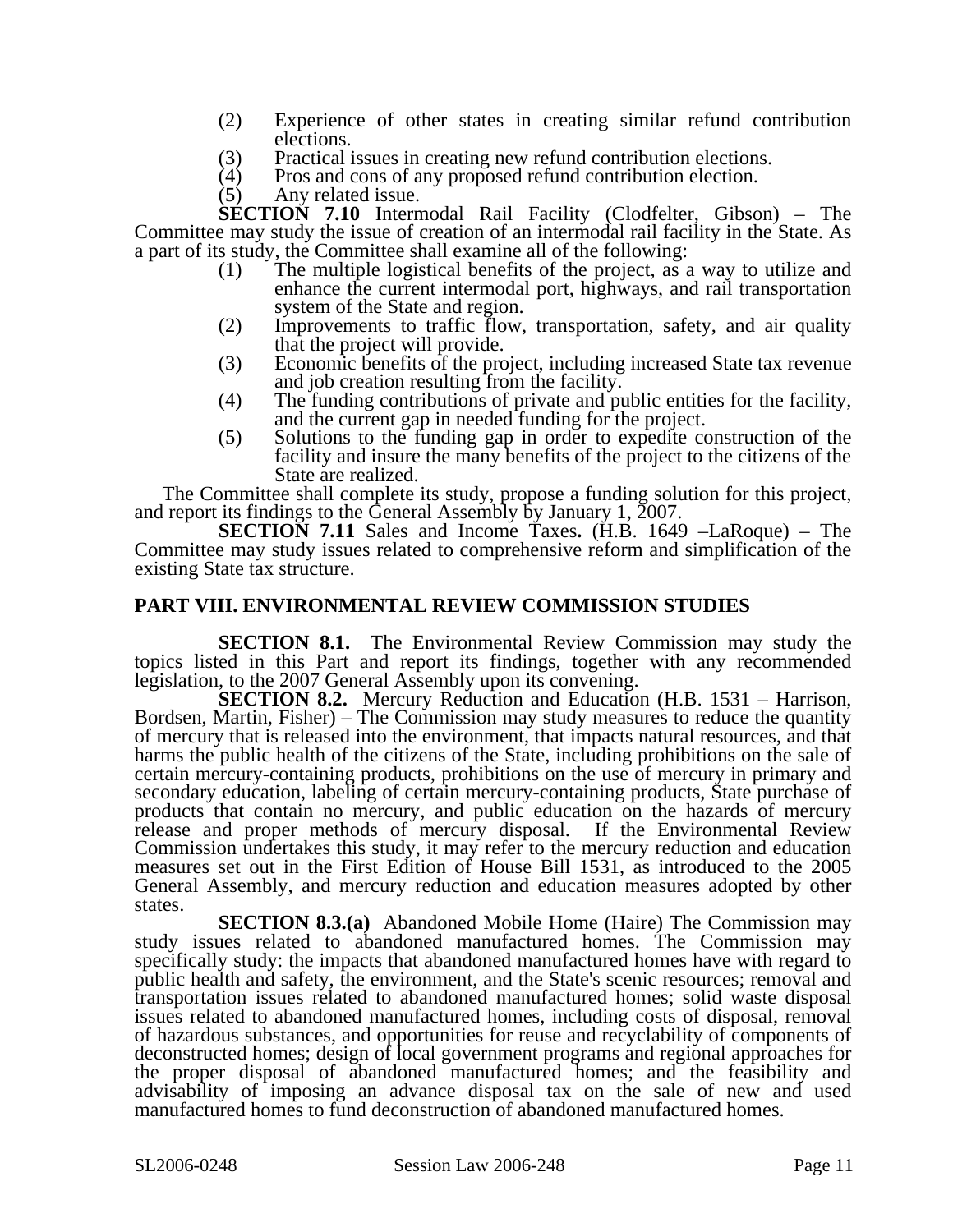**SECTION 8.3.(b)** Subcommittee. – In order to facilitate the conduct of this study, the Cochairs of the Environmental Review Commission may establish a subcommittee of the Commission. The subcommittee of the Commission may include nonlegislative members who have special knowledge, interest, or expertise in various aspects of manufactured homes, solid waste management, local government, affordable housing issues, and tax collection matters, appointed in consultation with the President Pro Tempore of the Senate and the Speaker of the House of Representatives. At a minimum, the Cochairs shall appoint four members at large, who may be members of the Commission, in addition to the following members:

- (1) The Executive Director of the North Carolina Association of County Commissioners, or the Director's designee.
- (2) The Executive Director of the North Carolina League of Municipalities, or the Director's designee.
- (3) The President of the North Carolina Tax Collector's Association, or the President's designee.
- (4) The Director of the Division of Waste Management of the Department of Environment and Natural Resources, or the Director's designee.
- (5) The Director of the Division of Pollution Prevention and Environmental Assistance of the Department of Environment and Natural Resources, or the Director's designee.
- (6) The Executive Director of the North Carolina Manufactured Housing Institute, or the Director's designee.
- (7) The Executive Director of the Community Reinvestment Association of North Carolina, or the Director's designee.
- (8) Secretary of the Department of Revenue, or the Secretary's designee.
- (9) A manufacturer designated by the North Carolina Manufactured Housing Institute.
- (10) A retail representative designated by the North Carolina Manufactured Housing Institute.

### **PART IX. JOINT LEGISLATIVE GROWTH STRATEGIES OVERSIGHT COMMITTEE STUDIES**

**SECTION 9.1.** The Joint Legislative Growth Strategies Oversight Committee may study the issues of extraterritorial operations of municipal public enterprises (S.B. 858 – Clodfelter).<br> **SECTION 9.2.** Section 3.3 of S.L. 2001-491 reads as rewritten:

**SECTION 9.2.** Section 3.3 of S.L. 2001-491 reads as rewritten:<br>"**SECTION 3.3.** This Part becomes effective January 15, 2002, and expires January 16, 2005. 2007. Prior to its expiration on January 16, 2005, 2007, the Committee shall report to the General Assembly on its activities conducted pursuant to this Part."

#### **PART X. HOUSE SELECT STUDY COMMISSION ON A MANDATORY COST-OF-LIVING INCREASE FOR RETIREES OF THE TEACHERS' AND STATE EMPLOYEES' RETIREMENT SYSTEM (H.B. 1653 – B. Allen, Coleman, Farmer-Butterfield, Faison)**

**SECTION 10.1.** There is established the House Select Study Commission on a Mandatory Cost-of-Living Increase for Retirees of the Teachers' and State Employees' Retirement System.

**SECTION 10.2.** The Speaker of the House of Representatives shall appoint 10 members of the House of Representatives to serve as members of the House Select Study Commission on a Mandatory Cost-of-Living Increase for Retirees of the Teachers' and State Employees' Retirement System. All 10 members of the Commission shall be members of the House of Representatives at the time of appointment. One member shall have served within the last two years as a chair, cochair, or vice-chair of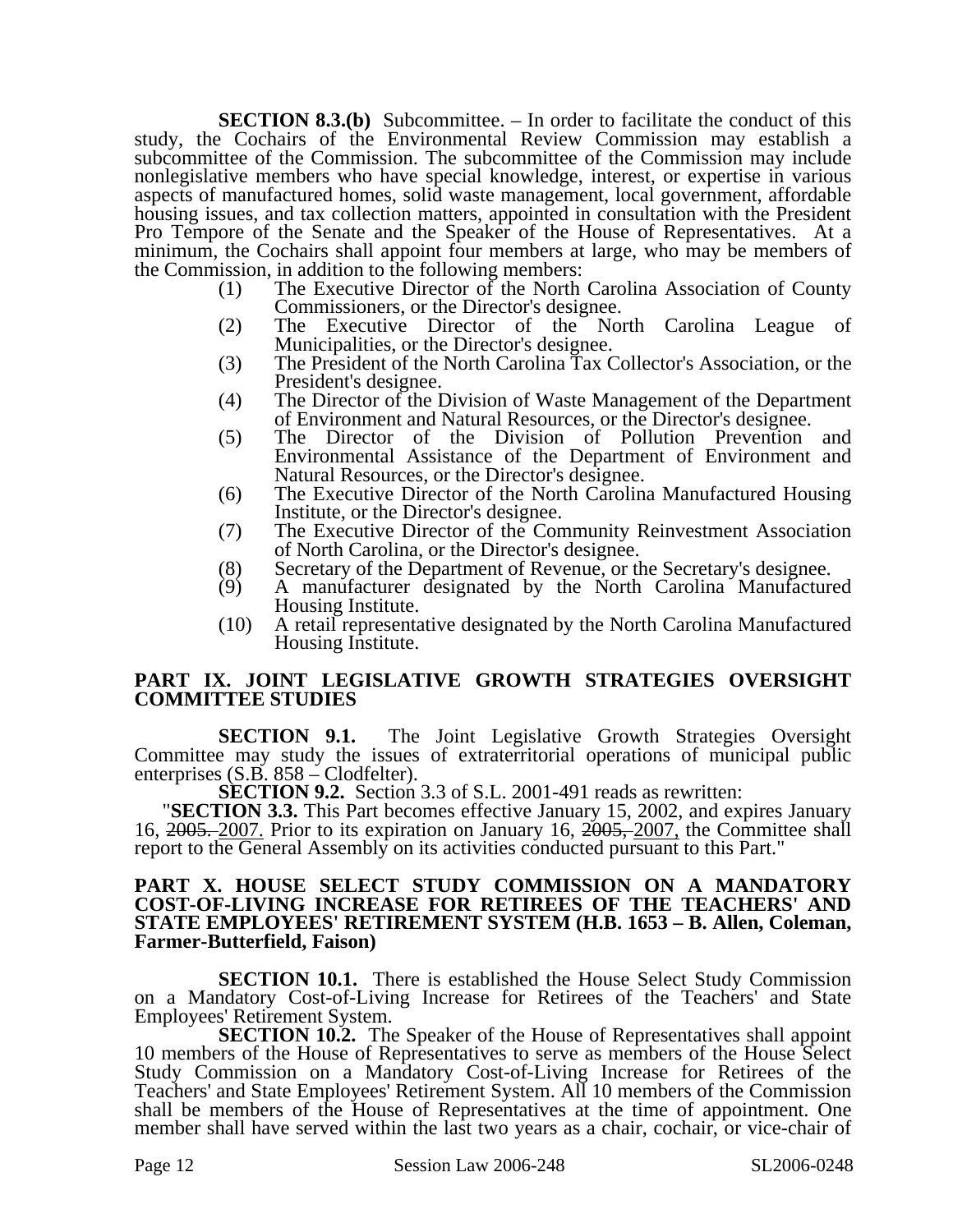the House of Representatives Committee on Pensions and Retirement. The Speaker of the House of Representatives shall designate a chair of the Commission.

**SECTION 10.3.** The Commission shall study the cost and feasibility of an automatic annual retirement allowance increase that equals the prior year ratio of the unadjusted 12-month (December to December) Consumer Price Index for All Urban Consumers. The Commission shall consider the benefit to retirees, the cost and actuarial soundness of a mandatory increase, and shall determine whether a mandatory increase adheres to sound retirement and pension policy. In conducting the study, the Commission shall obtain an actuarial analysis and appropriate input from the Retirement Systems Division of the Department of State Treasurer.

**SECTION 10.4.** The Commission may contract for consultant services as provided by G.S. 120-32.02. Upon approval of the Legislative Services Commission, the Legislative Services Officer shall assign professional and clerical staff to assist in the work of the Commission. Clerical staff shall be furnished to the Commission through the offices of the House of Representatives. The Commission may meet in the Legislative Building or the Legislative Office Building upon the approval of the Legislative Services Commission. Members of the Commission shall receive per diem, subsistence, and travel allowances in accordance with G.S. 120-3.1. The appointing authority shall fill vacancies.

The Commission, while in the discharge of its official duties, may exercise all the powers provided under the provisions of G.S. 120-19, and G.S. 120-19.1 through G.S. 120-19.4, including the power to request all officers, agents, agencies, and departments of the State to provide any information, data, or documents within their possession, ascertainable from their records, or otherwise available to them and the power to subpoena witnesses.

**SECTION 10.5.** The Commission shall submit a final written report of its findings and recommendations on or before the convening of the 2007 General Assembly. All reports shall be filed with the Speaker of the House of Representatives and the Legislative Librarian. Upon filing its final report, the Commission shall terminate.

**SECTION 10.6.** Of the funds appropriated to the General Assembly, the Legislative Services Commission shall allocate funds for the expenses of the Commission established by this Part.

#### **PART XI. DEPARTMENT OF TRANSPORTATION STUDY OF VOLUNTARY DISABILITY DESIGNATION ON DRIVERS LICENSES.**

**SECTION 11.** The Division of Motor Vehicles of the Department of Transportation shall study a method to implement a voluntary disability designation on drivers licenses, State-issued identification cards, and vehicle registration. The method should allow persons with developmental disabilities or their families, or both, to request the placement of a designation indicating the disability or the possible presence in their vehicle of a person with a disability. The Division shall report to the General Assembly, no later than June 1, 2007, on the method developed and the schedule for implementation of the designation.

#### **PART XII. HOUSE TASK FORCE TO REVIEW AND RESOLVE CONFLICT IN NORTH CAROLINA LAW OVER THE RECOVERY OF COSTS IN CIVIL CASES. (H.B. 2070 – Glazier)**

**SECTION 12.1.** A House of Representatives Task Force on the Recovery of Costs in Civil Cases is established to review and recommend a resolution to the conflict in North Carolina law regarding the recovery of costs in a civil case. Specifically, the Task Force on the Recovery of Costs in Civil Cases shall study the conflict that exists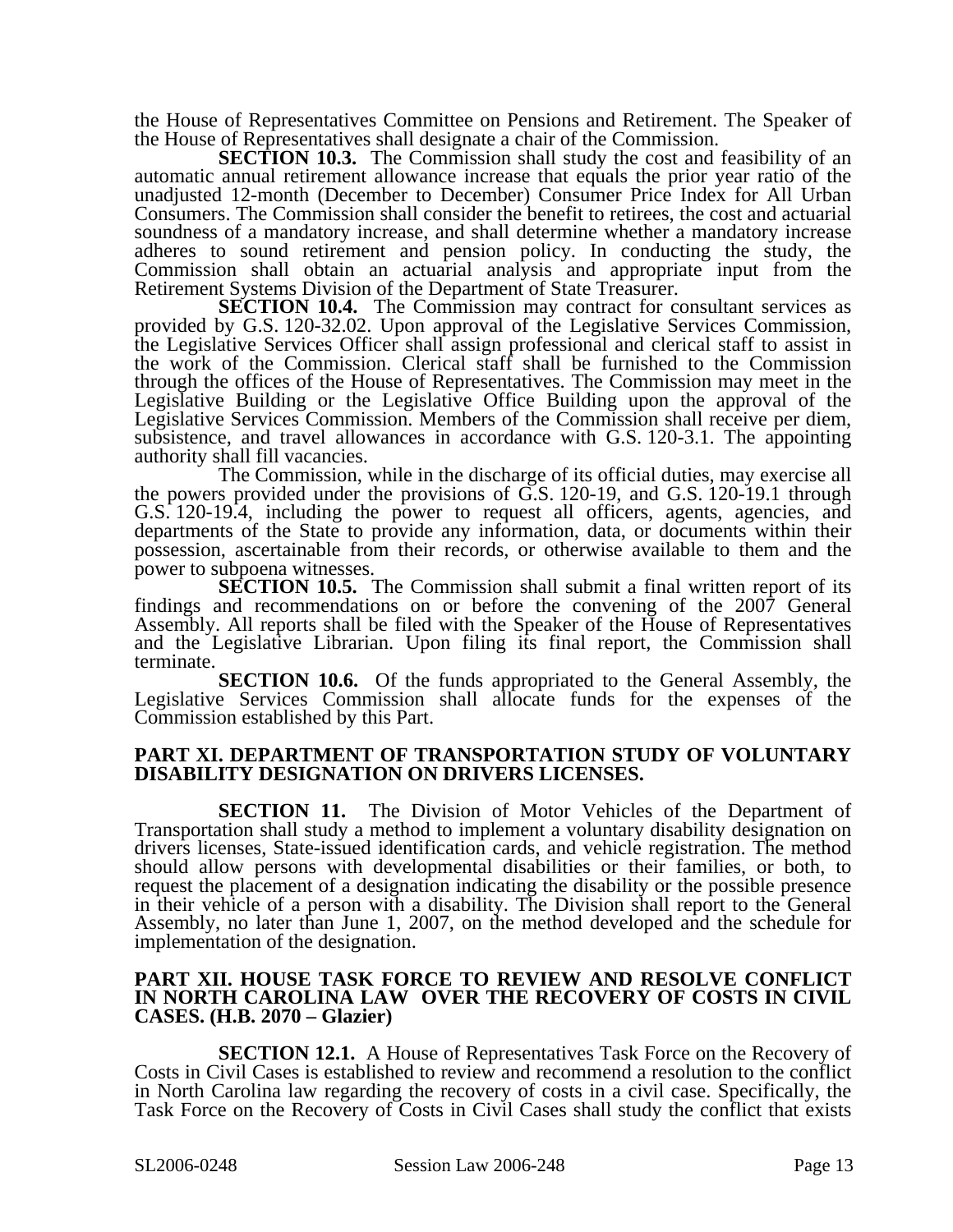between G.S. 6-20 and G.S. 7A-305, and the appellate cases interpreting those statutes, and recommend revisions to one or both statutes to resolve that conflict.

**SECTION 12.2.** The Speaker of the House of Representatives shall appoint to serve on the Task Force six members of the House of Representatives and three public members: one member of the North Carolina Academy of Trial Lawyers, one member of the North Carolina Association of Defense Attorneys, and one member of the North Carolina Bar Association. The Speaker shall appoint a chair from the Task Force membership. The Task Force shall meet upon the call of its chair. A quorum of the Committee shall be a majority of its members.

**SECTION 12.3.** Members of the Task Force shall receive per diem, subsistence, and travel allowances in accordance with G.S. 120-3.1, 138-5, or 138-6, as appropriate. Upon the prior approval of the Legislative Services Commission, the Legislative Services Officer shall assign professional and clerical staff to the Task Force to aid in its work. The Task Force may contract for professional, clerical, or consultant services as provided by G.S. 120-32.02. The Task Force may meet at various locations around the State to promote greater public participation in its deliberations. Subject to the approval of the Legislative Services Commission, the Task Force may meet in the Legislative Building or the Legislative Office Building. The Task Force, while in the discharge of its official duties, may exercise all the powers provided under the provisions of G.S. 120-19 and  $G.S. 120-19.1$  through  $\dot{G}.S. 120-19.4$ , including the power to request all officers, agents, agencies, and departments of the State to provide any information, data, or documents within their possession, ascertainable from their records, or otherwise available to them and the power to subpoena witnesses.

**SECTION 12.4.** The Task Force shall report the results of its review and its recommended resolution to the conflict to the Speaker of the House of Representatives by December 31, 2006.

**SECTION 12.5.** From funds appropriated to the General Assembly, the Legislative Services Commission shall allocate funds for the purpose of conducting the study provided for in this Part.

## **PART XIII. WILDLIFE RESOURCES COMMISSION (H.B. 505 – Sherrill, McComas, Gibson, Preston)**

**SECTION 13.1.** The Wildlife Resources Commission shall study the issue of allowing hunting on Sundays at a limited number of State game lands. In conducting its study, the Commission shall consider, but is not limited to, the following issues:

- (1) Individual game land suitability for Sunday hunting, including the status of resident wildlife species, proximity to population centers, and range of recreational opportunities available.
- (2) Allowable hunting activities, including methods of taking and the use of dogs.
- (3) Limiting hunting privileges to avoid conflict with religious services.<br>
(4) The needs of persons pursuing nonhunting outdoor recreation
- The needs of persons pursuing nonhunting outdoor recreational activities, including private landowners, family picnics, hiking, canoeing, birding, horseback riding, climbing, and biking.

**SECTION 13.2.** In conducting the study, the Commission shall obtain input from representatives of interested parties, including landowners, the North Carolina Wildlife Federation, the Sierra Club and other conservation organizations, the North Carolina Farm Bureau and other agricultural organizations, the North Carolina Horse Council, hunting clubs and organizations, controlled hunting preserve operators, religious organizations, and other outdoor recreational clubs and organizations.

**SECTION 13.3.** As a part of the study, the Commission shall conduct at least one public hearing in each of its nine regions on the issue of allowing Sunday hunting on selected game lands.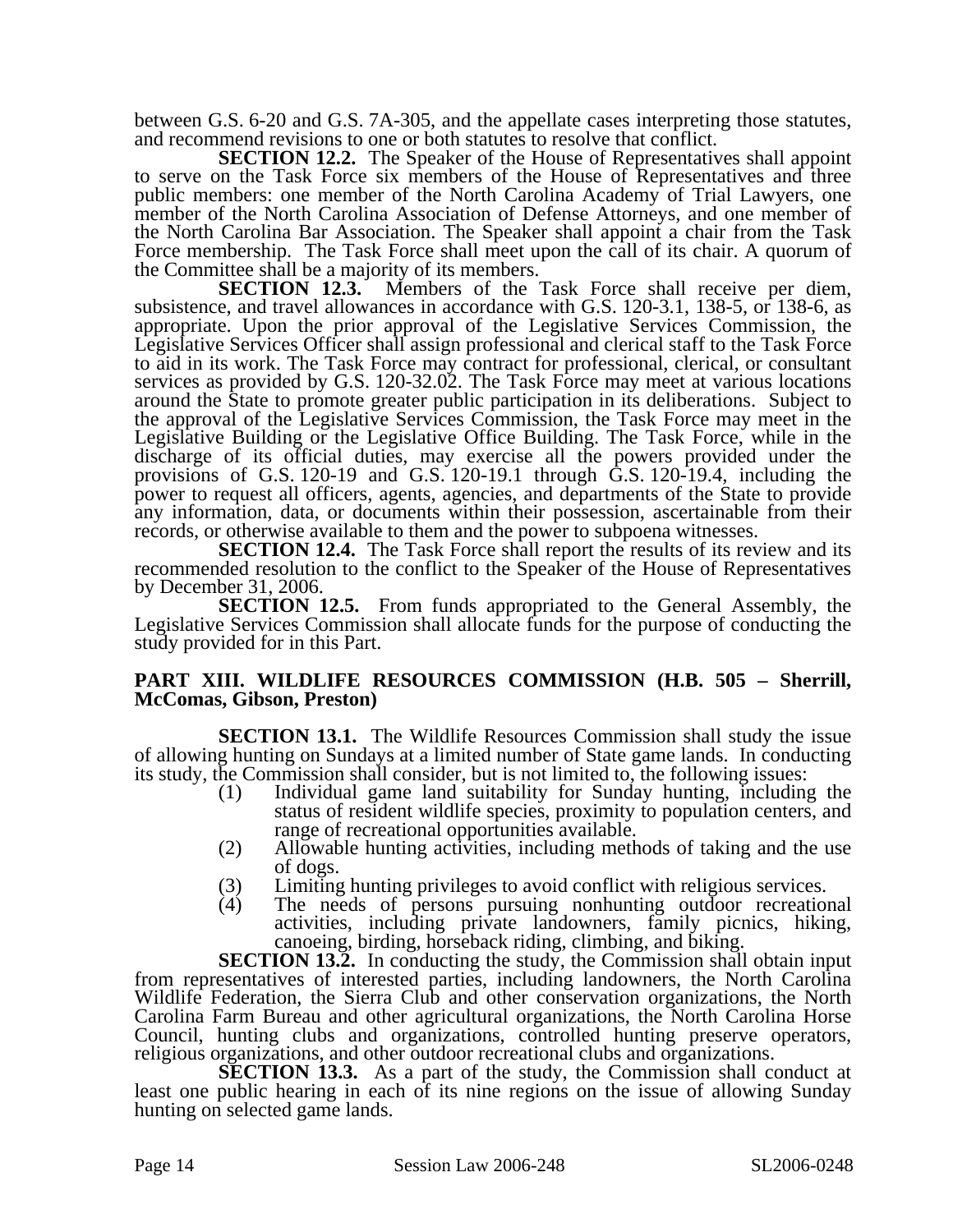**SECTION 13.4.** The Wildlife Resources Commission shall report its findings and recommendations, including a recommendation whether to amend, repeal, or leave intact the existing ban on Sunday hunting, to the Joint Legislative Commission on Governmental Operations no later than March 15, 2007.

#### **PART XIV. JOINT LEGISLATIVE OVERSIGHT COMMITTEE ON MENTAL HEALTH, DEVELOPMENTAL DISABILITIES, AND SUBSTANCE ABUSE SERVICES STUDIES**

**SECTION 14.1.** The Joint Legislative Oversight Committee on Mental Health, Developmental Disabilities, and Substance Abuse Services may study the topics listed in this Part and report its findings, together with any recommended legislation, to the 2007 General Assembly upon its convening.<br>SECTION 14.2. Mental Health P

**SECTION 14.2.** Mental Health Parity (H.B. 893 – Alexander) – The Committee may study issues related to mental health parity.

**SECTION 14.3.** Funding for Area and County Program Administration (Holloman) – The Committee may, in consultation with the Department of Health and Human Services, conduct an analysis of funding for administration for area and county mental health, developmental disabilities, and substance abuse services programs.

### **PART XV. STUDY COMMISSION ON STATE CONSTRUCTION INSPECTIONS (Owens; S.B. 192 – Hagan)**

**SECTION 15.1.** There is created the Legislative Study Commission on State Construction Inspections. The Commission shall consist of 14 members appointed as follows:

- (1) Five voting members appointed by the Speaker of the House of Representatives, one of whom is also a member of the Higher Education Bond Oversight Committee.
- (2) Five voting members appointed by the President Pro Tempore of the Senate, one of whom is also a member of the Higher Education Bond Oversight Committee.
- (3) Four nonvoting ex officio members as follows or their designees: the Commissioner of Labor, the Commissioner of Insurance, the Secretary of Administration, and the Secretary of Health and Human Services.

The Speaker of the House of Representatives and the President Pro Tempore of the Senate shall each appoint a cochair for the Commission. The appointing authority shall fill vacancies. The Commission shall meet upon the call of the cochairs.

**SECTION 15.2.** The Commission shall study the following:

- (1) The scope and nature of each type of inspection of private and public construction projects performed or required by State agencies.
- (2) The extent to which State inspections overlap with inspections performed by local governments.
- (3) The total cost of the State's inspection of public and private construction projects.
- (4) The comparative efficiencies and efficacies of each type of inspection of private and public construction projects performed or required by State agencies to determine whether:
	- a. The inspections can be combined to save the costs of administration and to limit any hardships on public and private entities engaged in construction projects.
	- b. Any inspections should be otherwise modified in scope or eliminated.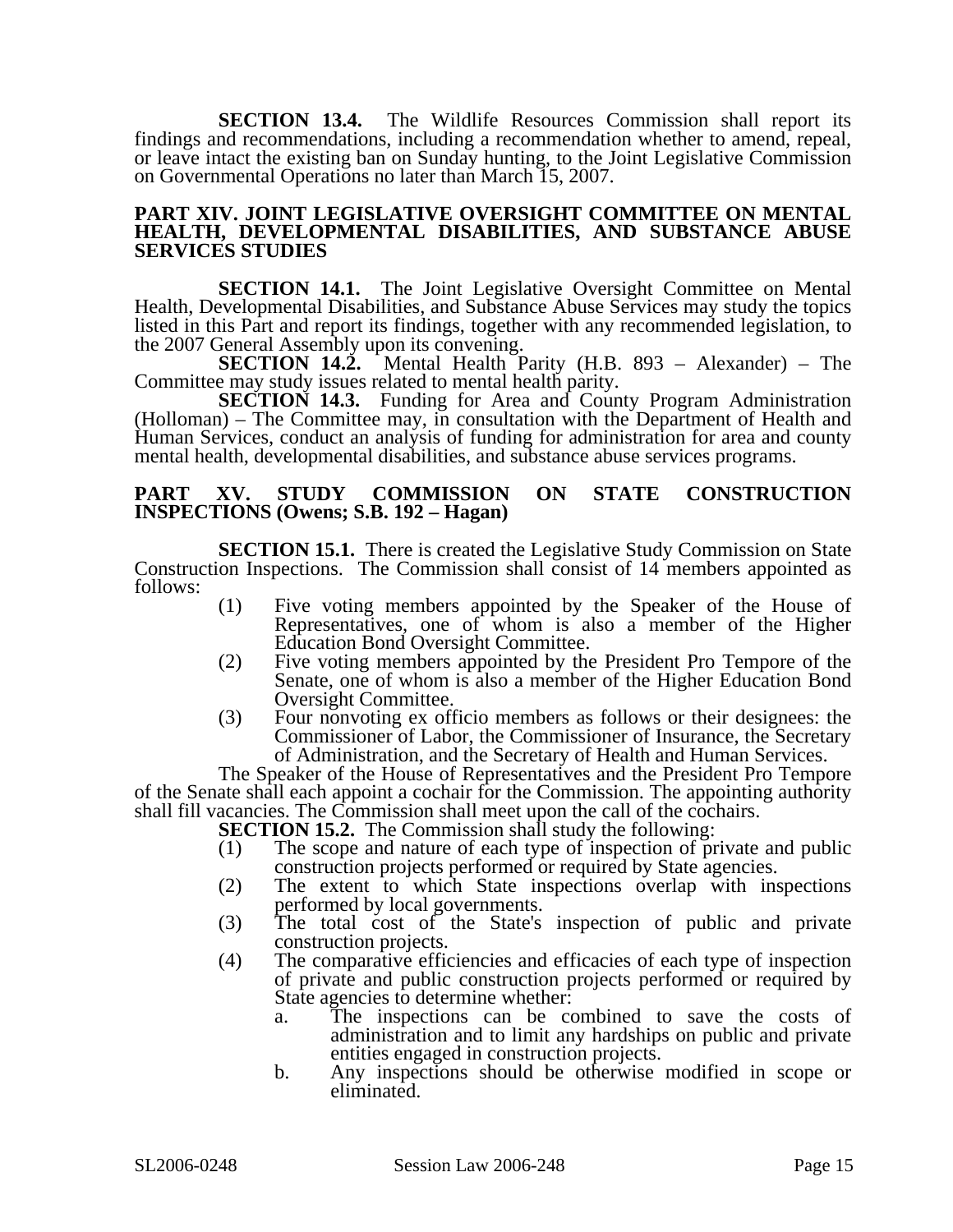- (5) The level of training of the various inspectors in the State agencies and whether the training is satisfactory for the types of inspections performed.
- (6) Whether changes in the process to review plans submitted to and approved by the Commissioner of Insurance and the Department of Administration could enhance cost savings and promotion of one-time completion of projects.
- (7) Any other matter related to increasing the efficiency and efficacy of the State's inspection of public and private construction projects.

**SECTION 15.3.** The Commission may contract for consultant services as provided by G.S. 120-32.02. Upon approval of the Legislative Services Commission, the Legislative Services Officer shall assign professional and clerical staff to assist in the work of the Commission. Clerical staff shall be furnished to the Commission through the offices of the House of Representatives' and the Senate's Directors of Legislative Assistants. The Commission may meet in the Legislative Building or the Legislative Office Building upon the approval of the Legislative Services Commission. Members of the Commission shall receive per diem, subsistence, and travel allowances at the rate established in accordance with G.S. 120-3.1, 138-5, and 138-6, as appropriate. The Commission, while in the discharge of its official duties, may exercise all the powers provided under the provisions of G.S. 120-19 and G.S. 120-19.1 through G.S. 120-19.4, including the power to request all officers, agents, agencies, and departments of the State to provide any information, data, or documents within their possession, ascertainable from their records, or otherwise available to them, and the power to subpoena witnesses.

**SECTION 15.4.** The Commission may report its findings, conclusions, and recommendations, including any legislative proposals by the convening of the 2007 General Assembly. The Commission shall expire on that date, or upon filing its final report, whichever occurs earlier.

**SECTION 15.5.** Of the funds appropriated to the General Assembly, the Legislative Services Commission shall allocate funds for the expenses of the Commission established by this Part.

### **PART XVI. MERGER OF ECOLOGICAL ENHANCEMENT PROGRAM AND THE CLEAN WATER MANAGEMENT TRUST FUND (Jenkins)**

**SECTION 16.** The Environmental Review Commission and the Joint Legislative Transportation Oversight Committee shall jointly study the merger of the organization and functions of the Ecological Enhancement Program with the Clean Water Management Trust Fund. The Commission and the Committee may hire consultants to assist with the study. The final report shall be made to the 2007 General Assembly.

### **PART XVII. STUDY COMMISSION ON STATE DISABILITY INCOME PLAN AND OTHER RELATED PLANS**

**SECTION 17.1.** There is established a Study Commission on the State Disability Income Plan and Other Related Plans.

**SECTION 17.2.** The Commission shall be comprised of 13 members as follows:

(1) Four persons appointed by the President Pro Tempore of the Senate, one of whom shall be familiar with disability issues relating to State employees, one of whom shall be familiar with disability issues relating to school employees, one of whom shall be familiar with workers' compensation issues relating to State employees or school employees, and one at-large.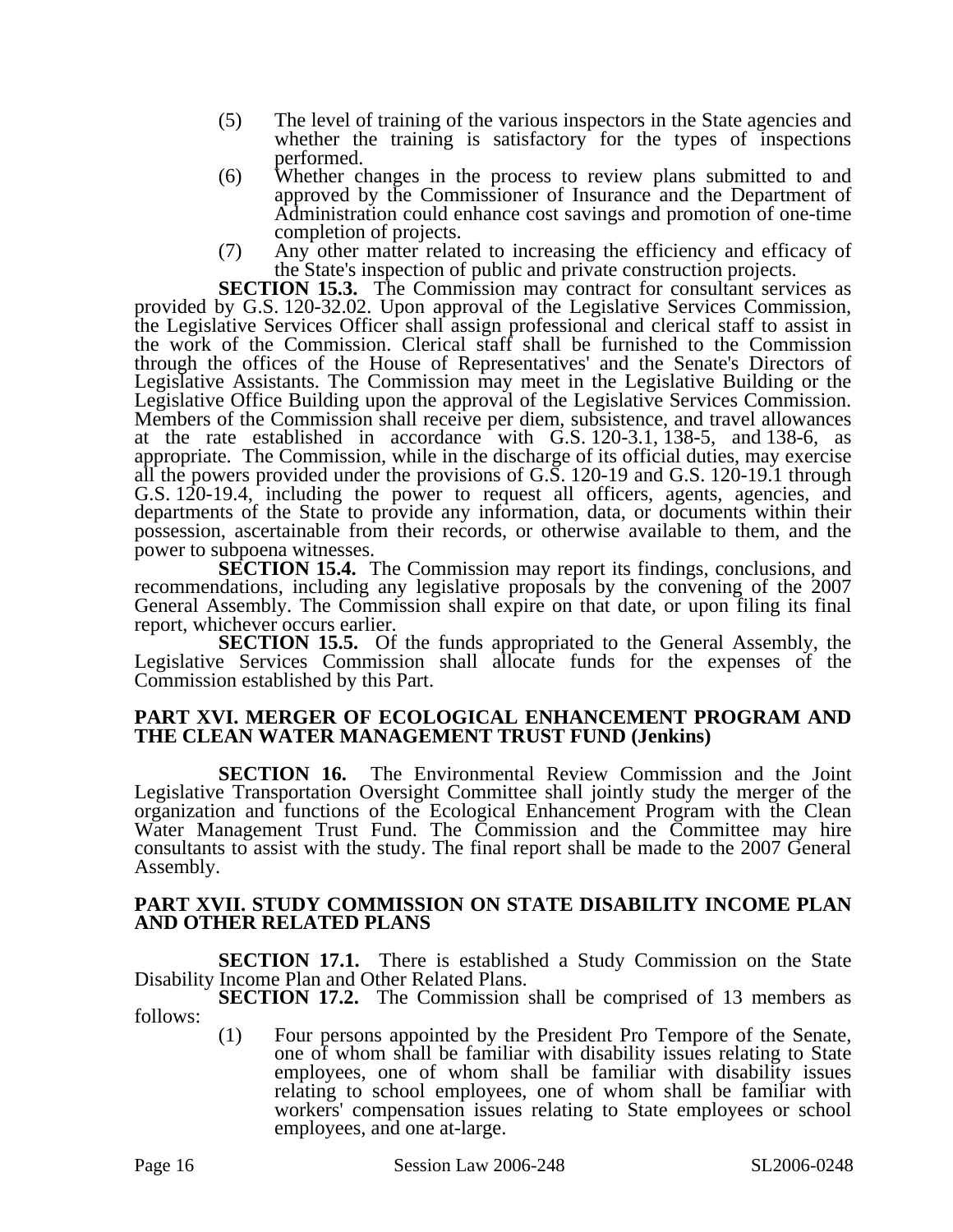- (2) Four persons appointed by the Speaker of the House of Representatives, one of whom shall be familiar with disability issues relating to State employees, one of whom shall be familiar with disability issues relating to school employees, one of whom shall be familiar with workers' compensation issues relating to State employees or school employees, and one at-large.
- (3) The State Treasurer or the Treasurer's designee.<br>(4) The Executive Administrator of the Teachers'
- The Executive Administrator of the Teachers' and State Employees' Comprehensive Major Medical Plan.
- (5) The Chair of the North Carolina Industrial Commission or the Chair's designee.
- (6) One person appointed by the President of The University of North Carolina who is familiar with disability issues relating to university employees.
- (7) One person appointed by the President of the North Carolina Community Colleges System who is familiar with disability issues relating to community college employees.

Any vacancy shall be filled by the officer who made the original appointment. The President Pro Tempore of the Senate and the Speaker of the House shall each appoint a co-chair. The Commission shall meet at the call of the co-chairs.

**SECTION 17.3.** The Commission shall study the plan design, funding, and administration of the Disability Income Plan of North Carolina established pursuant to Article 6 of Chapter 135 of the General Statutes, the Death Benefit Plan established pursuant to G.S. 135-5(l), and the Separate Insurance Benefits Plan for State and Local Governmental Law Enforcement Officers established pursuant to G.S. 143-166.60 to determine what changes, if any, should be made to those Plans. The Commission shall consider what changes could be made to the Plans that would enhance the efficiency of and reduce the cost of the Plans to the State and its employees.

**SECTION 17.4.** The President Pro Tempore of the Senate and the Speaker of the House of Representatives shall designate cochairs of the Commission from among their respective appointees. The Commission shall meet upon the call of the cochairs. Members of the Commission shall receive per diem, subsistence, and travel allowance in accordance with G.S. 120-3.1, 138-5, or 138-6, as appropriate. The Commission, while in the discharge of official duties, may exercise all powers provided for under the provisions of G.S. 120-19 and G.S. 120-19.1 through G.S. 120-19.4.<br>**SECTION 17.5.** The Legislative Services Commission, through

The Legislative Services Commission, through the Legislative Services Officer, shall assign professional staff to assist the Commission in its work. The House of Representatives' and the Senate's Directors of Legislative Assistants shall assign clerical staff to the Commission, and the expenses relating to the clerical employees shall be borne by the Commission. Subject to the approval of the Legislative Services Commission, the Commission may meet in the Legislative Building or the Legislative Office Building.

**SECTION 17.6.** The Commission shall employ an actuary with expertise in the areas of disability income insurance and group life insurance to assist the Commission in its work pursuant to the procedure set forth in G.S. 120-32.02. This actuary shall not be a State employee or a person currently under contract with the State to provide services. If necessary, the Commission may hire other employees as provided in G.S. 120-32.02.

**SECTION 17.7.** The Commission may meet during a regular or extra session of the General Assembly, subject to approval of the President Pro Tempore of the Senate and the Speaker of the House of Representatives.

**SECTION 17.8.** The Commission shall submit a report of the results of its study, including any legislative recommendations, to the General Assembly not later than January 1, 2007.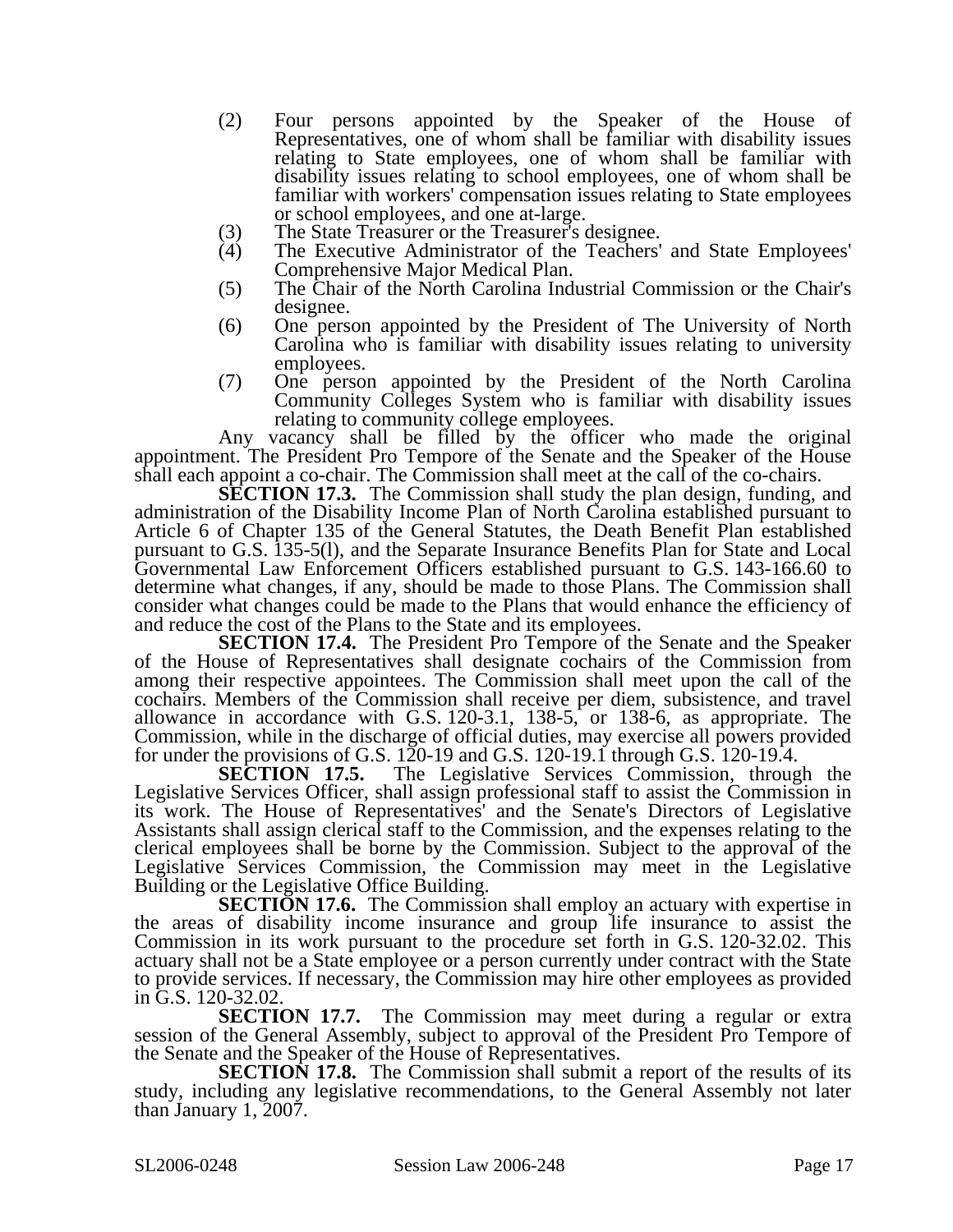**SECTION 17.9.** Of the funds appropriated to the General Assembly, the Legislative Services Commission shall allocate funds to implement the provisions of this Part.

### **PART XVIII. STUDY NO-FAULT COMPENSATION FOR INJURIES TO ELDERLY AND DISABLED PERSONS (S.B. 1041 – Clodfelter)**

**SECTION 18.** The Commissioner of Insurance, the North Carolina Industrial Commission, and the Department of Health and Human Services may jointly study the utility, efficacy, and advisability of creating a system of no-fault compensation, with such compensation based on scheduled amounts and subject to limits on total compensation paid, for injuries resulting from regular and ordinary course of care provided at nursing homes, homes for the elderly, other long-term care facilities, and assisted living facilities. If the study is conducted, the results of this study, including findings and recommendations for suggested legislation, shall be reported to the 2007 General Assembly upon its convening.

## **PART XIX. UNC BOARD OF GOVERNORS STUDY COMMISSION**

**SECTION 19.1.** There is created the UNC Board of Governors Study Commission. The Commission shall consist of 10 members appointed as follows: five by the President Pro Tempore of the Senate and five by the Speaker of the House of Representatives. The Speaker of the House of Representatives shall appoint a cochair, and the President Pro Tempore of the Senate shall appoint a cochair for the Commission. Vacancies on the Commission shall be filled by the appointing authority. The Commission shall meet upon the call of the cochairs. A majority of the members of the Commission shall constitute a quorum.

**SECTION 19.2.** The Commission shall continue the work of prior UNC Board of Governors Study Commissions and study the method of election or appointment of members of the Board of Governors, the length of members' terms, the number of terms a member may serve, and the size of the Board of Governors. As part of the study, the Commission may examine the governing boards of other states' institutions of higher education. The Commission shall report its findings and any recommendations to the 2007 General Assembly. The Commission shall terminate upon the filing of its final report.

**SECTION 19.3.** Members of the Commission shall receive per diem, subsistence, and travel allowances in accordance with G.S. 120-3.1, 138-5, or 138-6, as appropriate.<br>SECTION 19.4.

Subject to the approval of the Legislative Services Commission, the Commission may meet in the State Legislative Building or the Legislative Office Building. The Legislative Services Commission, through the Legislative Services Officer, shall assign professional staff to assist in the work of the Commission. The House of Representatives' and the Senate's Directors of Legislative Assistants shall assign clerical staff to the Commission, and the expenses relating to the clerical employees shall be borne by the Commission. The Commission, while in the discharge of its official duties, may exercise all the powers provided under the provisions of G.S. 120-19 and  $G.S. 120-19.1$  through  $\dot{G}.S. 120-19.4$ , including the power to request all officers, agents, agencies, and departments of the State to provide any information, data, or documents within their possession, ascertainable from their records, or otherwise available to them and the power to subpoena witnesses.

**SECTION 19.5.** Of the funds appropriated to the General Assembly, the Legislative Services Commission shall allocate funds to implement the provisions of this Part.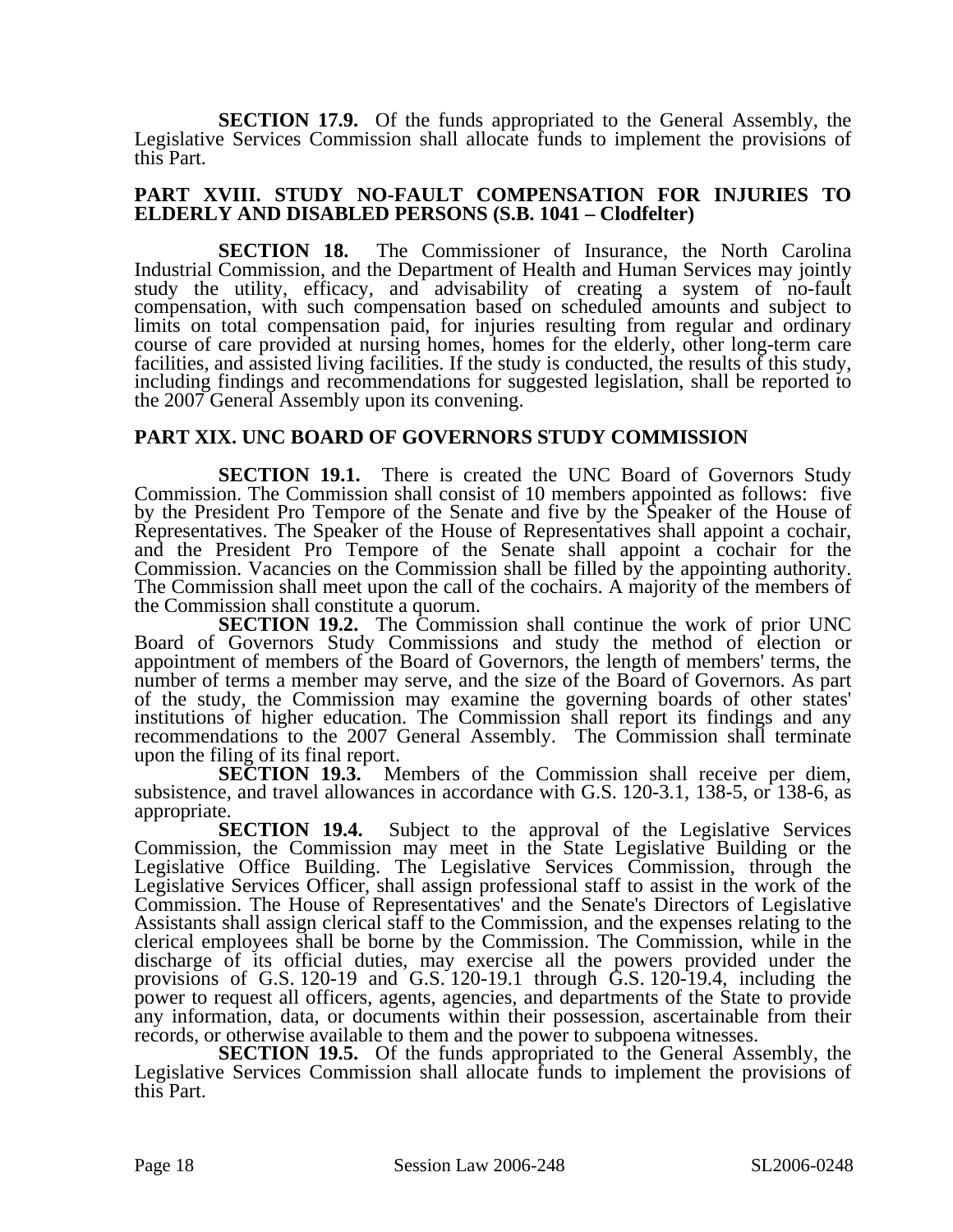### **PART XX. JOINT LEGISLATIVE COMMISSION ON HEALTH INSURANCE ACCESSIBILITY (Kerr)**

**SECTION 20.1.** There is established in the General Assembly a Joint Legislative Commission on Health Insurance Accessibility.

**SECTION 20.2.** Membership. – The Commission shall be composed of 16 members as follows:

- (1) Eight members of the House of Representatives appointed by the Speaker of the House of Representatives.
- (2) Eight members of the Senate appointed by the President Pro Tempore of the Senate.

Vacancies on the Commission shall be filled by the appointing authority. Cochairs of the Commission shall be designated by the Speaker of the House of Representatives and the President Pro Tempore of the Senate from among their respective appointees. The Commission shall meet upon the call of the cochairs.

**SECTION 20.3.** The Commission shall study the legal, fiscal, and policy implications of various means of increasing accessibility to health insurance. The Commission may study the creation of a North Carolina Health Insurance Risk Pool (H.B. 1535 – Insko, Holliman) and a North Carolina Fair Share Health Insurance Access Program (H.B. 2860 – Holliman).

The study shall specifically address strategies for increasing accessibility to health insurance by small employer groups, self-employed individuals, and individuals who are employed but uninsured. The study of small employer access shall include the following:  $(1)$ 

- A review of the number of small employers (50 or fewer employees) in this State, grouped by industry and volume of business; the number of small employers that offer comprehensive health insurance coverage to their employees; and the average premium charged for comprehensive health insurance coverage available to small employer groups in this State, as compared to premiums for comparable coverage in the Southeast region and other areas of the United States.
- (2) A review of the participation rates, premiums and cost-sharing, and coverage options offered under the North Carolina Small Employer Group Health Coverage Reform Act, Part 5, Article 50 of Chapter 58 of the General Statutes.
- (3) An analysis of the Healthy New York Program administered by the State of New York, or similar program, that combines the provision of a standardized, streamlined benefit package with state-funded reinsurance in the form of a stop-loss fund that would reimburse insurers for the costs of claims within a defined claims corridor. In conducting the analysis the Commission shall review and consider the proposed committee substitute for Senate Bill 255, 2005 Regular Session of the General Assembly. The analysis shall also review the amount in state funds appropriated for the Healthy New York Program since its inception, and corresponding participation rates by employers and eligible individuals.
- (4) An analysis of providing additional tax benefits for small businesses that provide health insurance coverage for their employees.

**SECTION 20.4.** Members of the Commission shall receive per diem, subsistence, and travel allowances in accordance with G.S. 120-3.1, 138-5, or 138-6, as appropriate. The Legislative Services Office shall provide adequate staff for the Commission. The Commission may hire consultants to assist with the study as provided in G.S. 120-32.02(b). The Commission, while in the discharge of its official duties, may exercise all the powers provided under the provisions of G.S. 120-19 and G.S. 120-19.1 through G.S. 120-19.4, including the power to request all officers, agents, agencies, and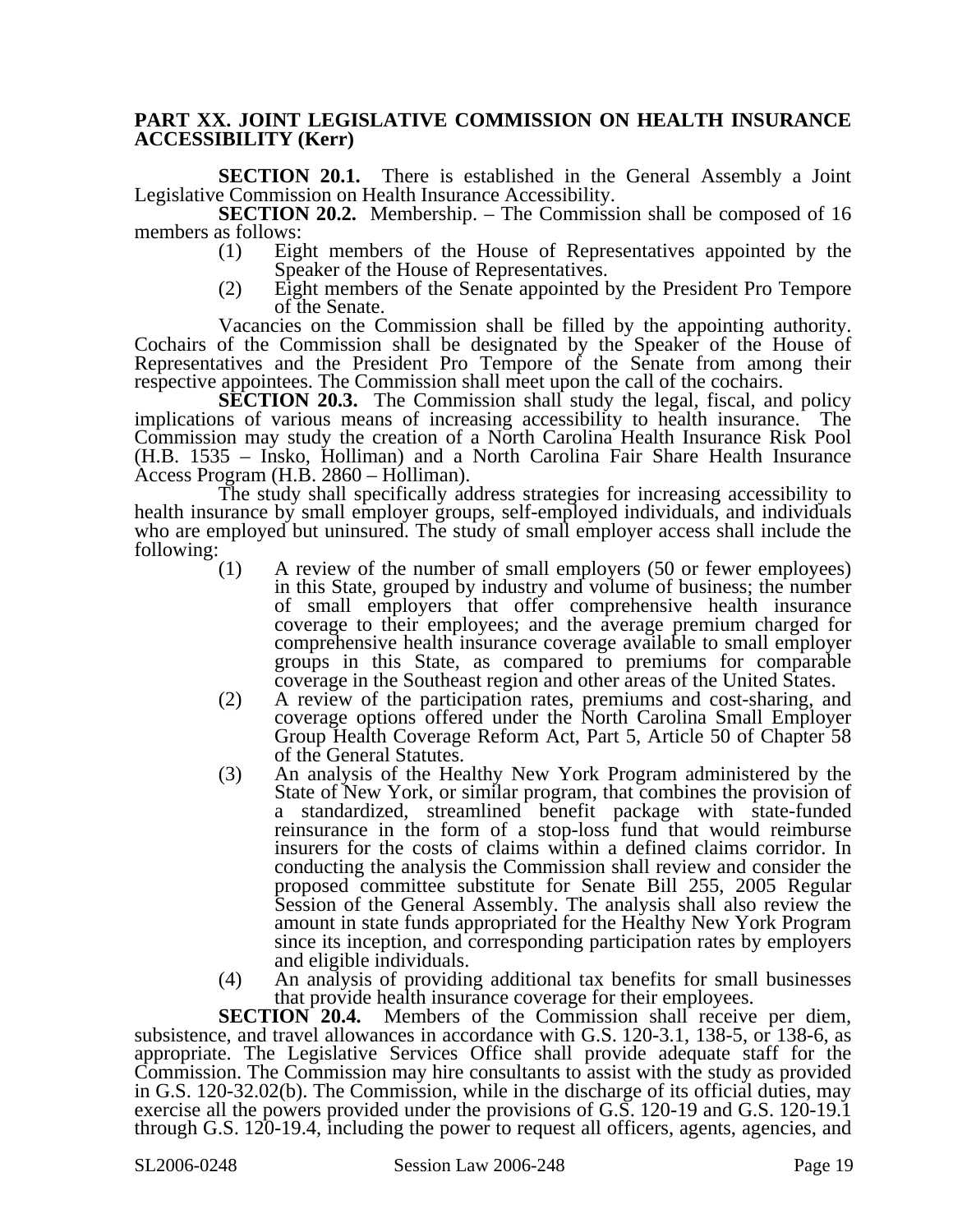departments of the State to provide any information, data, or documents within their possession, ascertainable from their records, or otherwise available to them and the power to subpoena witnesses. The Commission may meet during a regular or extra session of the General Assembly, subject to approval of the Speaker of the House of Representatives and the President Pro Tempore of the Senate.

**SECTION 20.5.** The Commission shall make a final report of its findings and recommendations to the 2007 General Assembly. The interim report may and the final report shall include findings and recommendations on:

- (1) Whether the State should provide for the implementation of a small employer health insurance program that is supported with State funds to ensure comprehensive coverage and affordability for small employer groups, self-employed individuals, and employed but uninsured individuals. If the Commission recommends implementation, the recommendation should specifically address strategies for avoiding adverse selection and crowd-out, eligibility factors such as family income, limitations on claims thresholds and corridors for stop-loss coverage, benefit levels and limitations, and the feasibility and advisability of establishing a State high-risk pool.
- (2) An estimate of the cost to the State to support stop-loss coverage, high-risk coverage, or other approaches to ensuring small employer health insurance access and affordability.
- (3) Other findings and recommendations relevant to the purposes of the study.

The Commission shall terminate upon the filing of its final report or the adjournment of the 2007 General Assembly.

**SECTION 20.6.** Of the funds appropriated to the General Assembly, the Legislative Services Commission shall allocate funds for the expenses of the Commission established by this part.

## **PART XXI. STATE FACILITIES MASTER PLAN/DIX COMPLEMENTARY USES**

**SECTION 21.** The Dorothea Dix Hospital Property Study Commission shall study and make recommendations regarding the following:

- (1) Balancing complementary public uses of open space, the adaptive re-use of existing facilities, and continued support for mental health services.
- (2) The financial feasibility of the various uses.<br>(3) An assessment of financial mechanisms for
- An assessment of financial mechanisms for the implementation and maintenance of the various uses.
- (4) Administrative or governance structures to implement the uses.

The Commission shall report its findings and recommendations to the 2007 General Assembly by January 31, 2007.

## **PART XXII. COMPENSATION OF STATE ELECTED AND APPOINTED OFFICIALS STUDY COMMISSION (Rand)**

**SECTION 22.1.** There is established the Compensation of State Elected and Appointed Officials Study Commission.

**SECTION 22.2.** The Commission shall consist of 15 members appointed as follows:

- (1) Two members of the Senate appointed by the President Pro Tempore of the Senate.
- (2) Two members of the House of Representatives appointed by the Speaker of the House of Representatives.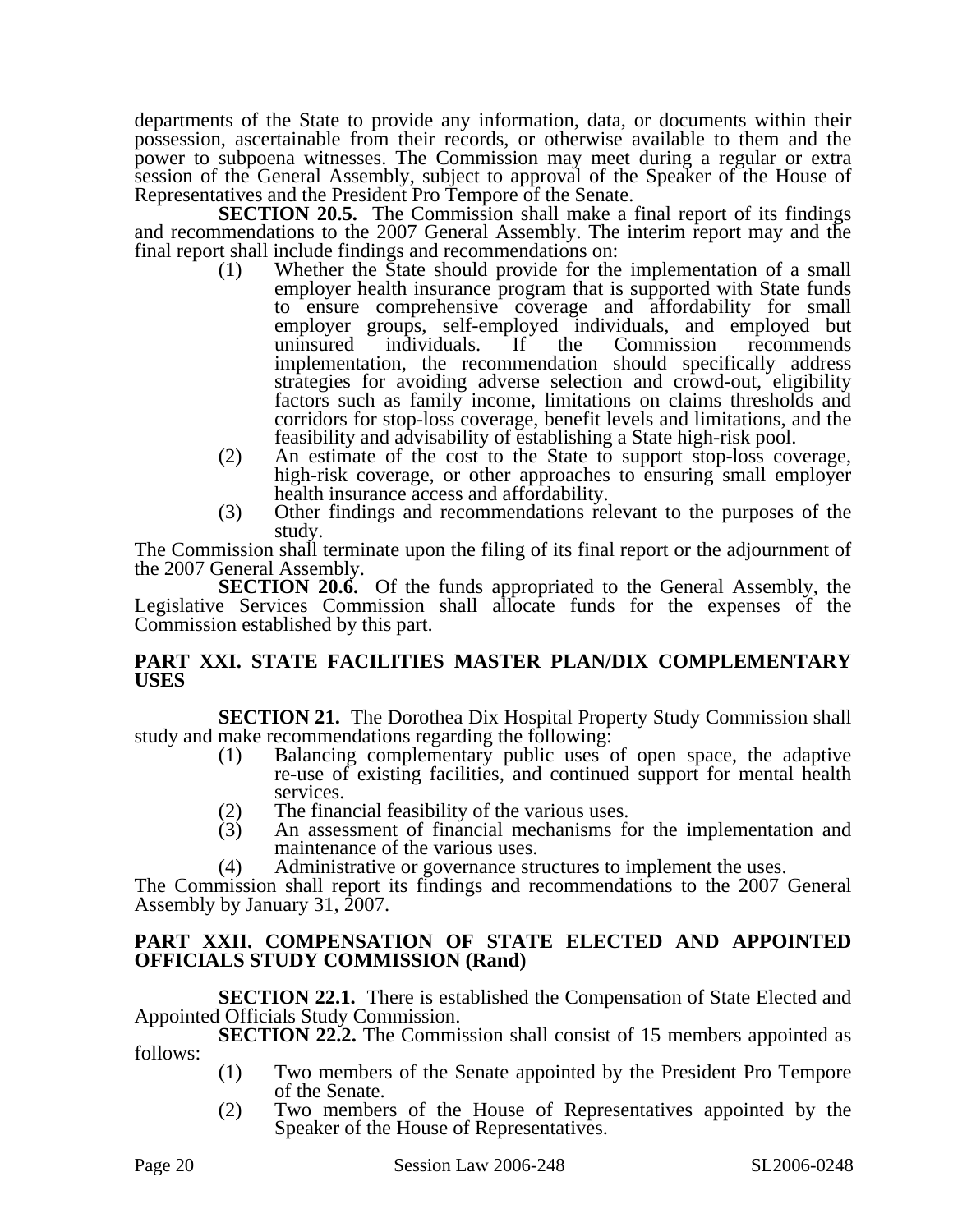- (3) Three members appointed by the President Pro Tempore of the Senate who are representatives of private business with experience in evaluating and establishing compensation for management and executives.
- (4) Three members appointed by the Speaker of the House of Representatives who are representatives of private business with experience in evaluating and establishing compensation for management and executives.
- (5) Five members appointed by the Governor. In making the appointments, the Governor shall consider representatives of private business with experience in evaluating and establishing compensation for management and executives.

The Commission shall have two cochairs, one designated by the President Pro Tempore of the Senate and one designated by the Speaker of the House of Representatives from among their respective appointees. The Commission shall meet upon the call of the cochairs. Any vacancy on the Commission shall be filled by the original appointing authority.

**SECTION 22.3.** The following State elected and appointed officials shall be included in the study by the Commission: the Governor and Lieutenant Governor; the Council of State; the Governors Cabinet; Members of the General Assembly; Justices of the Supreme Court, Judges of the Court of Appeals, Judges of the Superior Court, and

Judges of the District Court.<br>**SECTION 22.4.** The Commission shall study the matters that impact compensation and benefits for State elected and appointed officials and may include the following:

- (1) Whether the annual compensation for State elected and appointed officials is equivalent to the compensation paid to comparable members of private businesses in the State.
- (2) Whether the annual compensation for State elected and appointed officials is at a sufficient level to continue to attract highly qualified individuals to commit to public service to the State without requiring those individuals to experience direct financial hardships.
- (3) The impact of inflationary forces on that compensation.<br>
(4) The effect, where appropriate, of comparable positions
- The effect, where appropriate, of comparable positions in the United States Government and the inclusion of established adjustments and increases in the compensation of comparable federal positions.
- (5) Whether the compensation and benefits, including family leave policies, are competitive for State elected and appointed officials as compared to comparable positions in the private sector.
- (6) Actions that would attract and retain State elected and appointed officials with special experience, management and leadership positions in the private sector for comparable State elected and appointed positions.
- (7) Any other matters relating to the compensation of State elected and appointed officials.<br>SECTION 22.5. Memb

Members of the Commission shall receive per diem, subsistence, and travel allowances in accordance with G.S. 120-3.1, 138-5, or 138-6, as appropriate. Upon the prior approval of the Legislative Services Commission, the Legislative Services Officer shall assign professional and clerical staff to the Commission to aid in its work. The Commission may contract for professional, clerical, or consultant services as provided by G.S. 120-32.02. The Commission may meet during a regular or extra session of the General Assembly, subject to approval of the President Pro Tempore of the Senate and the Speaker of the House of Representatives. Subject to the approval of the Legislative Services Commission, the Commission may meet in the Legislative Building or the Legislative Office Building. The Commission,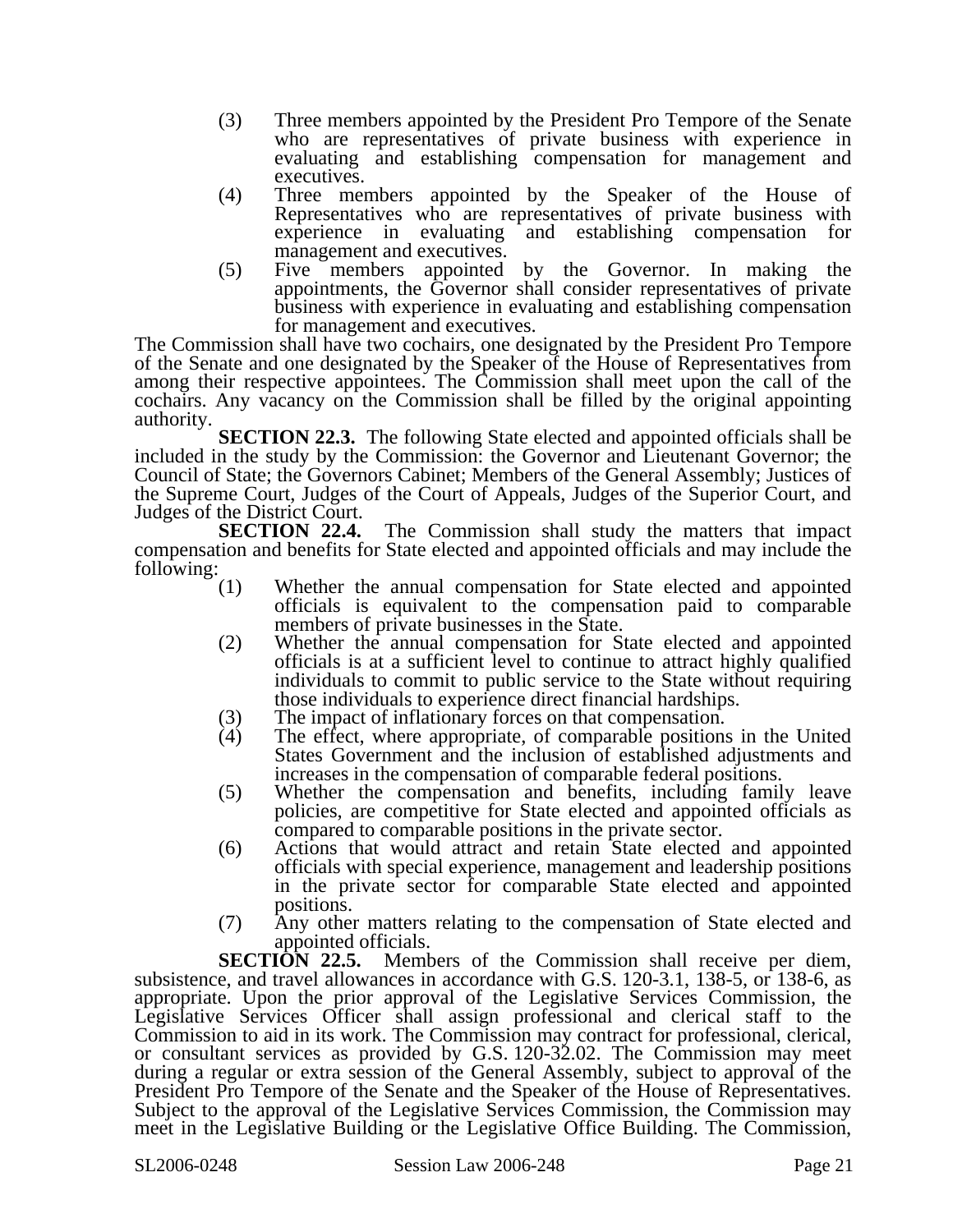while in the discharge of its official duties, may exercise all the powers provided under the provisions of G.S. 120-19 and G.S. 120-19.1 through G.S. 120-19.4, including the power to request all officers, agents, agencies, and departments of the State to provide any information, data, or documents within their possession, ascertainable from their records, or otherwise available to them and the power to subpoena witnesses.<br> **SECTION** 22.6. The Commission shall make its find

The Commission shall make its findings and recommendations in a final report to the 2007 General Assembly upon its convening. The Commission shall terminate upon the filing of its final report.

**SECTION 22.7.** From funds appropriated to the General Assembly, the Legislative Services Commission shall allocate funds for the purpose of conducting the study provided for in this part.

### **PART XXIII. DEPARTMENT OF CULTURAL RESOURCES STUDY GRAVEYARD OF THE ATLANTIC MUSEUM**

**SECTION 23.** The Department of Cultural Resources shall study the feasibility of designating the Graveyard of the Atlantic Museum as a State Historic Site or a Grassroots Science Museum. The Department shall submit the results of its study to the 2007 General Assembly upon its convening.

#### **PART XXIV. JOINT LEGISLATIVE OVERSIGHT COMMISSION ON INFORMATION TECHNOLOGY STUDIES (Tolson, Malone)**

**SECTION 24.1.** There is established the Legislative Study Commission on Information Technology. The Commission shall consist of 14 members, appointed as follows:

- (1) Five members of the Senate appointed by the President Pro Tempore of the Senate.
- (2) Five members of the House of Representatives appointed by the Speaker of the House of Representatives.
- (3) Two members of the general public with experience in information technology appointed by the President Pro Tempore of the Senate.
- (4) Two members of the general public with experience in information technology appointed by the Speaker of the House of Representatives.

Vacancies in membership shall be filled by the original appointing authority. The President Pro Tempore of the Senate and the Speaker of the House of Representatives shall each designate a cochair of the Commission from their appointees.

**SECTION 24.2.** The Commission shall review the newly revised North Carolina Education Technology Plan developed by the North Carolina State Board of Education. The Commission's review shall also include best practices for using technology to enhance teaching and learning in North Carolina schools. The Commission shall review existing research-based best practices such as the IMPACT model, NC Wise Owl, and successful 1:1 (computer to student) initiatives across the State and nation. The Commission shall receive recommendations from the Business and Education Technology Alliance, the E-Learning Commission, the business community, and the North Carolina Center for 21<sup>st</sup> Century Skills.

**SECTION 24.3.** The Commission, while in discharge of its official duties, may exercise all powers provided for under G.S. 120-19 and G.S. 120-19.1 through G.S. 120-19.4. The Commission may contract for professional, clerical, or consultant services as provided by G.S.  $120-32.02$ . Subject to the approval of the Legislative Services Commission, the Commission may meet in the Legislative Building or the Legislative Office Building. The Legislative Services Commission, through the The Legislative Services Commission, through the Legislative Services Officer, shall assign professional staff to assist the Commission in its work. The House of Representatives' and the Senate's Directors of Legislative Assistants shall assign clerical support staff to the Commission, and the expenses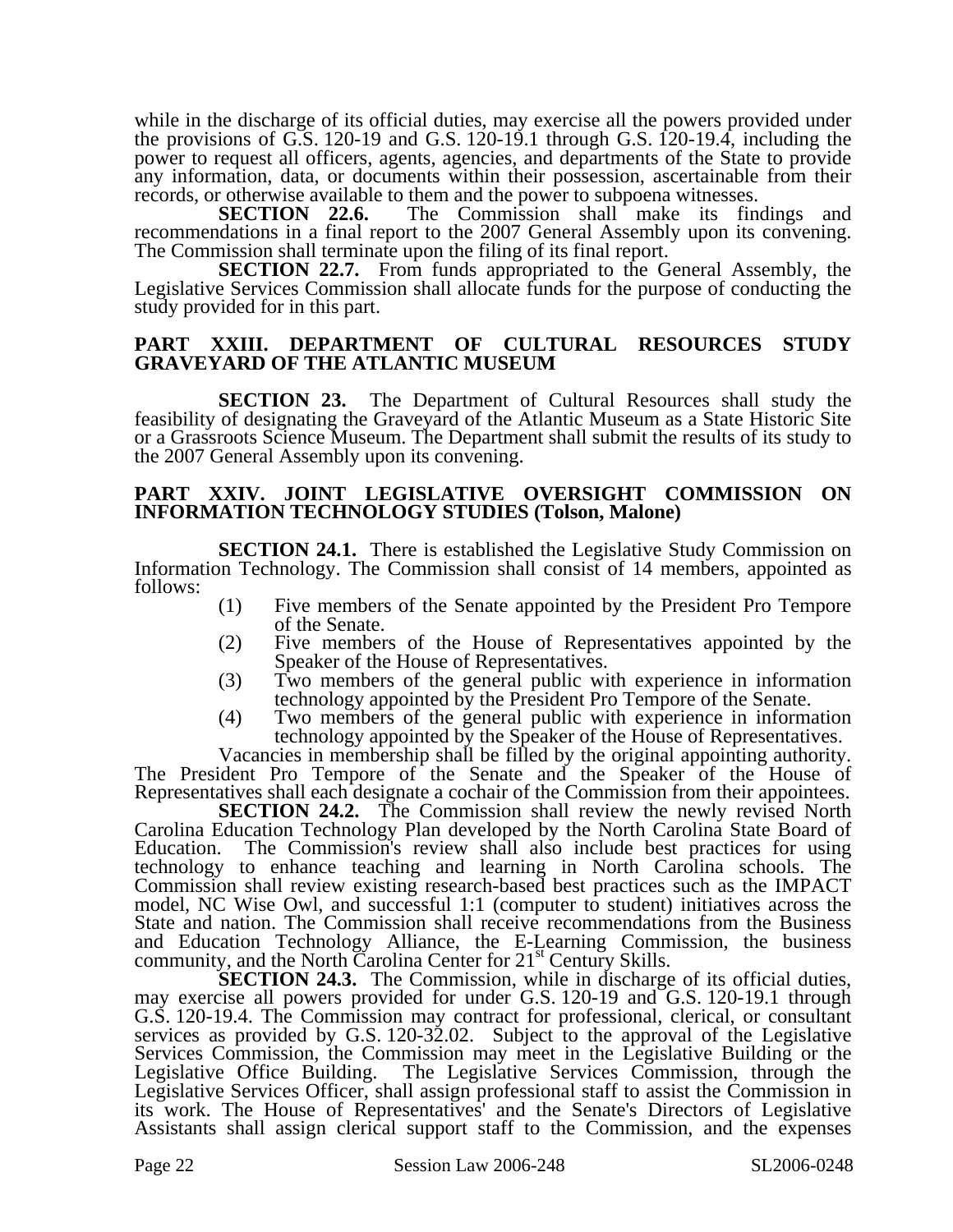relating to clerical employees shall be borne by the Commission. Members of the Commission shall receive subsistence and travel expenses at the rates set forth in G.S. 120-3.1, 138-5, or 138-6, as appropriate.

**SECTION 24.4.** The Commission shall submit a final written report of its findings and recommendations by February 1, 2007. All reports shall be filed with the President Pro Tempore of the Senate, the Speaker of the House of Representatives, and the Legislative Librarian. Upon filing its final report, the Commission shall terminate.

**SECTION 24.5.** Of the funds appropriated to the General Assembly, the Legislative Services Commission shall allocate funds for the expenses of the Commission established by this part.

### **PART XXV. HISTORICALLY UNDERUTILIZED BUSINESS CERTIFICATION TASK FORCE (Dorsett)**

**SECTION 25.1.** Task Force Established; Membership. – The Department of Administration shall establish a Historically Underutilized Business Task Force. The Task Force shall consist of 15 members as follows:

- (1) One member appointed by the North Carolina League of Municipalities.
- (2) One member appointed by the North Carolina Association of County Commissioners.
- (3) One member appointed by the North Carolina School Boards Association.
- (4) One member appointed by the North Carolina Institute for Minority Economic Development.
- (5) Three members appointed by the North Carolina Minority and Women's Business Enterprise Coordinator's Network.
- (6) Eight members appointed by the Office of Historically Underutilized Business, two of whom shall be representatives of the Office, one of whom shall be a minority business owner, one of whom shall be a female business owner, one of whom shall be a disabled business owner, and three of whom shall be public members.

Vacancies in membership shall be filled as provided in this section.

**SECTION 25.2.** Cochairs; Meetings. – The Task Force shall have two cochairs appointed by the Secretary of Administration from among the members of the Task Force. The Task Force shall meet at least quarterly upon the call of the cochairs.

**SECTION 25.3.** Quorum; Voting. – A quorum of the Task Force shall consist of five members. All action shall be taken by a majority vote.

**SECTION 25.4.** Duties. – The Task Force shall propose criteria and procedures for: (i) the certification of businesses under G.S. 143-48 and G.S. 143-128.2 as Historically Underutilized Businesses; (ii) the creation and maintenance of a database of the businesses certified; and (iii) any other matters related to the certification of businesses as authorized in this section. In determining ownership of a business for purposes of certification, the Task Force shall use the definitions provided in G.S. 143-48 and G.S. 143-128.2.

**SECTION 25.5.** Support. – The Department of Administration shall provide meeting facilities and staff support for the Task Force. The Task Force may also seek other assistance, including technical, business, and managerial assistance.

**SECTION 25.6.** Report. – The Task Force shall report its proposed criteria and procedures to the Secretary of Administration on or before November 1, 2007, at which time the Task Force shall terminate.

## **PART XXVI. SMART START AND CHILD CARE FUNDING STUDY (Hagan)**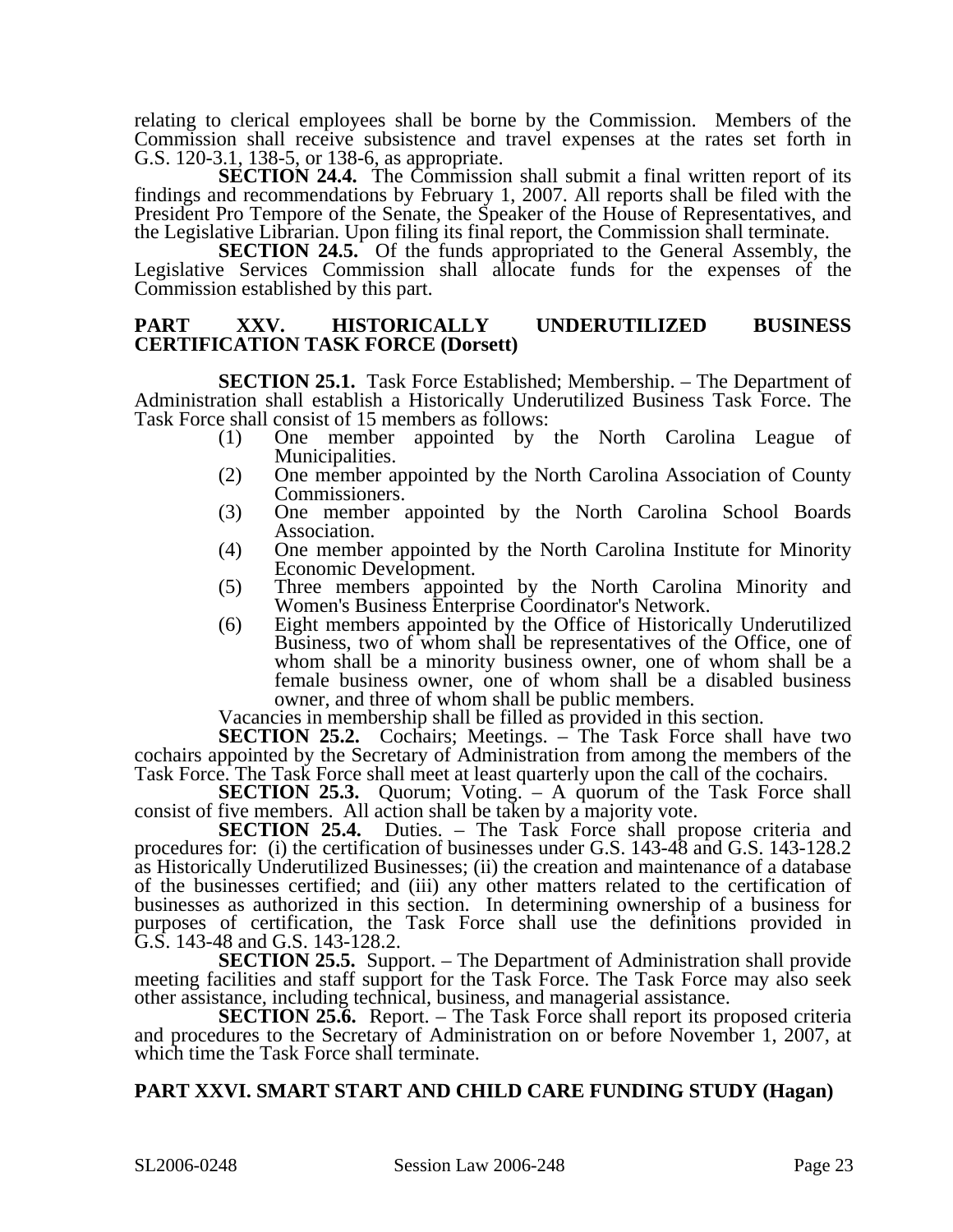**SECTION 26.1.** There is established a Smart Start and Child Care Funding Study Commission.

**SECTION 26.2.** The Commission shall be composed of 15 members as follows:

- (1) Four members of the Senate appointed by the President Pro Tempore of the Senate.
- (2) Four members of the House of Representatives appointed by the Speaker of the House of Representatives.
- (3) A representative of the North Carolina Partnership for Children appointed by the President Pro Tempore of the Senate.
- (4) The Secretary of the Department of Health and Human Services or the Secretary's designee.
- (5) A Department of Social Services County Director appointed by the Speaker of the House of Representatives.
- (6) A Department of Public Health County Director appointed by the President Pro Tempore of the Senate.
- (7) A representative of a Local Partnership for Children appointed by the Speaker of the House of Representatives.
- (8) One representative from a private for-profit day care appointed by the President Pro Tempore of the Senate and one representative from a private not-for-profit day care appointed by the Speaker of the House of Representatives.

Any vacancy on the Commission shall be filled by the appointing authority. Cochairs of the Commission shall be designated by the President Pro Tempore of the Senate and the Speaker of the House of Representatives from among their respective appointees. The Commission shall meet upon the call of the cochairs.

**SECTION 26.3.** The Commission shall invite the Secretary of Health and Human Services to attend each meeting of the Commission and encourage the Secretary's participation in the Commission's deliberations.

**SECTION 26.4.** The Commission shall study the funding of the North Carolina Partnership for Children. In conducting the study, the Commission shall consider the following:

- (1) The current funding system of the North Carolina Partnership for Children.
- (2) Any strategies for achieving full funding and full service for North Carolina's young children and families.
- (3) Funding equity among all counties and local partnerships.<br>(4) Any other information the Commission deems relevant
- Any other information the Commission deems relevant in providing services to young children and families including child care services.

**SECTION 26.5.** Members of the Commission shall receive per diem, subsistence, and travel allowances in accordance with G.S. 120-3.1, 138-5, or 138-6, as appropriate. Upon the prior approval of the Legislative Services Commission, the Legislative Services Officer shall assign professional staff to the Commission to aid in its work. The Commission may contract for professional, clerical, or consultant services as provided by G.S. 120-32.02. The Commission may meet during a regular or extra session of the General Assembly, subject to approval of the President Pro Tempore of the Senate and the Speaker of the House of Representatives. The Commission shall meet at various locations around the State in order to promote greater public participation in its deliberations. Subject to the approval of the Legislative Services Commission, the Commission may meet in the Legislative Building or the Legislative Office Building. The Commission, while in the discharge of its official duties, may exercise all the powers provided under the provisions of G.S. 120-19 and G.S. 120-19.1 through G.S. 120-19.4, including the power to request all officers, agents, agencies, and departments of the State to provide any information, data, or documents within their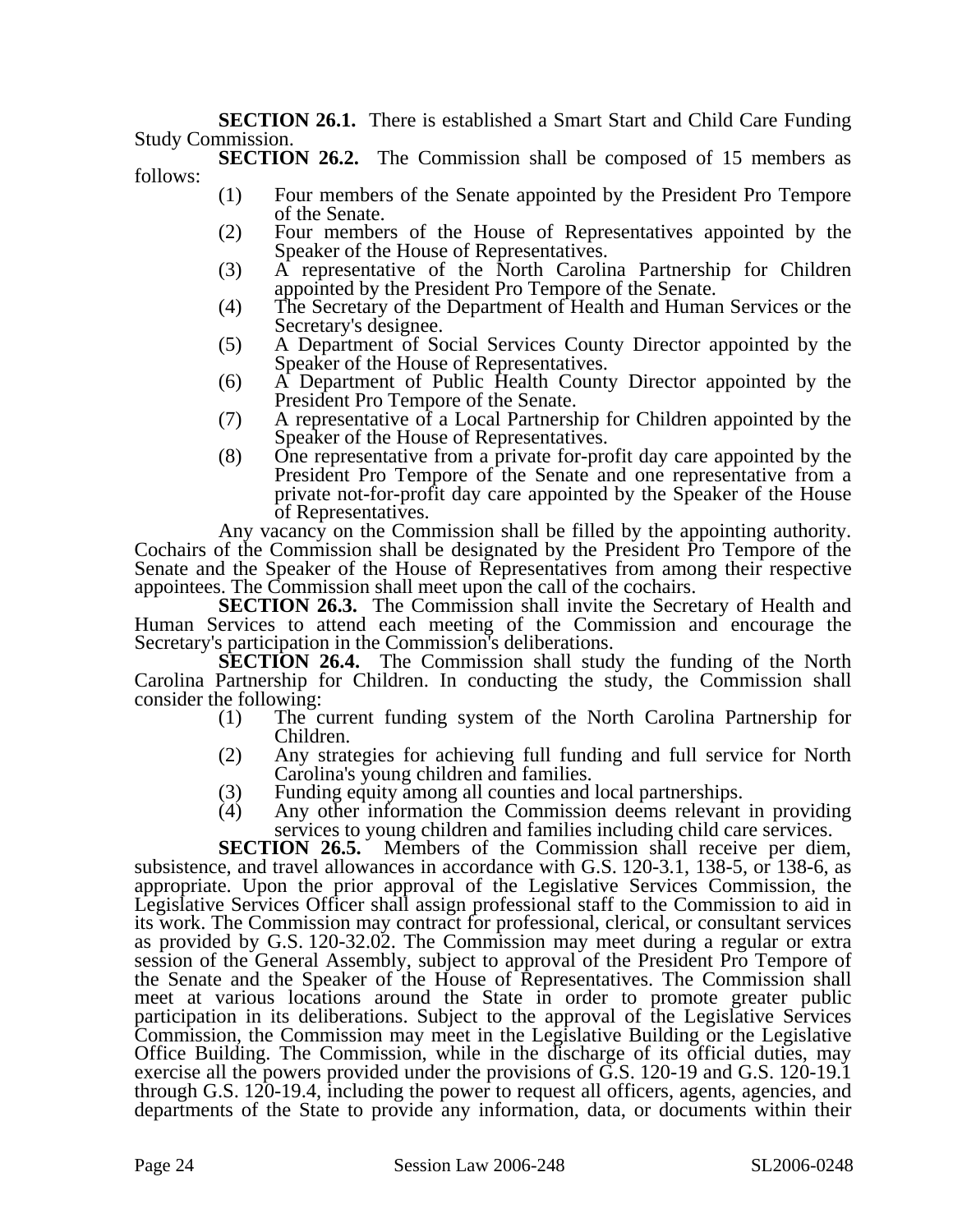possession, ascertainable from their records, or otherwise available to them and the

power to subpoena witnesses.<br>**SECTION** 26.6. The Commission shall make its findings and recommendations in a final report to the 2007 General Assembly. Upon the earlier of the filing of its final report or the convening of the 2007 General Assembly, the Commission shall terminate.

**SECTION 26.7.** From funds appropriated to the General Assembly, the Legislative Services Commission shall allocate funds for the purpose of conducting the study provided for in this part.

### **PART XXVII. STUDY COMMISSION ON ECONOMIC DEVELOPMENT INFRASTRUCTURE**

**SECTION 27.1.** There is created the Study Commission on Economic Development Infrastructure. The Commission shall consist of 32 members as follows:

- (1) Sixteen members appointed by the President Pro Tempore of the Senate.
- (2) Sixteen members appointed by the Speaker of the House of Representatives.

**SECTION 27.2.** At least half of the members appointed to the Commission by the President Pro Tempore of the Senate, and at least half of the members appointed to the Commission by the Speaker of the House of Representatives shall be persons who are not members of the General Assembly and who are either actively engaged in economic development or C-Level Executives of private corporations.

**SECTION 27.3.** The President Pro Tempore of the Senate shall appoint two cochairs of the Commission, and the Speaker of the House of Representatives shall appoint two cochairs of the Commission. The Commission may meet at any time upon the joint call of the cochairs. Vacancies on the Commission shall be filled by the same appointing authority as made the initial appointment.

**SECTION 27.4.** The Commission shall examine the existing infrastructure for the delivery of economic development, including the many entities involved in economic development. The Commission shall develop a plan to restructure and consolidate the infrastructure for the delivery of economic development to improve its organization and effectiveness. The Commission shall specifically examine the role of the following in the delivery of economic development:

- (1) The Department of Commerce.
- (2) The regional councils of government created pursuant to G.S. 160A-470.
- (3) The Economic Development Board created pursuant to G.S. 143B-434. The Commission shall consider whether the Economic Development Board, which is currently advisory in nature, should be reconstituted and given responsibility for policy development or regulatory authority.
- (4) The regional planning and economic development commissions created pursuant to Article 2 of Chapter 158 of the General Statutes. The Commission shall consider whether regional planning and economic development commissions should be given greater

responsibility for marketing and business recruitment.<br>SECTION 27.5. The Commission may also examine the The Commission may also examine the feasibility of establishing a North Carolina Economic Disaster Task Force.

**SECTION 27.6.** The Commission, while in the discharge of its official duties, may exercise all powers provided for under G.S. 120-19 and G.S. 120-19.1 through G.S. 120-19.4. The Commission may contract for professional, clerical, or consultant services as provided by G.S. 120-32.02.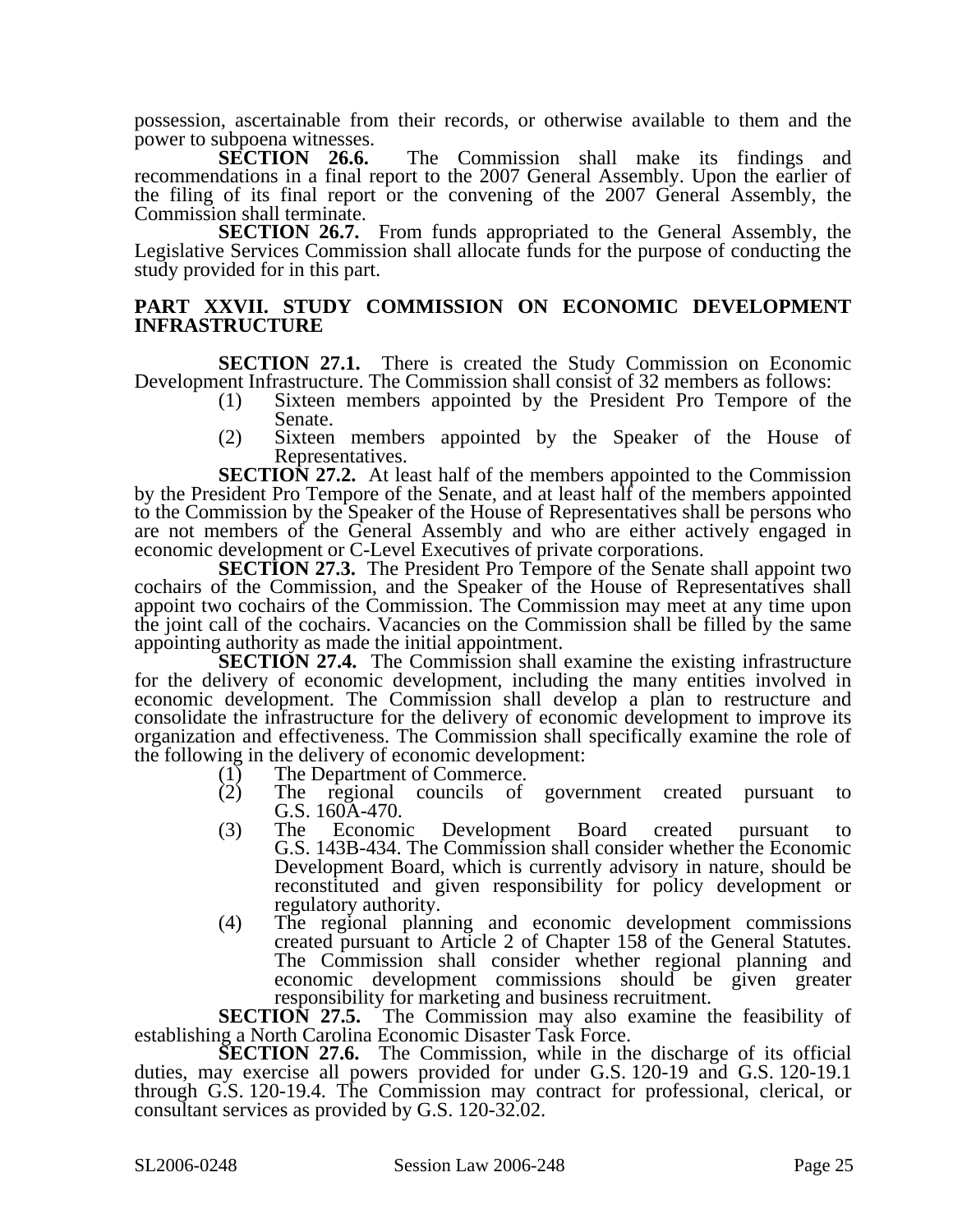**SECTION 27.7.** Subject to the approval of the Legislative Services Commission, the Commission may meet in the Legislative Building or the Legislative Office Building. The Legislative Services Commission, through the Legislative Services Officer, shall assign professional staff to assist the Commission in its work. The House of Representatives' and the Senate's Directors of Legislative Assistants shall assign clerical support staff to the Commission, and the expenses relating to the clerical employees shall be borne by the Commission. Members of the Commission shall receive subsistence and travel expenses at the rates set forth in G.S. 120-3.1, 138-5, or 138-6, as appropriate.

**SECTION 27.8.** The Commission shall submit a final report of its findings and recommendations, including any legislative recommendations, to the 2007 General Assembly upon its convening. The Commission shall terminate upon the convening of the 2007 General Assembly.

**SECTION 27.9.** Of the funds appropriated to the General Assembly, the Legislative Services Commission shall allocate funds for the expenses of the Commission established by this part.

## **PART XXVIII. TRAINING NEEDS OF THE MOTORSPORTS INDUSTRY**

**SECTION 28.** The State Board of Community Colleges (State Board) shall study the issues surrounding the creation of a modern multiuse motorsports specialized training program and the training needs of the motorsports industry. In conducting the study, the State Board shall create a consortium of community colleges to address the training needs of industry members and to direct training programs to meet those needs. The consortium members shall consist of Catawba Valley Community College, Central Piedmont Community College, Davidson Community College, Forsyth Technical Community College, Halifax Community College, Rowan-Cabarrus Community College, and Wilkes Community College. Forsyth Technical Community College shall be the lead community college in the consortium for management and operations purposes. The consortium of community colleges shall focus its training efforts to provide specialized motorsports workforce training and to help create new jobs at the Advanced Vehicle Research Center located in Northampton County. If the motorsports industry finds that additional training at the university level would be beneficial to the industry, the State Board may work the with the Board of Governors of The University of North Carolina and motorsports industry to determine how to best meet those needs. The State Board shall report its findings and recommendations, including any legislative proposals, to the Joint Legislative Education Oversight Committee on or before February 1, 2007.

### **PART XXIX. INLAND PORT (Dalton)**

**SECTION 29.** The Institute for the Economy and the Future of Western North Carolina University, in cooperation with the North Carolina Regional Economic Development Commission, known as AdvantageWest, shall study the feasibility of establishing an inland port within the twenty three county region of the Commission. The Commission shall complete the report and submit it to the General Assembly on or before May 1, 2007.

### **PART XXX. STUDY MITIGATION OF POTENTIAL FLOODING IN CERTAIN AREAS (H.B. 24 – Gillespie; Goforth, Rapp)**

**SECTION 30.** The Department of Environment and Natural Resources shall study the causes of the flooding in Canton, Biltmore Village, Blue Ridge Paper Company, and the City of Newland to determine what measures can be taken to prevent or mitigate the flooding potential in those areas. The Department may request the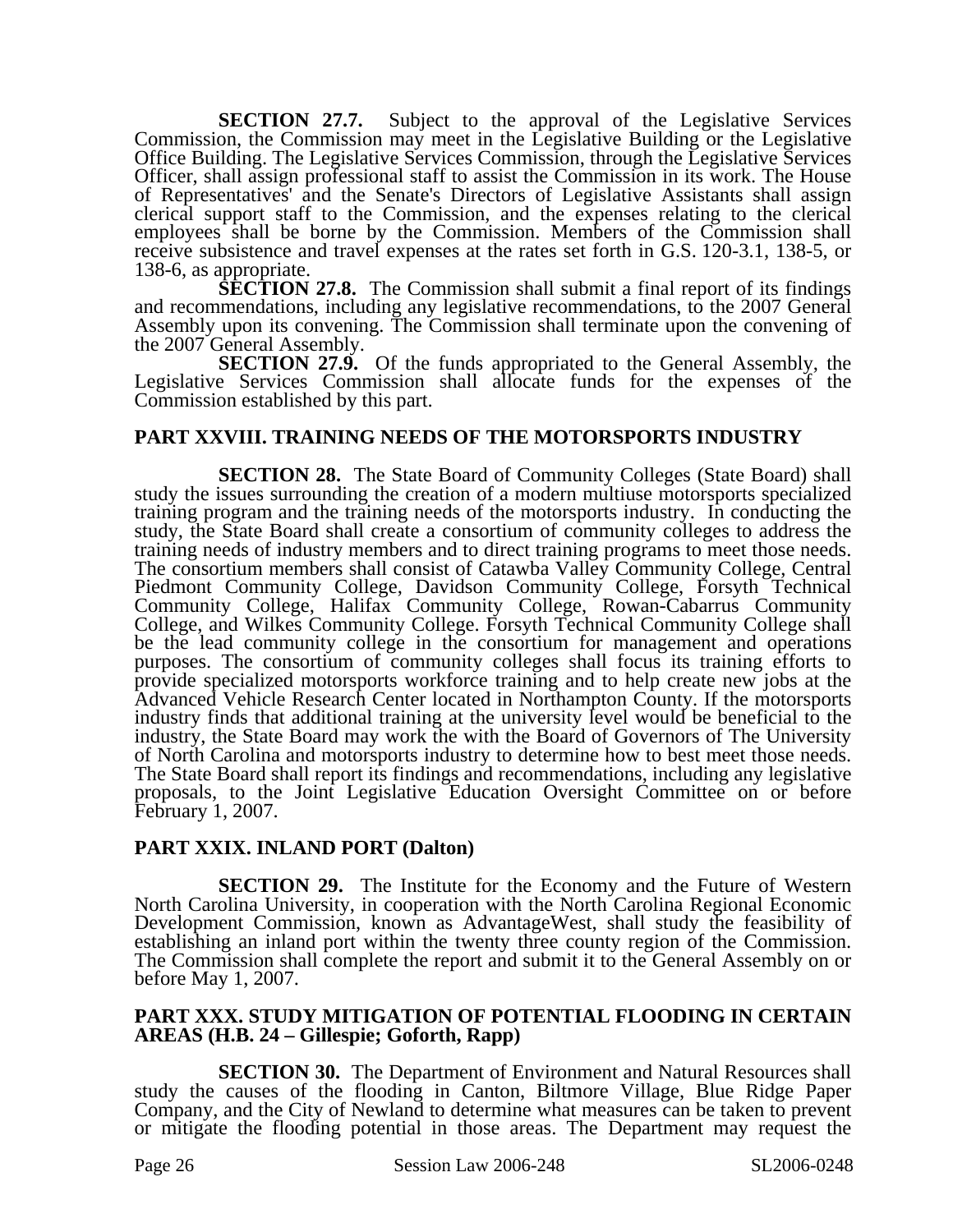assistance of the United States Army Corps of Engineers in this study. The Department of Environment and Natural Resources shall report its findings to the 2007 General Assembly.

### **PART XXXI. STUDY THE ORGANIZATION OF THE GENERAL COURT OF JUSTICE INTO DISTRICTS AND DIVISIONS (S.B. 173 – Bingham)**

**SECTION 31.** The North Carolina Courts Commission shall study the current state of the General Court of Justice, focusing on workloads, case backlogs, and other issues relevant to the efficient administration of justice and determine whether the current organization of the State into judicial divisions, superior court districts, district court districts, and prosecutorial districts is in need of revision or adjustment in order to better serve the interests of justice. The Commission shall report its findings and recommendations to the 2007 General Assembly.

### **PART XXXII. STUDY INHERENTLY DANGEROUS ANIMALS (S.B. 1032 – Garwood)**

**SECTION 32.1.** The Department of Environment and Natural Resources, in consultation with the North Carolina Zoological Park and the Wildlife Resources Commission, shall study the need to protect the public against the health and safety risks posed by inherently dangerous animals and propose a means of best providing that protection to the public while also protecting the welfare of inherently dangerous animals. In developing recommendations, the Department shall consult with the following entities or groups, or appropriate representatives of those entities or groups:

- (1) The Department of Agriculture and Consumer Services.<br>(2) The Division of Public Health of the Department of Hea
- The Division of Public Health of the Department of Health and Human Services.
- (3) The North Carolina State University College of Veterinary Medicine.<br>
(4) The State Animal Response Team.
- (4) The State Animal Response Team.<br>(5) Local law enforcement officials.
- Local law enforcement officials.
- (6) Local animal control officials.<br>(7) Wild animal breeders.
- (7) Wild animal breeders.<br>(8) Exotic pet hobbyists.
- (8) Exotic pet hobbyists.
- (9) Commercial pet retailers.<br>(10) Small zoo owners.
- Small zoo owners.
- 
- (11) Humane organizations.<br>(12) Any other entities or Any other entities or groups whose interests may be affected by proposed regulations.

**SECTION 32.2.** The Department shall report its findings to the General Assembly no later than the convening of the 2007 General Assembly.

**SECTION 32.3.** The report made by the Department of Environment and Natural Resources shall include:

- (1) A list of the types of animals that possess such inherently dangerous characteristics that they should not be owned or possessed by persons who do not have special expertise or training, and a determination as to whether these animals should be grouped into classes for differential treatment based upon the nature and extent of the threat they pose to the public. This list should also include information about the nature of the dangers posed by each type of animal.
- (2) A suggested means for regulating ownership of certain animals, including a means of enforcing any proposed restrictions on the ownership or possession of those animals. This portion of the report may include an evaluation of regulations in place in other jurisdictions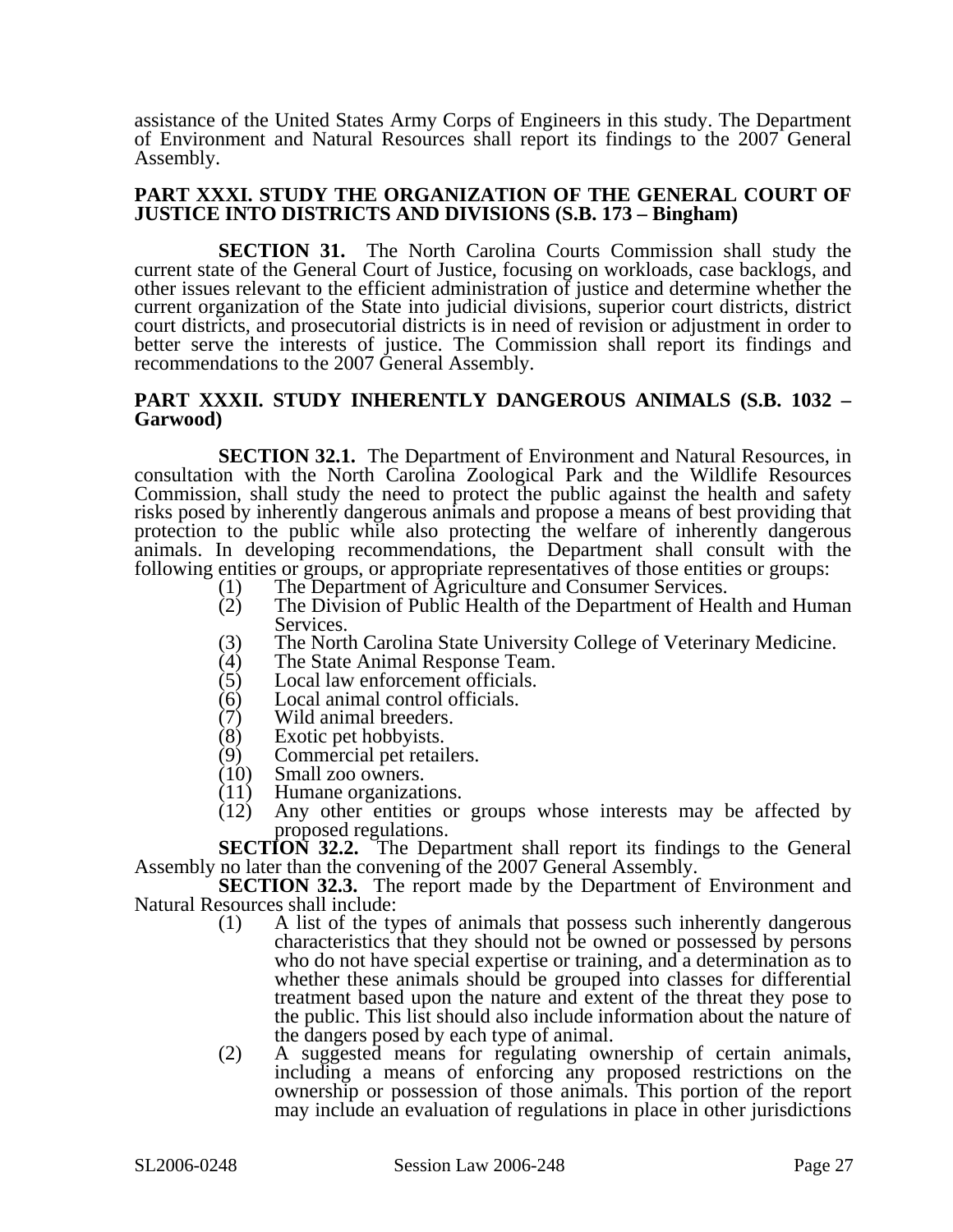that have proven to be effective in protecting the public from inherently dangerous animals.

- (3) A plan for addressing inherently dangerous animals that are indigenous species within the jurisdiction of the Wildlife Resources Commission under Article 22 of Chapter 113 of the General Statutes and a consideration as to whether any potential legislation should broadly address the keeping of any wildlife as pets, whether indigenous or not and whether inherently dangerous or not. This portion of the report should result from extensive consultation with the Wildlife Resources Commission.
- (4) A recommendation as to whether persons owning or possessing animals covered by any proposed restrictions should be grandfathered in under a regulatory scheme and the appropriate means of grandfathering those persons in, including consideration of whether certain animals are so threatening to the public safety that the grandfathering of untrained owners or possessors should not be allowed under any circumstances.
- (5) A recommended list, as comprehensive as possible, of persons and entities that should be exempted from the proposed restrictions on ownership or possession of the animals covered by any proposed restrictions, such as zoos, veterinary hospitals, wildlife sanctuaries, research institutions, and the like.

## **PART XXXIII. STATE FAIR HOUSING ACT STUDY (Kinnaird)**

**SECTION 33.** The North Carolina Human Relations Commission shall study whether the State Fair Housing Act should be amended to make it an unlawful discriminatory housing practice to refuse to enter into a residential real estate transaction with a person based upon the fact that the person receives public assistance due to age or physical or mental disability. In studying this issue, the Commission shall review the laws of other states related to housing discrimination and determine the extent to which certain forms of public assistance are protected under those laws. While conducting the study, the Commission shall consult with representatives from the residential real estate and residential rental community. The Commission shall report its findings and any recommendations to the 2007 General Assembly upon its convening.

## **PART XXXIV. STUDY YOUTHFUL OFFENDERS (H.B. 1298 – Bordsen)**

**SECTION 34.1.** The North Carolina Sentencing and Policy Advisory Commission may study issues related to the conviction and sentencing of youthful offenders aged 16 to 21 years, to determine whether the State should amend the laws concerning these offenders, including, but not limited to, revisions of the Juvenile Code and/or the Criminal Procedure Act that would provide appropriate sanctions, services, and treatment for such offenders. In conducting the study, the Commission may review the laws concerning juveniles and youthful offenders from the federal government, other states, and the relevant North Carolina laws and programs. The Commission shall consult with the Department of Correction, the Department of Health and Human Services, the Department of Juvenile Justice and Delinquency Prevention, and the Department of Public Instruction in conducting the study.

**SECTION 34.2.** The Commission shall submit a final report, along with any recommended legislation, by March 1, 2007, to the 2007 General Assembly.

### **PART XXXV. ADMINISTRATIVE OFFICE OF THE COURTS STUDY SELF-SERVE CENTERS (Rand)**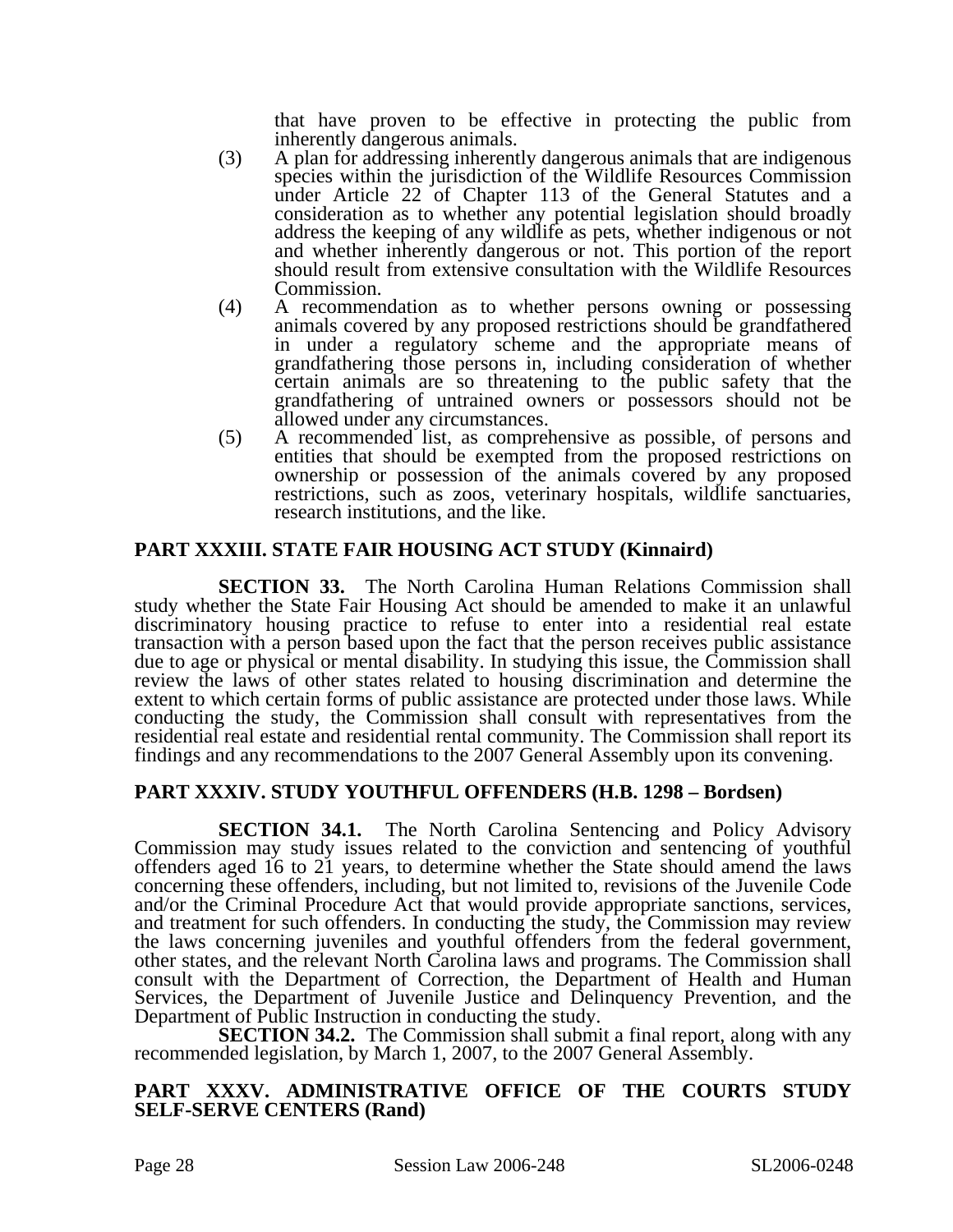**SECTION 35.** The Administrative Office of the Courts, in consultation with the North Carolina Bar Association, the North Carolina Legal Services Planning Council, Legal Aid of North Carolina, Inc., the North Carolina Justice Center, and Pisgah Legal Services shall study the most effective way to address the increasing numbers of persons who either cannot afford representation or choose to represent themselves in family law matters and in some civil litigation. The Administrative Office of the Courts shall report the results of this study to the House and Senate Appropriations Subcommittees on Justice and Public Safety no later than December 31, 2007.

#### **PART XXXVI. STUDY OF RATE-SETTING METHODOLOGY FOR STATE-FUNDED KIDNEY DIALYSIS (H.B. 1725 – Earle)**

**SECTION 36.** The Department of Health and Human Services may study its rate setting methodology for State-funded kidney dialysis services to determine the feasibility of inflationary increases that correspond to rate and inflationary increases provided for equivalent Medicaid services. If the study is conducted, the Department shall report its findings to the House of Representatives Appropriations Committee and the Senate Appropriations Committee by May 1, 2007.

### **PART XXXVII. MENHADEN STUDY (H.B. 955 – Stiller)**

**SECTION 37.** The Joint Legislative Commission on Seafood and Aquaculture may study the management of menhaden and Atlantic thread herring, including whether it should be unlawful to take menhaden or Atlantic thread herring with a purse seine off the shore of Brunswick and New Hanover Counties during all or part of each year. If the study is conducted, the Commission shall report its findings and recommendations, including any legislative proposals, to the 2007 General Assembly.

#### **PART XXXVIII. CONTINUE TWENTY-FIRST CENTURY REVENUE SYSTEM STUDY COMMISSION (Daughtridge, McGee)**

**SECTION 38.** Section 46.7 of S.L. 2004-161 reads as rewritten: "**SECTION 46.7.** Report. – The Commission may make an interim report to the 2005 2006 Regular Session of the 2005 General Assembly not later than its convening, and must make its final report to the 2006 Regular Session of the 2005 2007 General Assembly upon its convening. The Commission shall terminate the earlier of the filing of its final report or upon the convening of the 2006 Regular Session of the 2005 2007 General Assembly."

#### **PART XXXIX. STUDY COMMISSION ON THE ORGANIZATION, POWERS, DUTIES, FUNCTIONS, FUNDING, AND POTENTIAL CONSOLIDATION OR ELIMINATION OF STATE BOARDS, COMMISSIONS, AND COUNCILS (Harrell)**

**SECTION 39.1.** There is created the Study Commission on State Boards, Commissions, and Councils. The Commission shall consist of 28 members as follows:

- (1) 14 members appointed by the President Pro Tempore of the Senate.<br>
(2) 14 members appointed by the Speaker of the House
	- 14 members appointed by the Speaker of the House of Representatives.

**SECTION 39.2.** The President Pro Tempore of the Senate shall appoint two cochairs of the Commission and the Speaker of the House of Representatives shall appoint two cochairs of the Commission. The Commission may meet at any time upon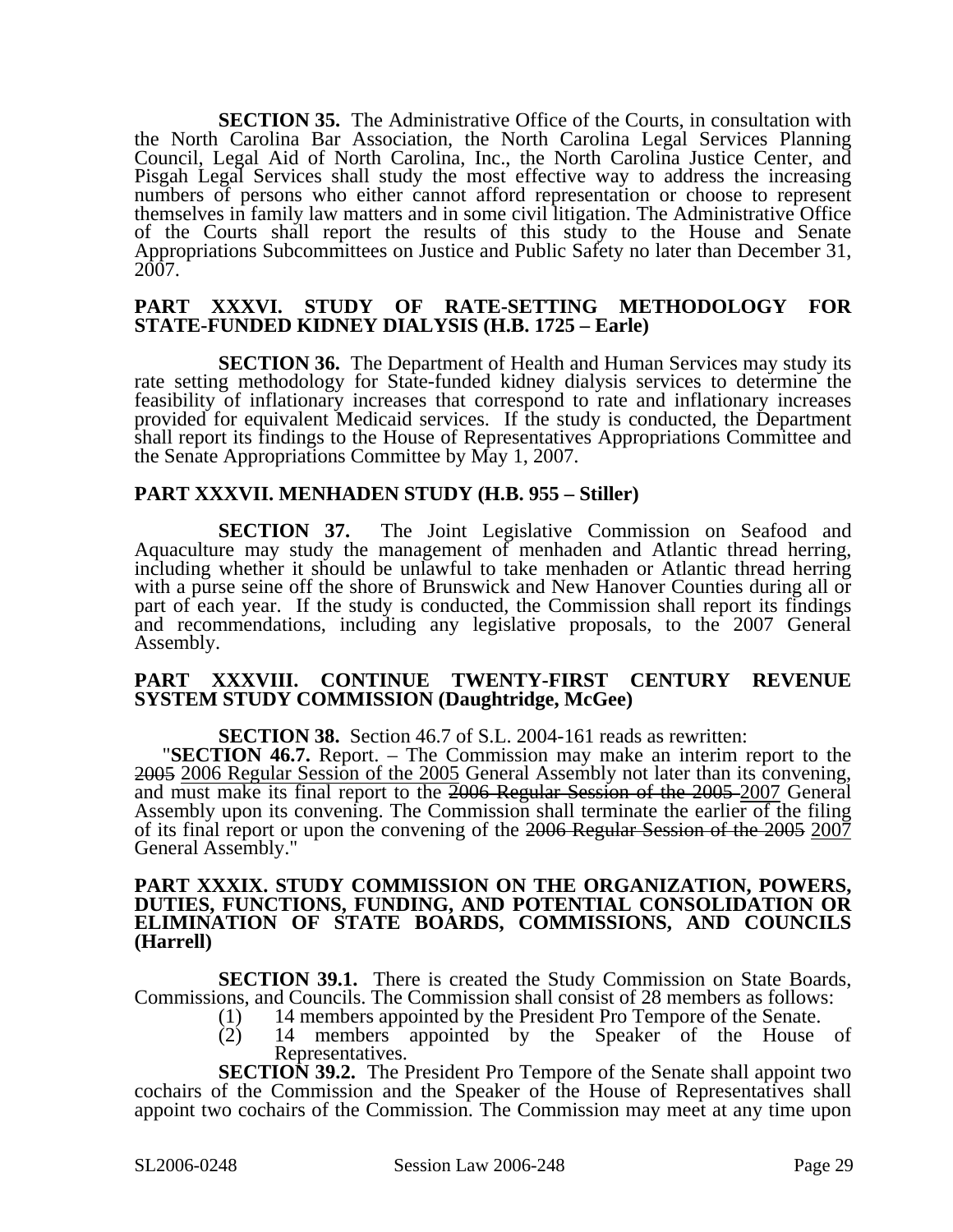the joint call of the cochairs. Vacancies on the Commission shall be filled by the same appointing authority as made the initial appointment.

**SECTION 39.3.** The Commission shall examine the organization, powers, duties, functions, and funding of State boards, commissions, and councils. The Commission shall specifically consider the following:

- (1) Whether the boards, commissions, or councils should be eliminated or consolidated with one or more other boards, commissions, or councils.
- (2) Whether the number of members serving on boards, commissions, and councils or the manner in which members are selected should be altered.
- (3) Whether the number and frequency of meetings of boards, commissions, and councils should be altered.
- (4) The cost of supporting each board, commission, or council, including salaries, per diem, travel, clerical and administrative support, and other expenses.
- (5) The productivity and effectiveness of the boards, commissions, and councils.

**SECTION 39.4.** The Commission, while in the discharge of its official duties, may exercise all powers provided for under G.S. 120-19 and G.S. 120-19.1 through G.S. 120-19.4. The Commission may contract for professional, clerical, or consultant services as provided by G.S. 120-32.02.<br>**SECTION 39.5.** Subject to the ap

Subject to the approval of the Legislative Services Commission, the Commission may meet in the Legislative Building or the Legislative Office Building. The Legislative Services Commission, through the Legislative Services Officer, shall assign professional staff to assist the Commission in its work. The House of Representatives' and the Senate's Directors of Legislative Assistants shall assign clerical support staff to the Commission, and the expenses relating to the clerical employees shall be borne by the Commission. Members of the Commission shall receive subsistence and travel expenses at the rates set forth in G.S. 120-3.1, 138-5, or 138-6, as appropriate.

**SECTION 39.6.** The Commission shall submit a final report of its findings and recommendations, including any legislative recommendations, to the 2007 General Assembly upon its convening. The Commission shall terminate upon the convening of the 2007 General Assembly.

**SECTION 39.7.** Of the funds appropriated to the General Assembly, the Legislative Services Commission shall allocate funds for the expenses of the Commission established by this part.

## **PART XL. STUDY COMMISSION ON WORKER RETRAINING (Harrell)**

**SECTION 40.1.** There is created the Study Commission on Worker Retraining. The Commission shall consist of 32 members as follows:

- (1) 16 members appointed by the President Pro Tempore of the Senate.
- (2) 16 members appointed by the Speaker of the House of Representatives.

**SECTION 40.2.** At least half of the members appointed to the Commission by the President Pro Tempore of the Senate and at least half of the members appointed to the Commission by the Speaker of the House of Representatives shall be persons who are not members of the General Assembly and who are actively engaged in worker retraining or welfare reform as either private citizens, administrators of State agencies, or administrators or faculty at community colleges in the State.

**SECTION 40.3.** The President Pro Tempore of the Senate shall appoint two cochairs of the Commission and the Speaker of the House of Representatives shall appoint two cochairs of the Commission. The Commission may meet at any time upon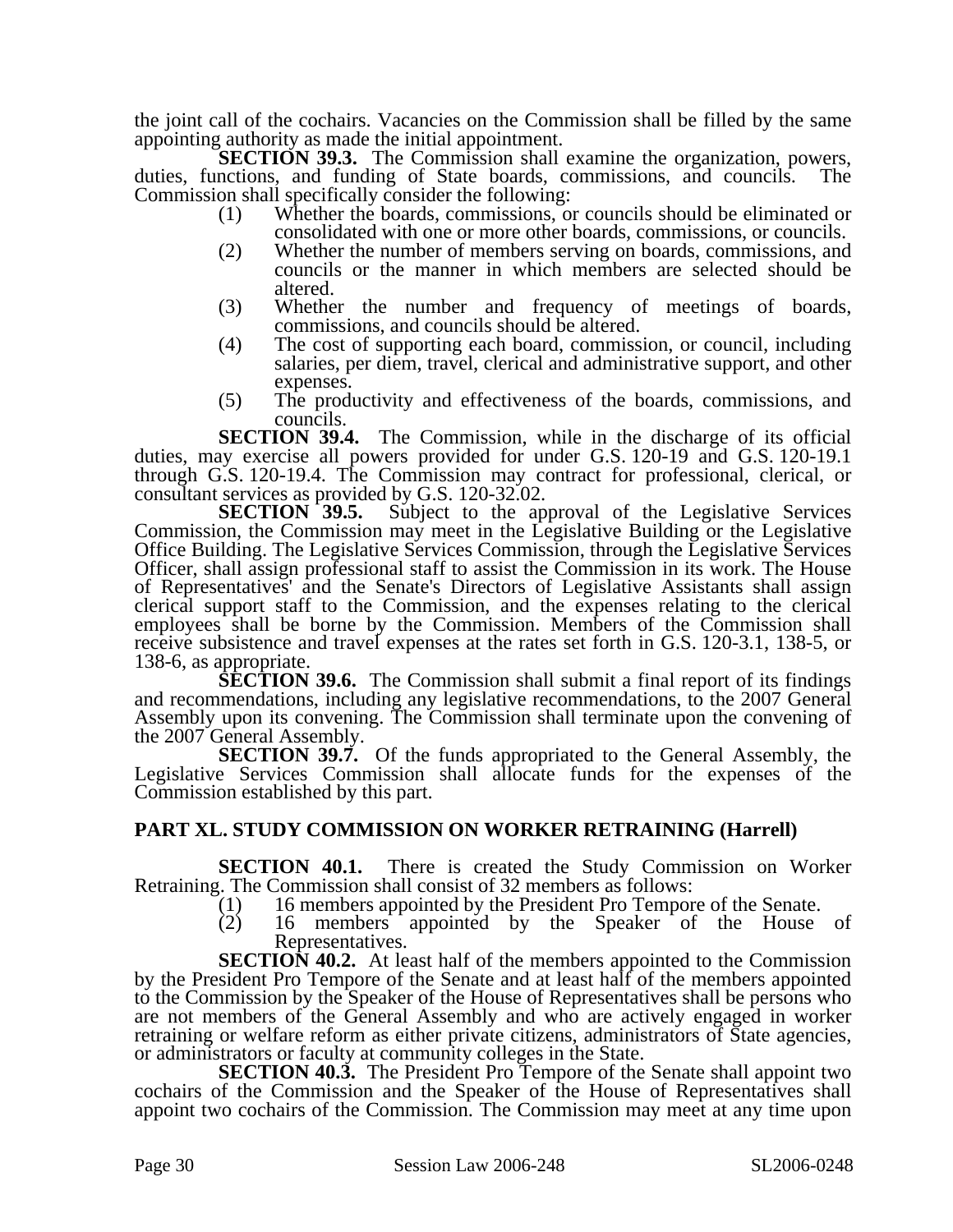the joint call of the cochairs. Vacancies on the Commission shall be filled by the same appointing authority as made the initial appointment.

**SECTION 40.4.** The Commission shall examine:

- (1) Business incentives that encourage employers to support efforts by employees to retrain in order to qualify for higher paying or nonexportable jobs by allowing employees time off, reimbursing employees for education expenses, or providing other support.
- (2) Successful retraining incentive programs in this and other states.

**SECTION 40.5.** The Commission, while in the discharge of its official duties, may exercise all powers provided for under G.S. 120-19 and G.S. 120-19.1 through G.S. 120-19.4. The Commission may contract for professional, clerical, or

consultant services as provided by G.S. 120-32.02.<br>**SECTION 40.6.** Subject to the ap Subject to the approval of the Legislative Services Commission, the Commission may meet in the Legislative Building or the Legislative Office Building. The Legislative Services Commission, through the Legislative Services Officer, shall assign professional staff to assist the Commission in its work. The House of Representatives' and the Senate's Directors of Legislative Assistants shall assign clerical support staff to the Commission, and the expenses relating to the clerical employees shall be borne by the Commission. Members of the Commission shall receive subsistence and travel expenses at the rates set forth in G.S. 120-3.1, 138-5, or 138-6, as appropriate.

**SECTION 40.7.** The Commission shall submit a final report of its findings and recommendations, including any legislative recommendations, to the 2007 General Assembly upon its convening. The Commission shall terminate upon the convening of the 2007 General Assembly.

**SECTION 40.8.** Of the funds appropriated to the General Assembly, the Legislative Services Commission shall allocate funds for the expenses of the Commission established by this part.

### **PART XLI. LOCAL SCHOOL CONSTRUCTION FINANCING STUDY (Yongue)**

**SECTION 41.1.** Section 7.32.(b) of S.L. 2004-124 reads as rewritten: "**SECTION 7.32.(b)** Membership. – The Commission shall be composed of 2019 members, as follows:

- (1) One member appointed by the Governor, after consultation with the President Pro Tempore of the Senate and the Speaker of the House of Representatives, who shall serve as chair;
- (2) Eight members appointed by the President Pro Tempore of the Senate: two members of the Senate from urban areas, two members of the Senate from rural areas, one member representing a large, fast-growing, urban school administrative unit that is a plaintiff in the Leandro school-financing litigation, one member from the financial services industry, one county commissioner, and one educator;
- (3) Eight members appointed by the Speaker of the House of Representatives: two members of the House of Representatives from urban areas, two members of the House of Representatives from rural areas, one member representing a rural school administrative unit that is a plaintiff in the Leandro school-financing litigation, one member who is knowledgeable about municipal and school finance, one school board member, and one educator;
- 
- (4) The State Treasurer or a designee;<br>(5) The State Superintendent of Public The State Superintendent of Public Instruction or a designee; and
- (6) The chair of the State Board of Education.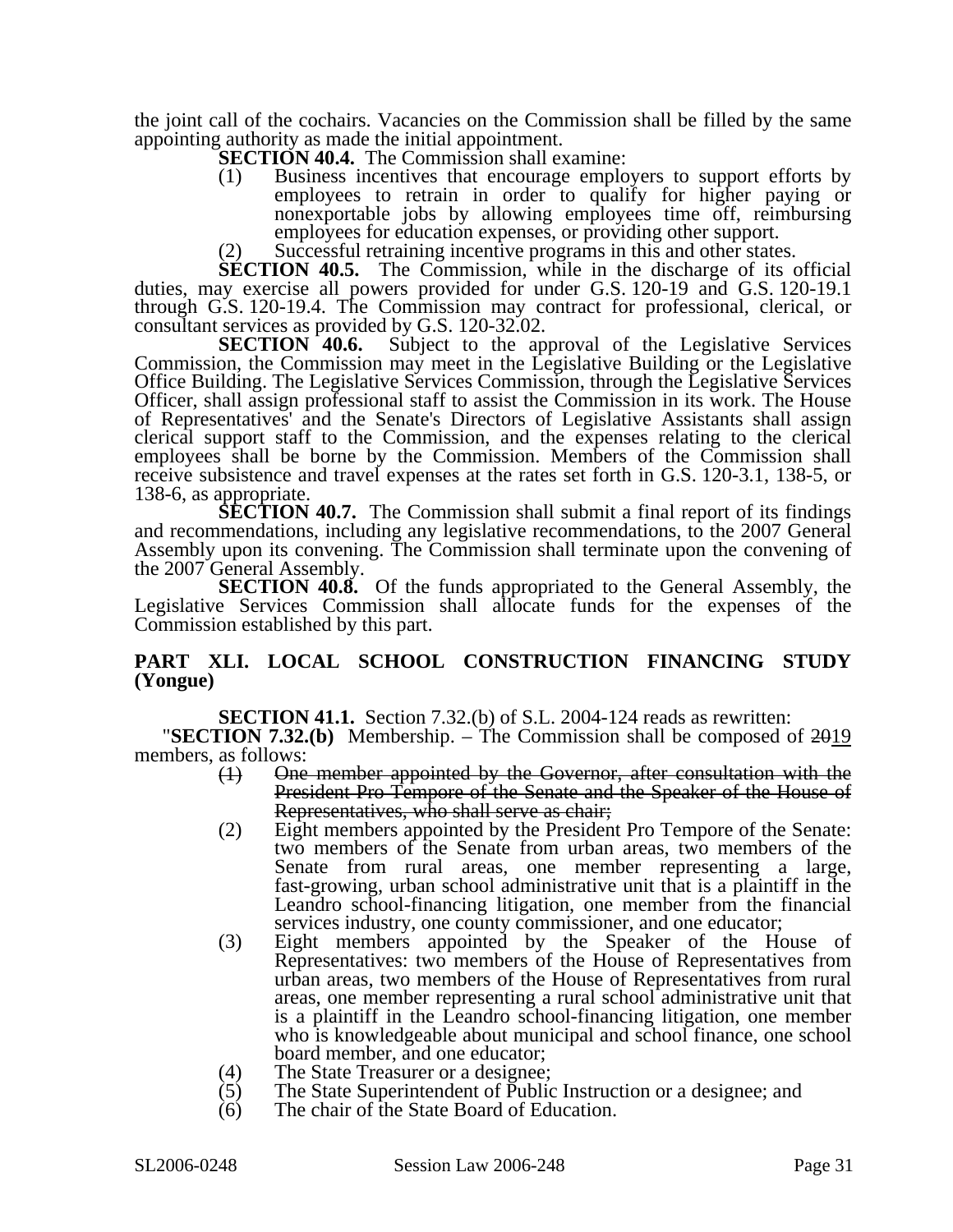Vacancies shall be filled by the appointing authority. The President Pro Tempore of the Senate and the Speaker of the House of Representatives shall each appoint a cochair of the Commission."

**SECTION 41.2.** Section 7.32.(i) of S.L. 2004-124 reads as rewritten: "**SECTION 7.32.(i)** Reports. – The Commission shall make an interim report to the 2005 General Assembly no later than January 31, 2005, and a final report to the 2006 2007 Regular Session of the 2005 General Assembly no later than March 31, 2006.Assembly. The final report shall contain recommendations for legislation to implement recommendations made by the Commission. The interim report may also contain recommendations for legislation. The Commission shall terminate on March 31, 2006.upon the filing of its final report."

## **PART XLII. LEGISLATIVE STUDY COMMISSION ON STATE PERSONNEL STATUTES**

**SECTION 42.** Section 5.1 of S.L. 2004-161 reads as rewritten: "**SECTION 5.1.** The General Assembly may study issues related to the State Personnel Act. The Speaker of the House of Representatives and the President Pro Tempore of the Senate shall designate an appropriate committee to conduct the study. The Committee may make an interim report to the 2005–2006 General Assembly and shall make its final report to the 2006 Regular Session of the 2005 2007 General Assembly."

#### **PART XLIII. DIVISION OF AIR QUALITY STUDY OF COSTS AND BENEFITS OF REDUCING EMISSIONS OF OXIDES OF NITROGEN, PARTICULATE MATTER, AND GREENHOUSE GASES FROM MOTOR VEHICLES. (S.B, 1006 – Clodfelter)**

**SECTION 43.** The Division of Air Quality of the Department of Environment and Natural Resources shall study the costs and benefits of reducing emissions of oxides of nitrogen, particulate matter, and greenhouse gases from motor vehicles in this State. In particular, the Division shall evaluate the desirability and air quality benefits of adopting motor vehicle emissions standards adopted in other states. The Division of Air Quality shall submit an interim report on its findings and recommendations, including any legislative proposals, no later than January 15, 2007 and shall submit a final report no later than April 1, 2007 to the Environmental Review Commission and the Legislative Commission on Global Climate Change.

#### **PART XLIV. DEPARTMENT OF HEALTH AND HUMAN SERVICES SURVEY OF PHARMACY PROVIDERS PARTICIPATING IN THE MEDICAID PROGRAM TO DETERMINE THE COST OF DISPENSING A MEDICAID PRESCRIPTION (H.B. 2853 – England; Faison)**

**SECTION 44.** Not later than January 1, 2007, the Department of Health and Human Services shall conduct a survey of pharmacy providers participating in the Medicaid program to determine the cost of dispensing a Medicaid prescription in North Carolina. In place of the survey, the Department of Health and Human Services may use a recently conducted national survey of a statistically relevant sample of pharmacies. The Department shall report its findings to the Senate Appropriations subcommittee on Health and Human Services, the House of Representatives Appropriations Subcommittee on Health and Human Services, and the Fiscal Research Division not later than March 1, 2007.

### **PART XLV. WATERFRONT ACCESS STUDY COMMITTEE (H.B. 1922 – Wainwright, Justice; S.B. 1352 – Albertson)**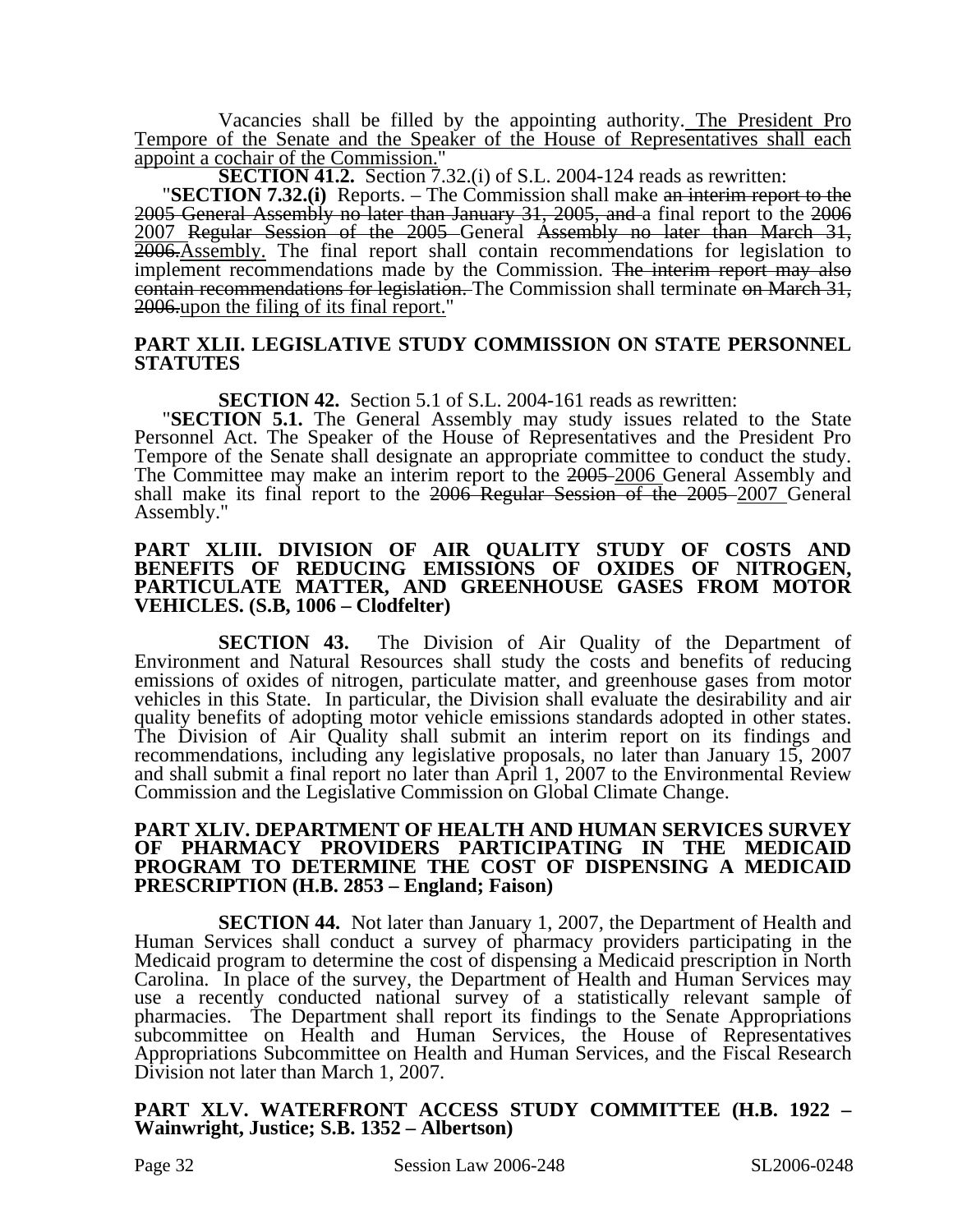### **SECTION 45.1.** There is created the Waterfront Access Study Committee.

**SECTION 45.2.** The Committee shall be comprised of 21 members as

follows:

- (1) The Director of the Sea Grant College Program of The University of North Carolina or the Director's designee.
- (2) The Senate Cochair of the Joint Legislative Commission on Seafood and Aquaculture or the Cochair's designee.
- (3) The House Cochair of the Joint Legislative Commission on Seafood and Aquaculture or the Cochair's designee.
- (4) The Chair of the Marine Fisheries Commission or the Chair's designee.<br>
(5) The Chair of the Coastal Resources Commission or the Chair's
- (5) The Chair of the Coastal Resources Commission or the Chair's designee.
- (6) The Chair of the Wildlife Resources Commission or the Chair's designee.
- (7) The Director of the Division of Marine Fisheries or the Director's designee.
- (8) The Director of the Division of Coastal Management or the Director's designee.
- (9) The President of the North Carolina Recreation and Parks Association or the President's designee. The individual who serves in this position must also be a director of a public parks and recreation agency located in a coastal region as described in G.S. 143B-289.54(b).
- (10) A representative of a local government located in the Northeast Coastal Region, as described by G.S. 143B-289.54(b), appointed by the President Pro Tempore of the Senate.
- (11) A representative of a local government located in the Central Coastal Region, as described by G.S. 143B-289.54(b), appointed by the Speaker of the House of Representatives.
- (12) A representative of a local government located in the Southeast Coastal Region, as described by G.S. 143B-289.54(b), appointed by the President Pro Tempore of the Senate.
- (13) An economist appointed by the Speaker of the House of Representatives.
- (14) A representative of the residential building industry who builds in a coastal region as described in G.S. 143B-289.54(b), appointed by the President Pro Tempore of the Senate.
- (15) A realtor licensed under Chapter 93A of the General Statutes, appointed by the Speaker of the House of Representatives.
- (16) An individual involved in economic development in a coastal region as described in G.S. 143B-289.54(b), appointed by the President Pro Tempore of the Senate.
- (17) A representative of the marine trades industry appointed by the Speaker of the House of Representatives.
- (18) A representative of the commercial fishing industry appointed by the President Pro Tempore of the Senate.
- (19) A representative of the recreational fishing industry appointed by the Speaker of the House of Representatives.
- (20) A social scientist appointed by the President Pro Tempore of the Senate.
- (21) A representative of the environmental community appointed by the Speaker of the House of Representatives.

The Director of the Sea Grant College Program of The University of North Carolina or the Director's designee shall be the Chair of the Committee. Any vacancy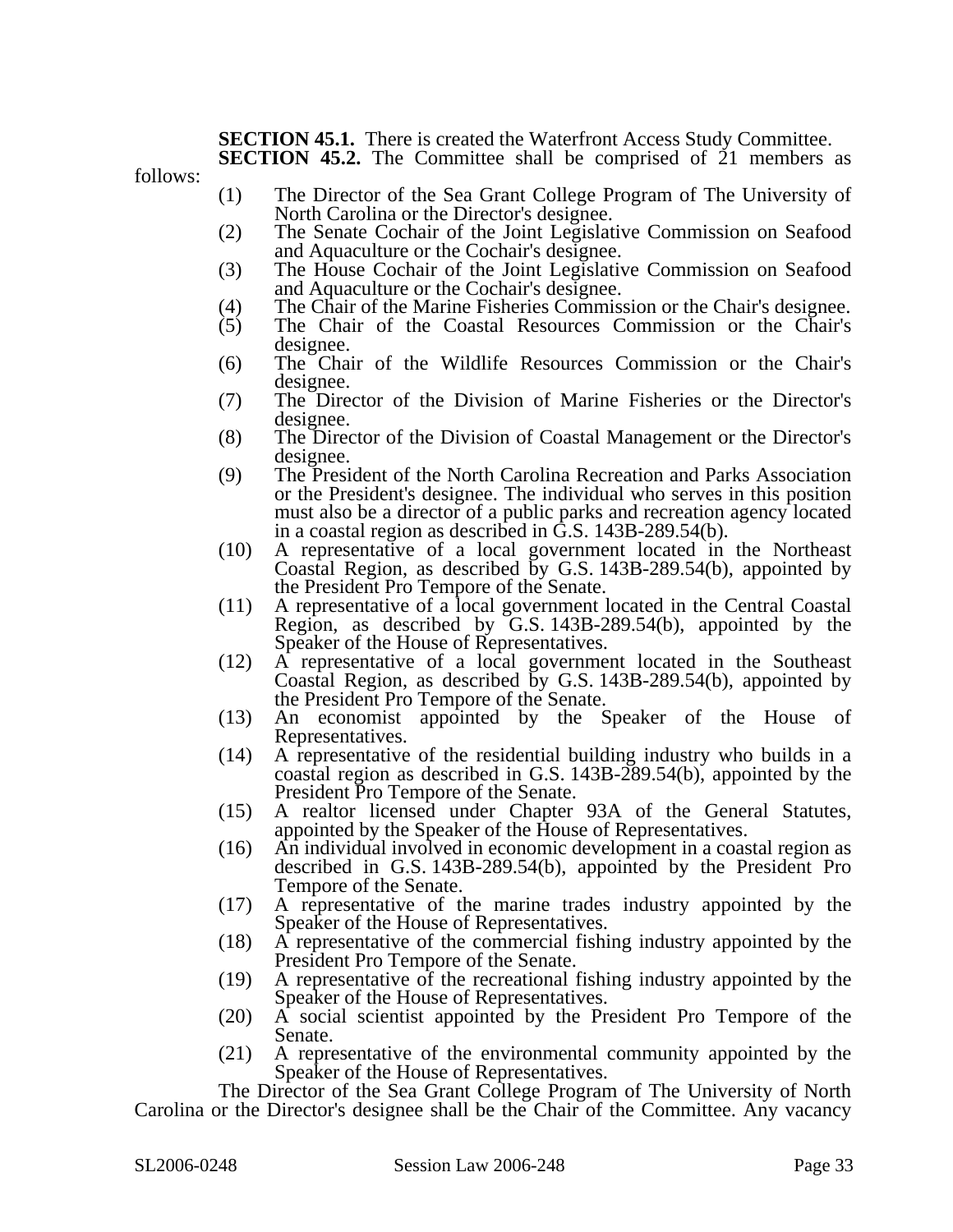shall be filled by the original appointing authority. A quorum of the Committee shall be a majority of its members. The Committee shall meet upon the call of the Chair.

**SECTION 45.3.** The Committee, with the assistance of the Sea Grant College Program of The University of North Carolina and the North Carolina Coastal Resources Law, Planning, and Policy Center, shall study the degree of loss and potential loss of the diversity of uses along the coastal shoreline of North Carolina and how these losses impact access to the public trust waters of the State. Specifically, the Committee shall:

- (1) Gather information about local land-use management and zoning, current shoreline development trends, and local tax rates, including tax assessment trends for shoreline properties.
- (2) Collect research and information from North Carolina and other states and jurisdictions regarding incentive-based techniques and management tools used to preserve waterfront diversity.
- (3) Assess the applicability of such tools and techniques to the coastal shorelines of North Carolina.
- (4) Prepare a draft report with a statement of the issues, a summary of the research, and recommendations to address issues of diversity of waterfront use and access in North Carolina.
- (5) Hold three public meetings to present the draft report and recommendations to the public and user groups. One public meeting shall be held in each of the three coastal regions described by G.S. 143B-289.54(b).

**SECTION 45.4.** Members of the Commission shall receive per diem, subsistence, and travel allowances in accordance with G.S. 120-3.1, 138-5, or 138-6, as appropriate. Upon the prior approval of the Legislative Services Commission, the Legislative Services Officer shall assign professional and clerical staff to the Commission to aid in its work. The Commission may contract for professional, clerical, or consultant services as provided by G.S. 120-32.02. The Commission may meet during a regular or extra session of the General Assembly, subject to approval of the President Pro Tempore of the Senate and the Speaker of the House of Representatives. Subject to the approval of the Legislative Services Commission, the Commission may meet in the Legislative Building or the Legislative Office Building. The Commission, while in the discharge of its official duties, may exercise all the powers provided under the provisions of G.S. 120-19 and G.S. 120-19.1 through G.S. 120-19.4, including the power to request all officers, agents, agencies, and departments of the State to provide any information, data, or documents within their possession, ascertainable from their records, or otherwise available to them and the power to subpoena witnesses.

**SECTION 45.5.** The Committee may submit an interim report of its study to the Joint Legislative Commission on Seafood and Aquaculture, the Marine Fisheries Commission, and the Coastal Resources Commission no later than January 15, 2007. The Committee shall submit a final report of the results of its study, including any legislative recommendations, to the Joint Legislative Commission on Seafood and Aquaculture, the Marine Fisheries Commission, and the Coastal Resources Commission no later than April 15, 2007. The Committee shall terminate on April 15, 2007, or upon the filing of its final report, whichever occurs first.

**SECTION 45.6.** From funds appropriated to the General Assembly, the Legislative Services Commission shall allocate funds for the purpose of conducting the study provided for in this act.

## **PART XLVI. GOVERNMENT PERFORMANCE AUDIT**

**SECTION 46.1.** The Government Performance Audit Committee is established. The Committee shall be located administratively in the General Assembly. The Committee shall consist of 10 members appointed as follows: (i) five members of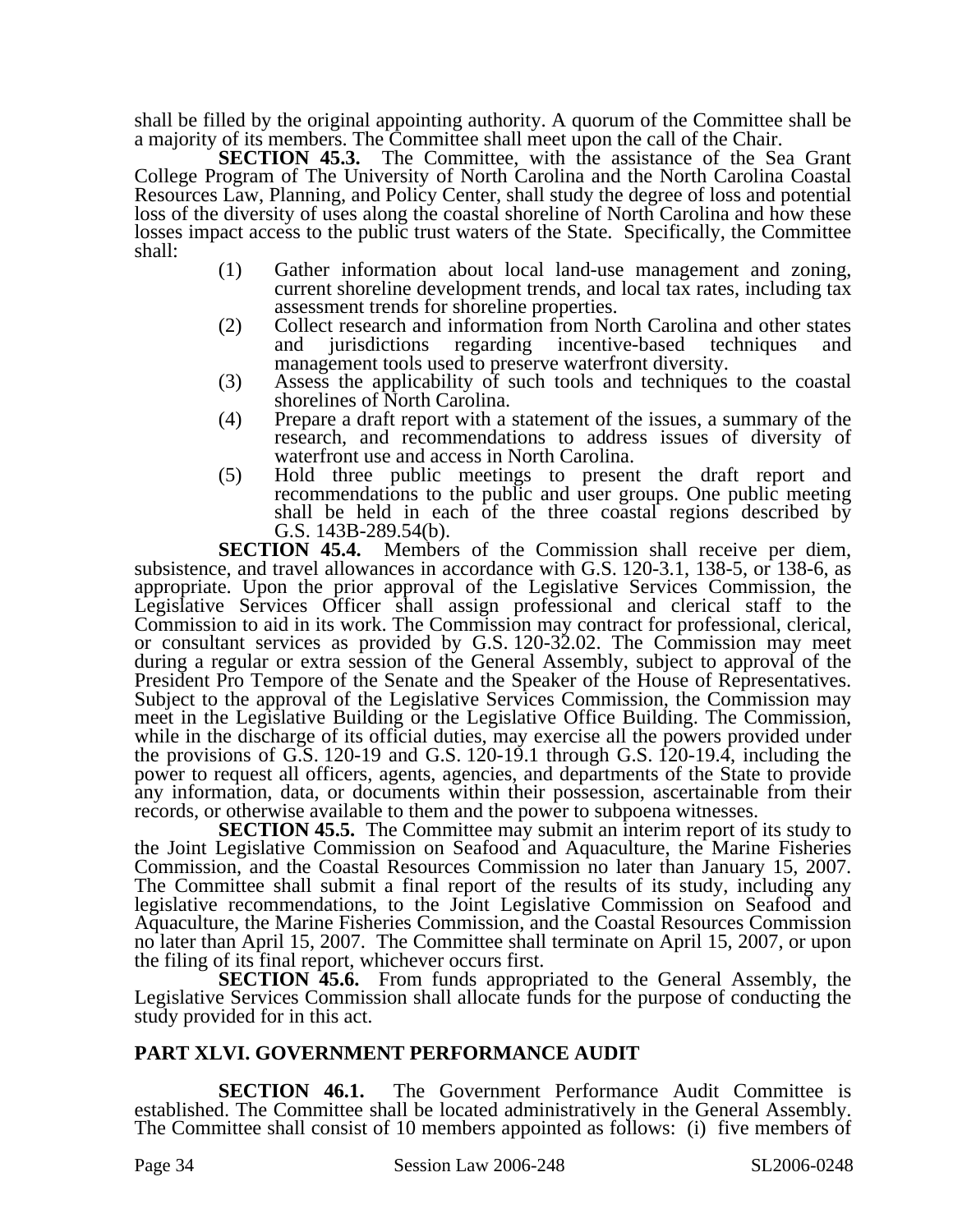the House of Representatives shall be appointed by the Speaker of the House of Representatives, and (ii) five members of the Senate shall be appointed by the President Pro Tempore of the Senate.

Terms on the Committee begin on August 1, 2006. A member continues to serve until a successor is appointed. A vacancy shall be filled within 30 days by the officer who made the original appointment. The Committee and the terms of the members shall expire when the Committee submits a final report to the General Assembly.

The President Pro Tempore of the Senate and the Speaker of the House of Representatives shall each designate a cochair of the Committee. The Committee shall meet at least once a quarter upon the joint call of the cochairs. A quorum of the Committee is six members. No action may be taken except by a majority vote at a meeting at which a quorum is present.

From funds available to the General Assembly, the Legislative Services Commission shall allocate monies to fund the meetings of the Committee. Members of the Committee shall receive subsistence and travel expenses as provided in G.S. 120-3.1.

The Legislative Services Commission, through the Legislative Services Officer, shall assign professional staff to assist the Committee in its work. Upon the direction of the Legislative Services Commission, the Directors of Legislative Assistants of the Senate and of the House of Representatives shall assign clerical staff to the Committee. The expenses for clerical employees shall be borne by the Committee.

**SECTION 46.2.** The Committee shall contract for a performance audit of the executive branch of State government. The goals of the audit are to evaluate the efficiency and effectiveness of State government and to identify specific ways to make improvements. The audit may examine entire departments, agencies, or institutions, or similar programs in several departments. The results of the audit shall be reported on or before February 1, 2008.

The performance audit shall include an examination of the efficiency and effectiveness of major management policies, practices, and functions, including the following areas:

- (1) Planning, budgeting, and program evaluation policies and practices, including an analysis of the compliance of the executive branch with existing planning requirements, such as the Capital Improvement Planning Act, Article 1B of Chapter 143 of the General Statutes.
- (2) Personnel systems operations and management.
- (3) State purchasing operations and management.<br>(4) Information technology and telecommunic
- Information technology and telecommunications systems policy, organization, and management.
- (5) Review of duplications and related or overlapping services or activities for the purpose of coordinating and streamlining programs to achieve consistent and clear objectives.

**SECTION 46.3.** The Committee shall issue a Request for Proposal (RFP) for a government performance audit to be conducted in accordance with this act. The Committee may award a contract pursuant to the RFP.

### **PART XLVII. STATE AND LOCAL FISCAL MODERNIZATION STUDY COMMISSION.**

**SECTION 47.1.** Establishment of the Commission. – The State and Local Fiscal Modernization Study Commission is established.

**SECTION 47.2.** Membership. – The Commission shall be composed of 30 members, as follows:

(1) Ten members appointed by the Governor as follows:

Four persons with substantial business experience.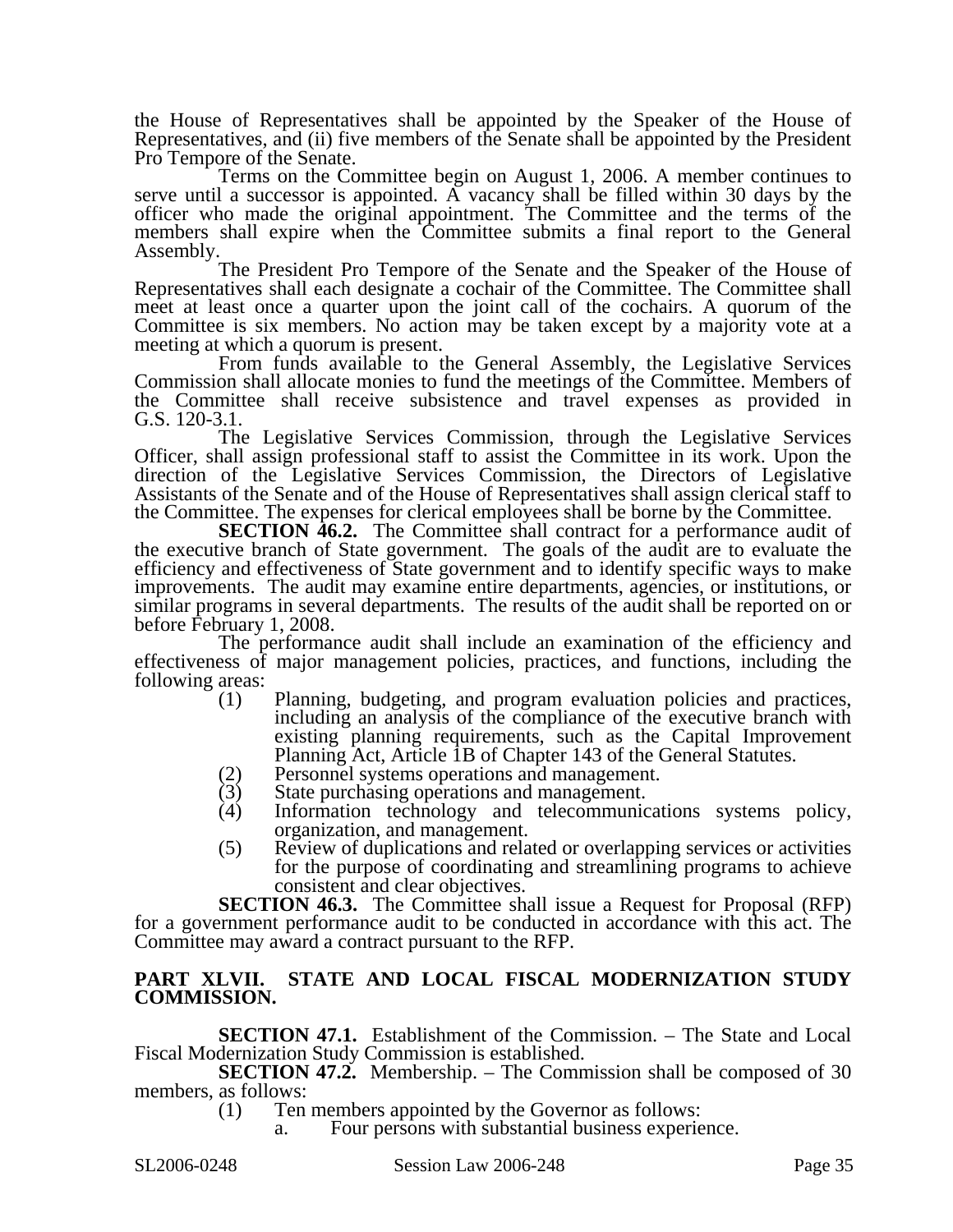- b. Two persons who hold county or municipal elected office or are county or city managers.
- c. One person with experience in economic analysis.
- d. Three members of the public at large.
- (2) Ten members appointed by the Speaker of the House of Representatives as follows:
	- a. Three persons with substantial business experience.
	- b. Four persons who are members of the House of Representatives at the time of appointment.
	- c. One person who hold county or municipal elected office or are county or city managers.
	- d. One person with experience in economic analysis.
	- e. One member of the public at large.
- (3) Ten members appointed by the President Pro Tempore of the Senate as follows:
	- a. Three persons with substantial business experience.
	- b. Four persons who are members of the Senate at the time of appointment.
	- c. One persons who hold county or municipal elected office or are county or city managers.
	- d. One person with experience in economic analysis.
	- e. One members of the public at large.

The Commission shall have three cochairs, one designated by the Governor, one designated by the President Pro Tempore and one designated by the Speaker of the House of Representatives from among their appointees. The Commission shall meet upon the call of the cochairs. Vacancies shall be filled by the appointing authority.

**SECTION 47.3.** Duties of the Commission. – The Commission shall:

- (1) Examine State and local revenue-sharing and taxing authority, and the division of responsibility for providing for infrastructure, public education, Medicaid and other needs.
- (2) Examine North Carolina's revenue- and responsibility- sharing between State and local governments compared to those in other states.
- (3) Review the existing State tax code and recommend ways to modernize it.
- (4) Examine the current authority of local government to levy taxes and fees and recommend any changes in such authority.
- (5) Examine local governments' ability to pay for services required by their citizens.
- (6) Recommend to the Governor and the General Assembly needed changes in State and local tax structure and sharing of revenues and responsibilities.
- (7) Study and recommend a permanent financing strategy leading to the elimination of county financial participation in Medicaid services.

**SECTION 47.4.** Members of the Commission shall receive subsistence and travel allowances at the rates set forth in G.S. 120-3.1, 138-5, or 138-6, as appropriate. With the prior approval of the Legislative Services Commission, the Legislative Services Officer shall assign professional and clerical staff to assist in the work of the Commission. The University of North Carolina shall provide advice and staffing to the Commission. Provision of such advice and staffing shall be coordinated through the President of The University of North Carolina, utilizing appropriate resources of the various constituent institutions. With the prior approval of the Legislative Services Commission, the Commission may hold its meetings in the State Legislative Building or the Legislative Office Building. The Commission may also meet at various locations around the State in order to promote greater public participation in its deliberations. The Commission, while in the discharge of its official duties, may exercise all the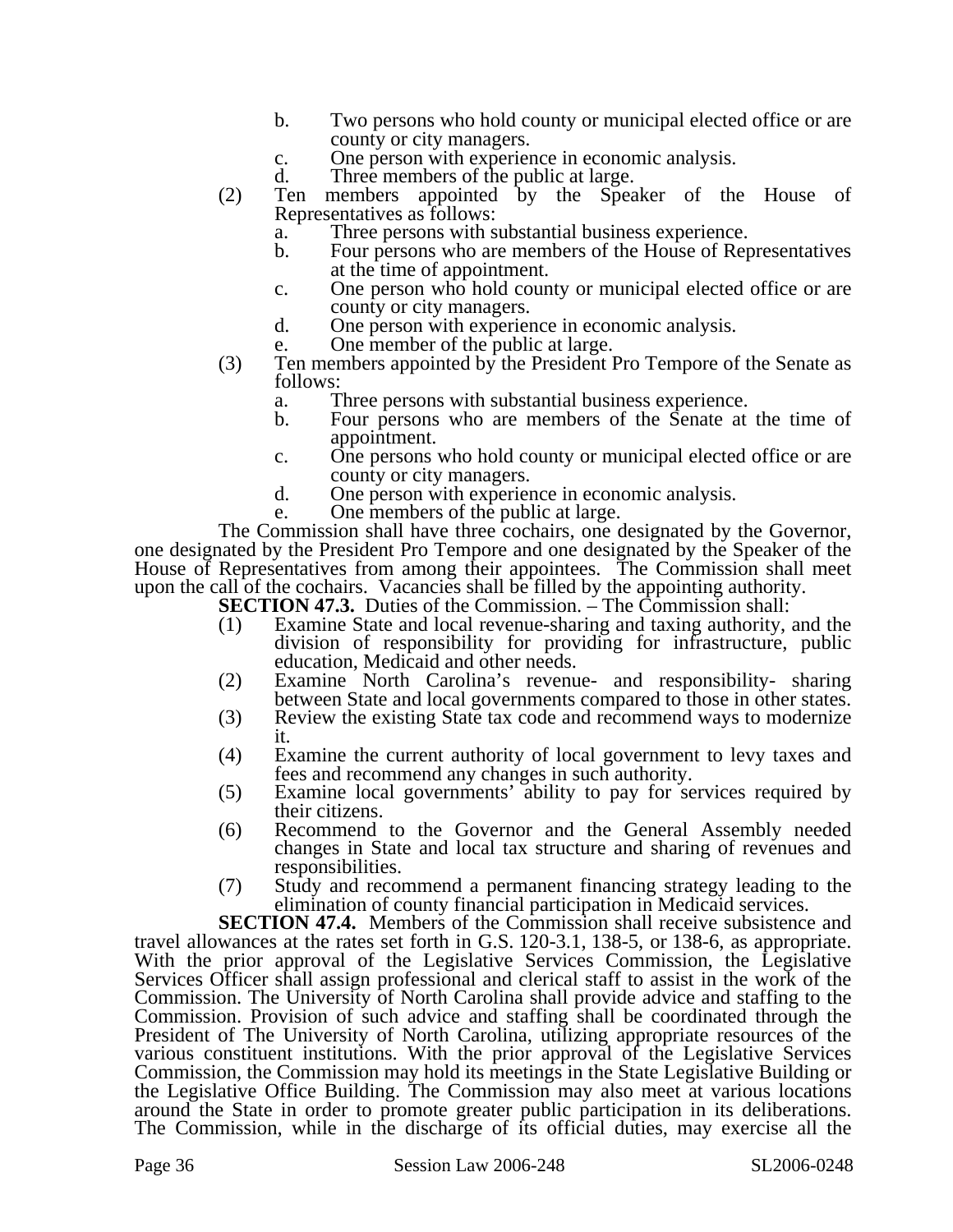powers provided under the provisions of G.S. 120-19 and G.S. 120-19.1 through G.S. 120-19.4, including the power to request all officers, agents, agencies, and departments of the State to provide any information, data, or documents within their possession, ascertainable from their records, or otherwise available to them and the power to subpoena witnesses. The Commission may meet during a regular or extra session of the General Assembly.<br>SECTION 47.5.

The Commission shall report its finding and recommendation to the 2007 Regular Session of the General Assembly no later than May 1, 2007. The Commission shall terminate upon the filing of its final report

**SECTION 47.6.** Of the funds appropriated to the General Assembly, the Legislative Services Commission shall allocate funds for the expenses of the Commission established by this Part. Such allocation may be accomplished by transfer of funds to the University of North Carolina. Funds appropriated to The University of North Carolina may also be used to provide professional and clerical assistance as provided by this Part.

### **PART XLVIII. CHRONIC KIDNEY DISEASE TASK FORCE (Wright)**

**SECTION 48.1.** The North Carolina Institute of Medicine is requested to convene a Task Force to study chronic kidney disease.

**SECTION 48.2.** If the Task Force is convened, the Secretary of Health and Human Services or a designee shall serve as a Co-Chair of the Task Force. The other Co-Chair shall be selected from the Task Force members. The Task Force shall include, but not be limited, to the following members:

- (1) Two members of the House of Representatives appointed by the Speaker of the House of Representatives.
- (2) Two members of the Senate appointed by the President Pro Tempore of the Senate.
- (3) Three physicians appointed from lists submitted by the North Carolina Medical Society.
- (4) One physician appointed from lists submitted by the Old North State Medical Society.
- (5) One member who represents the State affiliate of the National Kidney Foundation.
- (6) One member who is a representative of the Department of Nephrology at each of the following medical schools: The University of North Carolina at Chapel Hill School of Medicine, Duke University School of Medicine, Bowman Gray School of Medicine at Wake Forest University, and the Brody School of Medicine at East Carolina University.
- (7) One member who represents owners/operators of clinical laboratories in the State.
- 
- (8) One member who represents a private renal care provider (9) One member who is a dietitian licensed by the State of No (9) One member who is a dietitian licensed by the State of North Carolina.<br>(10) One member who is a registered nurse practicing in the renal field.
- One member who is a registered nurse practicing in the renal field.
- (11) One member who is a social worker practicing in the renal field.<br>(12) One member who has chronic kidney disease.
- (12) One member who has chronic kidney disease.<br>(13) Four representatives from the Department
- Four representatives from the Department of Health and Human Services, including one representative from Community Care of North Carolina, one representative from the Division of Public Health, Chronic Disease Branch, one representative from the Division of Facility Services, Certificate of Need section, and one representative from the Office of Minority Health and Health Disparities.

If the Task Force is convened, the North Carolina Institute of Medicine shall provide staff and arrange for meeting facilities for the Task Force.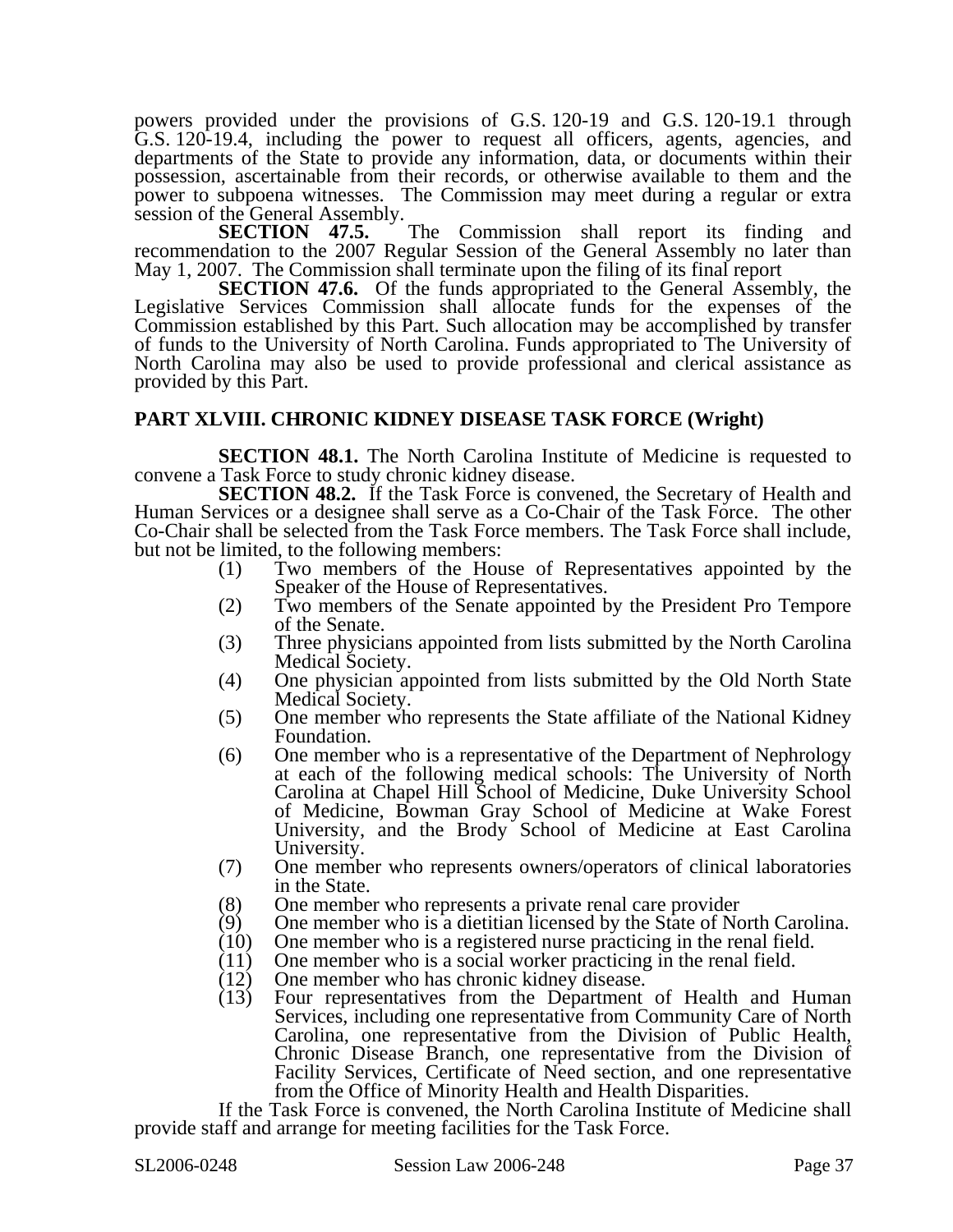**SECTION 48.3.** If the Task Force is convened, it shall develop a plan to:

- (1) Reduce the occurrence of chronic kidney disease by controlling the most common risk factors, diabetes and hypertension, through preventive efforts at the community level and disease management efforts in the primary care setting.
- (2) Educate the public and health care professionals about the advantages and methods of early screening, diagnosis, and treatment of chronic kidney disease and its complications based on Kidney Disease Outcomes Quality Initiative Clinical Practice Guidelines for chronic kidney disease or other medically recognized clinical practice guidelines.
- (3) Educate health care professionals about early renal replacement therapy education for patients (including in-center dialysis, home hemodialysis, peritoneal dialysis as well as vascular access options and transplantation) prior to the onset of ESRD when kidney function is declining.
- (4) Make recommendations on the implementation of a cost-effective plan for prevention, early screening, diagnosis, and treatment of chronic kidney disease and its complications for the State's population.
- (5) Identify current barriers to adoption of best practices and potential policy options to address these barriers.

**SECTION 48.4.** If the North Carolina Institute of Medicine Chronic Kidney Disease Task Force is convened, it shall submit its interim report and recommendations to the 2007 General Assembly upon its convening, and to the chairs of the Senate Health Committee, the House of Representatives Health Committee, the House Aging Committee, and the Governor. The final report shall be submitted no later than the convening of the 2008 General Assembly. Upon submission of this report, the Task Force shall terminate.

### **PART XLIX. RAIL SERVICES COMMISSION (H.B. 89 – Pate, Rapp; S.B. 674 – Nesbitt)**

**SECTION 49.1.** Commission Established. – There is established in the General Assembly a Joint Legislative Commission on Expanding Rail Service. The Commission shall be composed of 16 members as follows:

- (1) Eight members of the House of Representatives appointed by the Speaker of the House of Representatives.
- (2) Eight members of the Senate appointed by the President Pro Tempore of the Senate.

**SECTION 49.2.** Duties of Commission. – The Commission shall study the following matters related to expanding rail service in North Carolina:

- (1) The cost and benefits of expanding and upgrading rail service in the State, including the effect the expanded service would have on economic development.
- (2) The feasibility, cost, and benefits of establishing commuter rail service in the State to transport workers to cities from outlying areas, including the effect the commuter service would have on increasing the economic opportunities of those who live in the outlying areas.
- (3) The cost and benefits of expanding passenger rail service to the western and eastern areas of the State, including the effect the expanded service would have on tourism.
- (4) Ways to preserve unused or abandoned rail corridors for future rail needs.
- (5) Spurring economic development and tourism through further development of short-line railroads.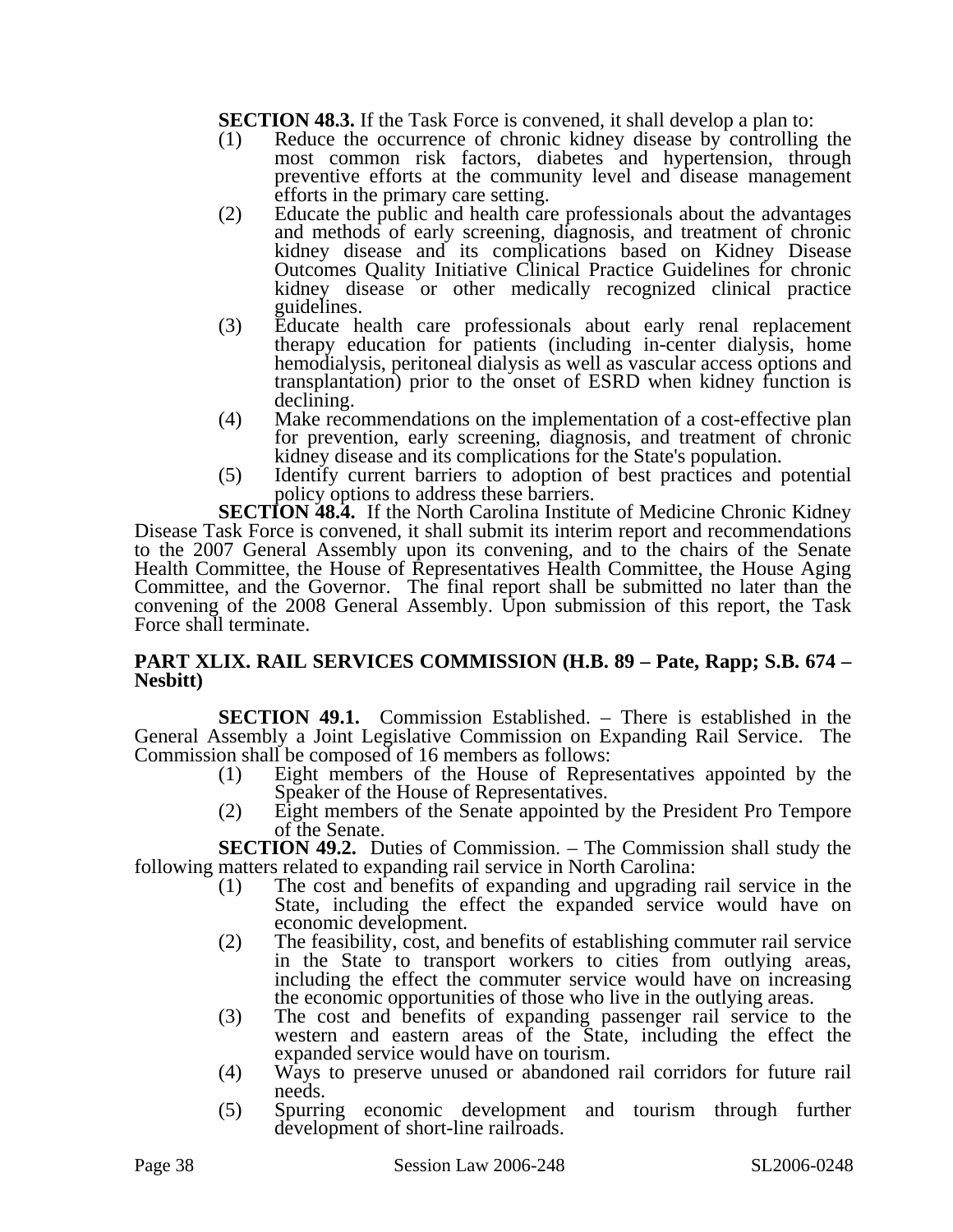Any vacancy on the Commission shall be filled by the appointing authority. Cochairs of the Commission shall be designated by the Speaker of the House of Representatives and the President Pro Tempore of the Senate from among their respective appointees. The Commission shall meet upon the call of the cochairs. A quorum of the Commission shall be nine members.

**SECTION 49.3.** Expenses of Members. – Members of the Commission shall receive per diem, subsistence, and travel allowances in accordance with G.S. 120-3.1, 138-5, or 138-6, as appropriate.

**SECTION 49.4.** Staff. – Adequate staff shall be provided to the Commission

by the Legislative Services Office.<br>**SECTION 49.5.** Co. Consultants. – The Commission may contract for professional, clerical, or consultant services as provided by G.S. 120-32.02.

**SECTION 49.6.** Cooperation. – The Commission may call upon any department, agency, institution, or officer of the State or any political subdivision thereof for facilities, data, or other assistance.

**SECTION 49.7.** Meetings During Legislative Session. – The Commission may meet during a regular or extra session of the General Assembly, subject to approval of the Speaker of the House of Representatives and the President Pro Tempore of the Senate.

**SECTION 49.8.** Meeting Location. – The Commission shall meet at various locations around the State in order to promote greater public participation in its deliberations. The Legislative Services Commission shall grant adequate meeting space to the Commission in the State Legislative Building or the Legislative Office Building.

**SECTION 49.9.** Report. – The Commission shall make a final report of its findings and recommendations to the 2007 General Assembly. Upon the filing of its final report, the Commission shall terminate.

**SECTION 49.10.** Appropriation. – Of the funds appropriated to the General Assembly, the Legislative Services Commission shall allocate funds for the expenses of the Commission.

### **PART L. LEGISLATIVE STUDY COMMISSION ON THE BUDGET OF THE DEPARTMENT OF PUBLIC INSTRUCTION**

**SECTION 50.1.** There is created the Legislative Study Commission on the Budget of the Department of Public Instruction. The purpose of the Commission is to perform a zero-based budget review of the Department of Public Instruction.

**SECTION 50.2.** The Commission shall consist of five members of the House of Representatives appointed by the Speaker of the House of Representatives and five members of the Senate appointed by the President Pro Tempore of the Senate.

The Speaker of the House of Representatives shall designate one Representative as cochair, and the President Pro Tempore shall designate one Senator as cochair. Vacancies on the Commission shall be filled by the same appointing authority as made the initial appointment.<br>**SECTION 50.3.** 

In performing a zero-based budget review of the Department of Public Instruction, the Commission shall include all of the following:

- (1) Consider the mission and goals of the Department, as set out in statutes and in the rules, policies, and practices of the Department.
- (2) Evaluate the mission and goals of the Department in view of the Leandro decision, the No Child Left Behind Act of 2001, the academic performance of students in the public schools, and the needs of the State and its citizens, and propose any necessary revisions.
- (3) Evaluate the efficiency and effectiveness of the Department of Public Instruction in furthering the missions and goals of the Department, including any proposed revisions. This evaluation shall include (i) the role of the Department of Public Instruction, its administrative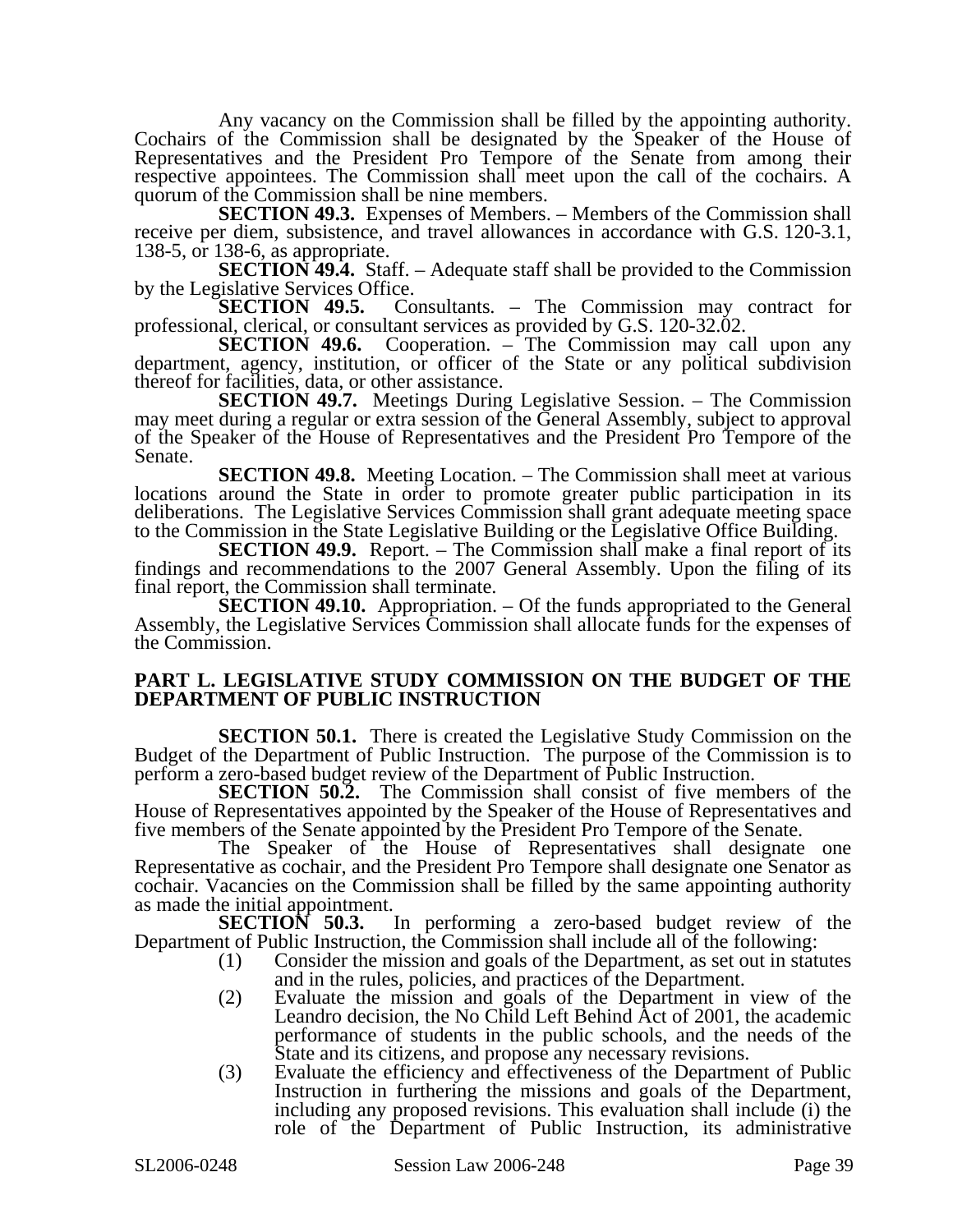structure, organization, and its statutory powers and duties; (ii) the role of the State Board of Education as the head of the Department of Public Instruction, its composition, organization, and constitutional and statutory powers and duties; and (iii) the role of the State Superintendent as secretary and chief administrative officer of the State Board, the State Superintendent's selection, and the State Superintendent's constitutional and statutory powers and duties.

- (4) Evaluate each program within the Department to determine (i) whether and to what extent it is required by State or federal law; (ii) what extent it achieves the mission and goals of the Department; and (iii) whether there are alternative ways to achieve the mission and goals of the Department, including proposed revisions, in a more efficient and effective manner.
- (5) Assess the activities performed in each program, the major benefits provided by the program, the current cost and staffing levels for the program, the rationale for the cost and staffing levels, and the administrative and other overhead costs of the program.
- (6) Determine the level of funding and staff necessary to accomplish the goals and missions of the Department, including proposed revisions, without regard to past levels of funding.

**SECTION 50.4.** The Commission, while in the discharge of its official duties, may exercise all powers provided for under G.S. 120-19 and G.S. 120-19.1 through G.S. 120-19.4. The Commission may meet at any time upon the joint call of the cochairs. The Commission may meet in the Legislative Building or the Legislative Office Building. The Legislative Services Commission, through the Legislative Services Officer, shall assign professional staff to assist the Commission in its work. The House of Representatives' and the Senate's Directors of Legislative Assistants shall assign clerical staff to the Commission, and the expenses relating to the clerical employees shall be borne by the Commission. The Commission may contract for professional, clerical, or consultant services as provided by G.S. 120-32.02. If the Commission hires a consultant, the consultant shall not be a State employee or a person currently under contract with the State to provide services. All State departments and agencies and local governments and their subdivisions shall furnish the Commission with any information in their possession or available to them. The Legislative Services Commission, through the Legislative Services Officer, shall assign professional staff to assist the Commission in its work. The House of Representatives' and the Senate's Director of Legislative Assistants shall assign clerical staff to the Commission, and the expenses relating to the clerical employees shall be borne by the Commission.

**SECTION 50.5.** The Commission shall report the results of its study and its recommendations to the 2007 General Assembly upon its convening. The Commission shall terminate upon filing its final report or upon the convening of the 2007 General Assembly, whichever is earlier.

**SECTION 50.6.** Of the funds appropriated to the General Assembly, the Legislative Services Commission shall allocate funds for the expenses of the Commission established by this Part.

### **PART LI. STATE BOARD OF EDUCATION STUDY OF PUBLIC SCHOOL PERSONNEL COMMUNICATION CONCERNING DISABILITIES**

**SECTION 51.** The State Board of Education, in cooperation with Division TEACCH and the North Carolina Justice Academy, shall study training for public school personnel designed to facilitate, when needed, effective communication and transfer of information about students with autism and other disabilities between school personnel and school resource officers. The State Board shall report its findings and recommendations to the 2007 General Assembly on or before March 31, 2007.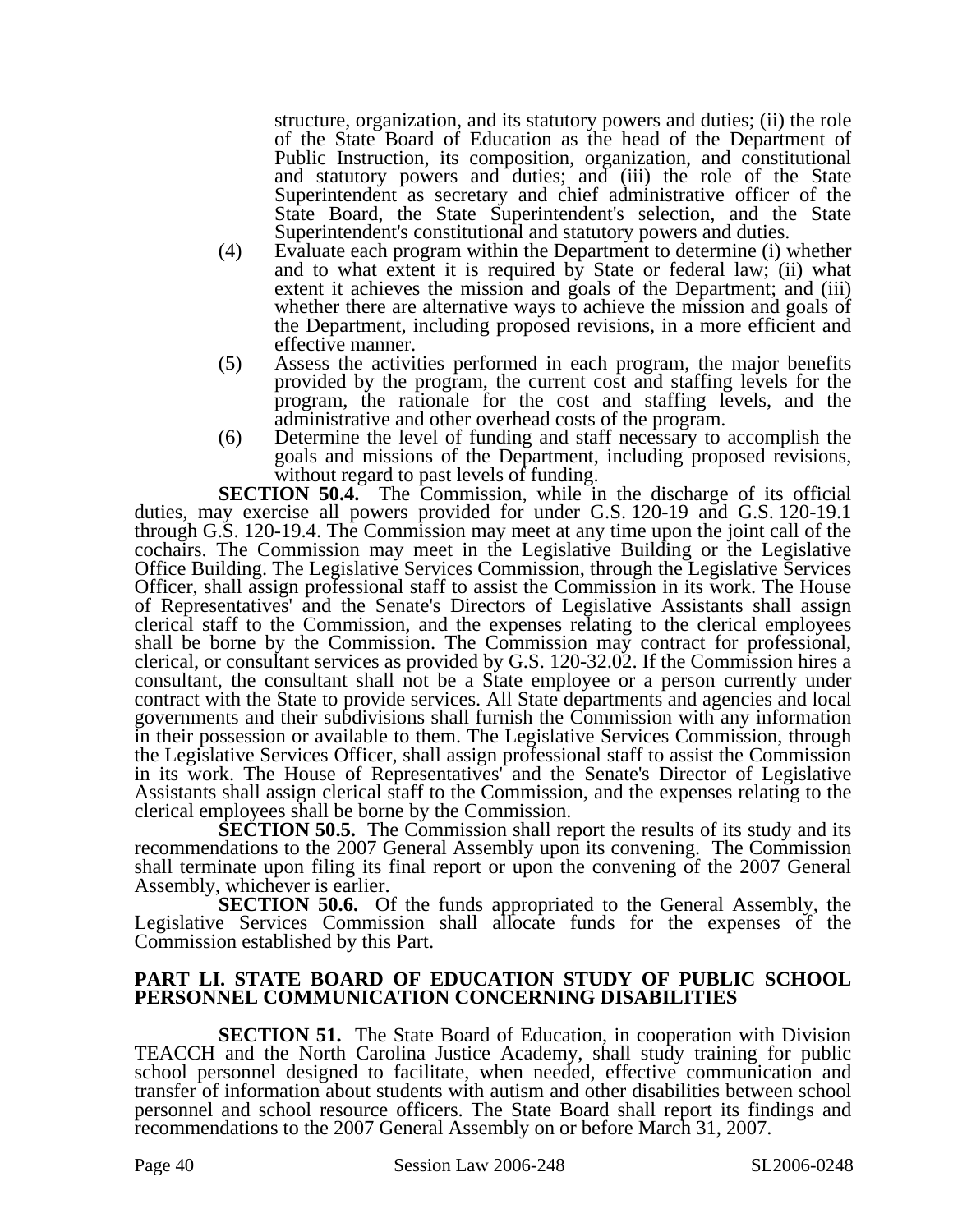### **PART LII. DOROTHEA DIX HOSPITAL PROPERTY STUDY COMMISSION EXPANDED**

**SECTION 52.** Section 3.4.(b) of S.L. 2003-314 reads as rewritten: "**SECTION 3.4.(b)** Creation and Membership. – The Dorothea Dix Hospital Property Study Commission is created. The Commission shall consist of nine 11 members, four five appointed by the President Pro Tempore of the Senate and four five appointed by the Speaker of the House of Representatives. The Secretary of Health and Human Services shall serve as an ex officio member of the Commission."

#### **PART LIII. JOINT LEGISLATIVE STUDY COMMITTEE ON SEX REGISTRATION AND CHILDREN**

**SECTION 53.1.** There is established a Joint Legislative Study Committee on Sex Offender Registration and Internet Crimes Against Children.

**SECTION 53.2.** The Study Committee shall consist of 18 members, nine members appointed by the Speaker of the House of Representatives and nine members appointed by the President Pro Tempore of the Senate.

**SECTION 53.3.** The Study Committee shall study sex offender registration laws and internet crimes against children. In connection with this study, the Committee shall:

- (1) Review the list of offenses for which registration is required in North Carolina and determine whether offenses should be added or deleted from the registration requirement.
- (2) Consider increasing or decreasing the amount of time a person should remain on the registry.
- (3) Examine the procedures for termination of the registration requirement.
- (4) Consider the ways to improve the verification of the registration requirement.
- (5) Evaluate whether law enforcement should have an affirmative duty to notify residents, schools, or other interested parties that a sex offender lives in the neighborhood.
- (6) Identify methods that can be used to track sex offender locations, including the use of GPS devices to monitor sex offenders, even after they have served their sentences.
- (7) Study the use of registration fees.<br>(8) Consider prohibiting sex offende
- Consider prohibiting sex offenders from working in jobs that involve direct contact with children.
- (9) Evaluate proposals that require sex offenders to stay a certain distance from schools and day care centers.
- (10) Compare sex offender laws in North Carolina with the laws of other states.
- (11) Review the criminal statutes and sentencing guidelines in North Carolina relating to the production, distribution, and possession of child pornography and determine how they can be strengthened and improved.
- (12) Review the criminal statutes and sentencing guidelines in North Carolina relating to enticement of children through the use of computers or the Internet.
- (13) Examine the current prosecution and sentencing of child pornography and other Internet crimes against children.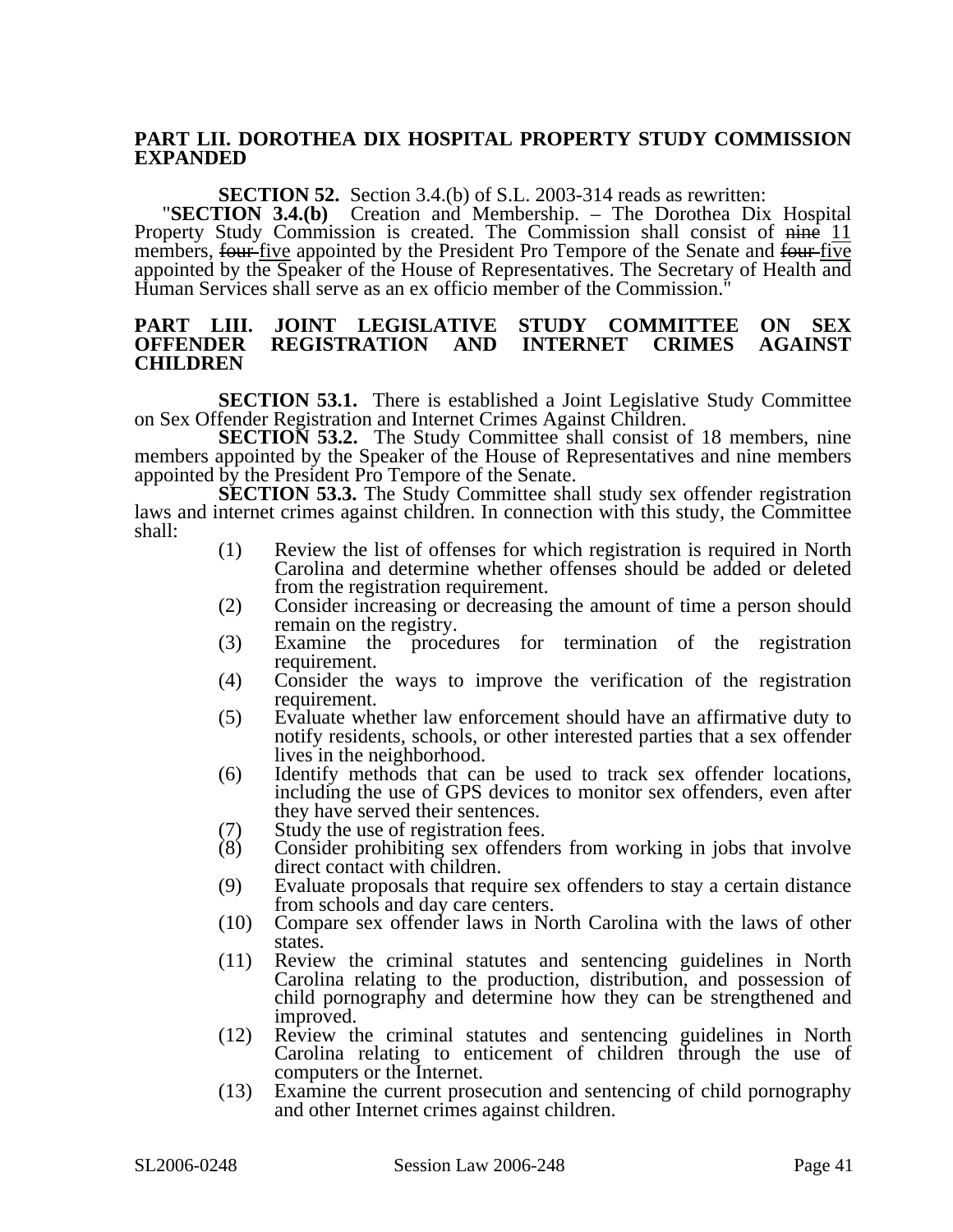- (14) Evaluate law enforcement practices, capacity, training, and workload for combating child pornography and other Internet crimes against children.
- (15) Investigate ways to increase the use of asset forfeiture in child pornography distribution and production cases.
- (16) Review best practices federally and in other states regarding Internet crimes against children.

**SECTION 53.4.** Members of the Committee shall receive per diem, subsistence, and travel allowances in accordance with G.S. 120-3.1, 138-5, or 138-6, as

appropriate.<br>**SECTION 53.5.** Subject to the approval of the Legislative Services Commission, the Committee may meet in the State Legislative Building or the Legislative Office Building. The Legislative Services Commission, through the Legislative Services Officer, shall assign professional staff to assist in the work of the Commission. The House of Representatives' and the Senate's Directors of Legislative Assistants shall assign clerical staff to the Committee, and the expenses relating to the clerical employees shall be borne by the Committee. The Committee, while in the discharge of its official duties, may exercise all the powers provided under the provisions of G.S. 120-19 and G.S. 120-19.1 through G.S. 120-19.4, including the power to request all officers, agents, agencies, and departments of the State to provide any information, data, or documents within their possession, ascertainable from their records, or otherwise available to them and the power to subpoena witnesses. The appointing authority shall fill vacancies.

**SECTION 53.6.** Of the funds appropriated to the General Assembly, the Legislative Services Commission shall allocate funds for the expenses of the Committee established by this Part.

**SECTION 53.7.** The Committee shall make a final report to the 2007 General Assembly upon its convening, and shall terminate upon the earlier of the filing of its final report or the convening of the 2007 General Assembly.

### **PART LVIV. JOINT LEGISLATIVE CORRECTIONS, CRIME CONTROL, AND JUVENILE JUSTICE OVERSIGHT COMMITTEE**

**SECTION 54.1.** The Joint Legislative Corrections, Crime Control, and Juvenile Justice Oversight Committee may study the topics listed in this Part and report its findings, together with any recommended legislation, to the 2007 General Assembly upon its convening.

**SECTION 54.2.** Expungement for Non-Violent Felons (H.B. 1084 – Bordsen) – The Committee may study issues related to expungement for non-violent felons.

### **PART LV. BENEFICIAL USES OF INDUSTRIAL HEMP (S.B. 1572 – Bingham and Kinnaird)**

**SECTION 55.1.** There is established a Study Commission on the Beneficial Uses of Industrial Hemp.

**SECTION 55.2.** The Commission shall be composed of 15 members as follows:

- (1) Two members of the Senate appointed by the President Pro Tempore of the Senate.
- (2) Two members of the House of Representatives appointed by the Speaker of the House of Representatives.
- (3) Two members appointed by the Governor.<br>
(4) The Chair of the Agriculture Comm
- The Chair of the Agriculture Committee of the House of Representatives.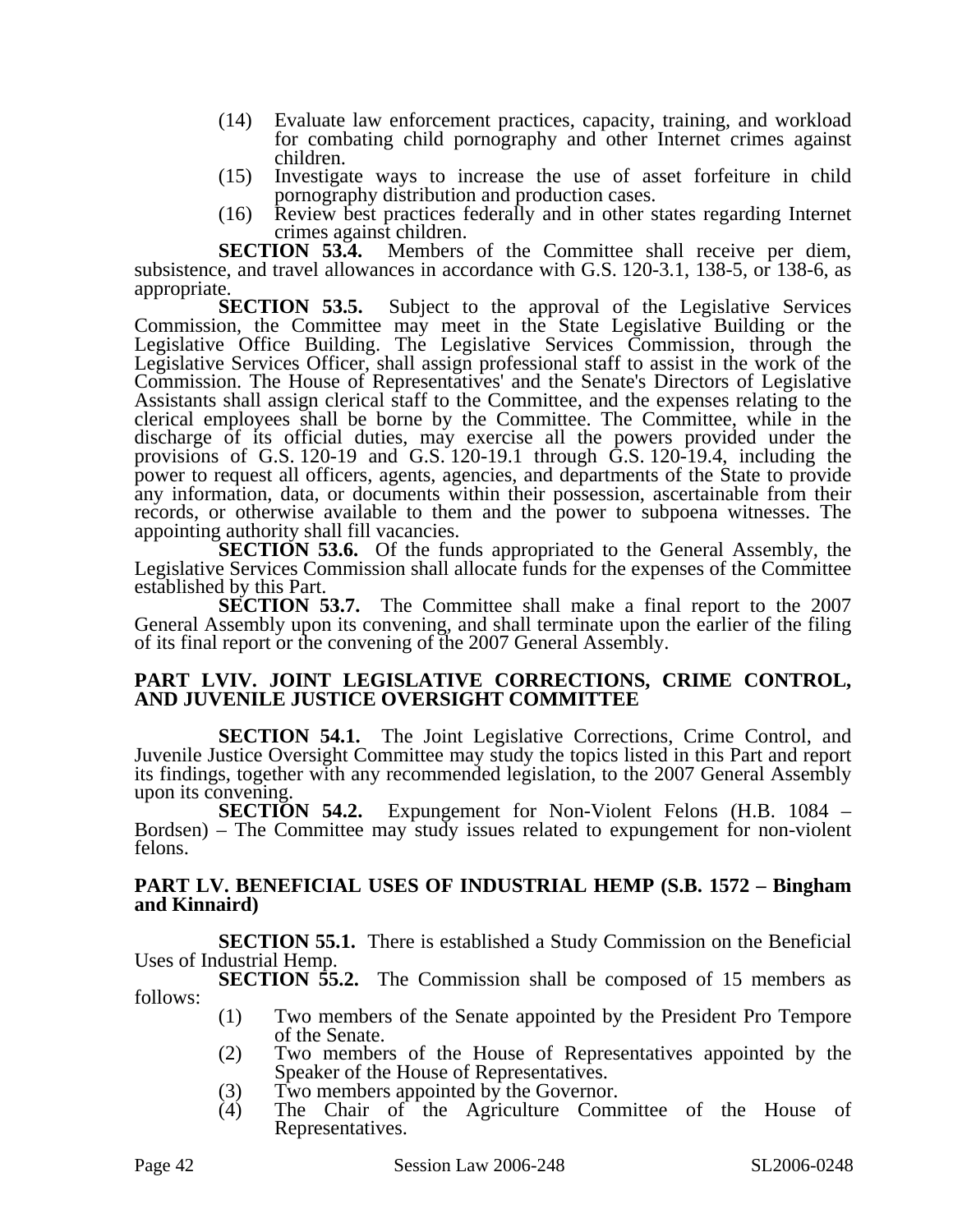- (5) The Chair of the Agriculture, Environment, and Natural Resources Committee of the Senate.
- (6) The Commissioner of Agriculture or the Commissioner's designee.
- (7) The Secretary of Commerce or the Secretary's designee.
- (8) The President of the North Carolina Farm Bureau Federation, Inc., or the President's designee.
- (9) The Dean of the Kenan-Flagler Business School at the University of North Carolina at Chapel Hill or the Dean's designee.
- (10) The Dean of The Fuqua School of Business at Duke University or the Dean's designee.
- (11) The Dean of the College of Agriculture and Life Sciences at North Carolina State University or the Dean's designee.
- (12) The Dean of the School of Agriculture and Environmental Sciences at North Carolina Agricultural and Technical State University or the Dean's designee.

Any vacancy on the Commission shall be filled by the appointing authority. Cochairs of the Commission shall be designated by the President Pro Tempore of the Senate and the Speaker of the House of Representatives from among their respective appointees. The Commission shall meet upon the call of the cochairs. A quorum of the Commission shall consist of eight members.

**SECTION 55.3.** The Commission shall study the many beneficial industrial uses of industrial hemp, including the use of industrial hemp oil as an alternative fuel and the use of industrial hemp fiber in construction and paper products. The Commission shall examine the economic opportunities industrial hemp provides to the State and consider the desirability and feasibility of authorizing industrial hemp cultivation and production as a farm product in North Carolina. In addition, the study shall include the following:

- (1) A review of current scientific and business literature on the many uses of industrial hemp, including the uses of industrial hemp oil as an alternative fuel and motor oil; the uses of omega-3 rich industrial hemp seed and industrial hemp oil in snack foods, body care products, and food supplements; the uses of industrial hemp fibers as raw materials for construction and paper products and for fabric; and the uses of industrial hemp in the manufacture of recyclable car parts.
- (2) A review of scientific literature on the different types of hemp and how industrial hemp differs from hemp that is the illegal substance marijuana.
- (3) A review of current economic literature on the economic benefits of, and the economic markets for, the products made using industrial hemp.
- (4) A review of actions taken by the federal government and actions by other states to produce industrial hemp for industrial uses.
- (5) An evaluation of the economic opportunities for the State that may result from producing industrial hemp as a farm product and manufacturing industrial hemp products.
- (6) Any other issues the Commission deems relevant.<br>**SECTION 55.4.** Members of the Commission shal

Members of the Commission shall receive per diem, subsistence, and travel allowances in accordance with G.S. 120-3.1, 138-5, or 138-6, as appropriate. Upon the prior approval of the Legislative Services Commission, the Legislative Services Officer shall assign professional staff to the Commission to aid in its work. The Commission may contract for professional, clerical, or consultant services as provided by G.S. 120-32.02. The Commission may meet during a regular or extra session of the General Assembly, subject to approval of the President Pro Tempore of the Senate and the Speaker of the House of Representatives. Subject to the approval of the Legislative Services Commission, the Commission may meet in the Legislative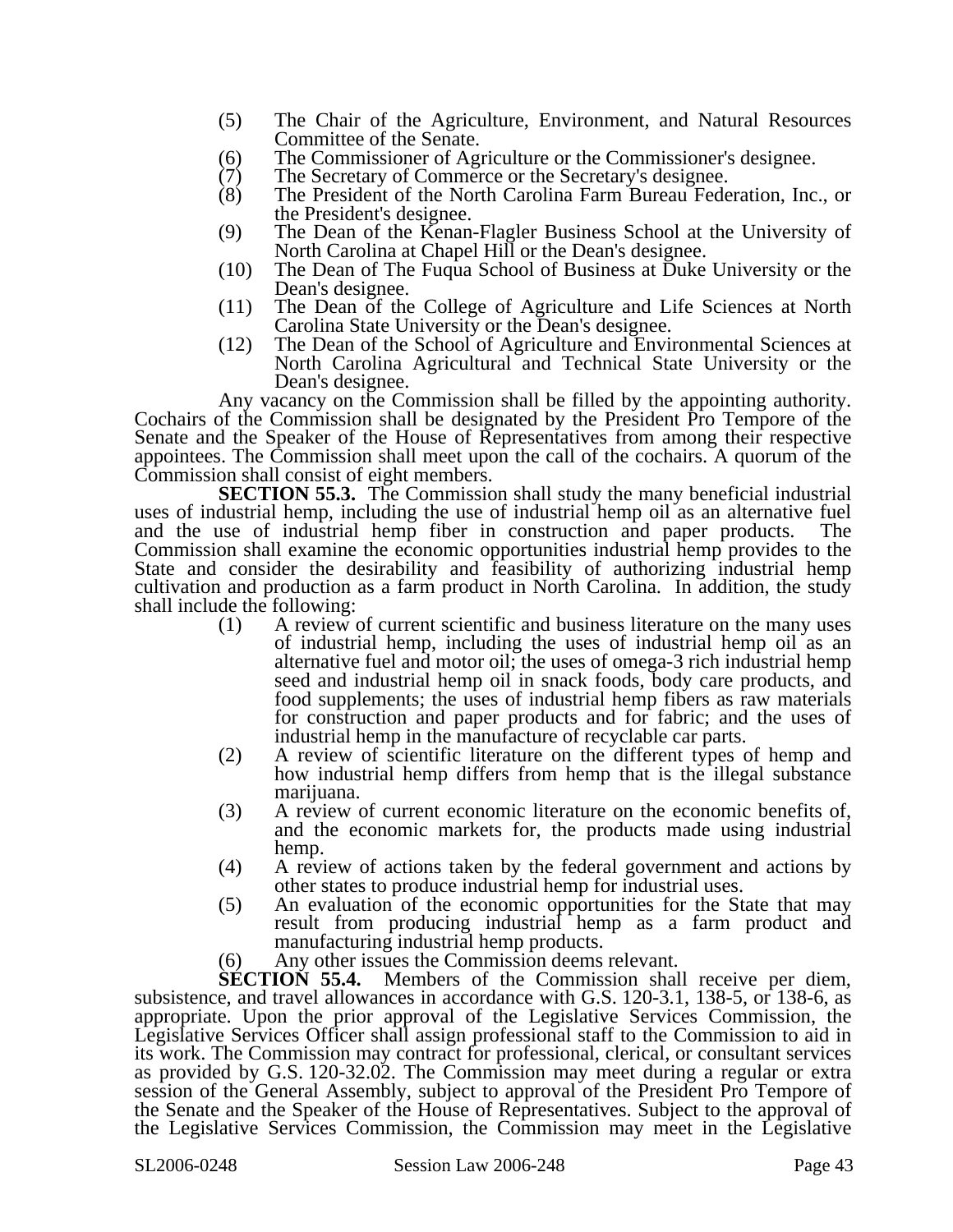Building or the Legislative Office Building. The Commission, while in the discharge of its official duties, may exercise all the powers provided under the provisions of G.S. 120-19 and G.S.  $120-19.1$  through G.S. 120-19.4, including the power to request all officers, agents, agencies, and departments of the State to provide any information, data, or documents within their possession, ascertainable from their records, or otherwise available to them and the power to subpoena witnesses.<br>**SECTION** 55.5. The Commission shall mak

The Commission shall make its findings and recommendations in a final report to the 2007 General Assembly and the Environmental Review Commission by December 1, 2006. The Comission shall terminate upon the filing of its final report.

**SECTION 55.6.** From funds appropriated to the General Assembly, the Legislative Services Commission shall allocate funds for the purpose of conducting the study provided for in this Part.

### **PART LVI. STUDY COMMISSION ON DAY CARE AND RELATED PROGRAMS (S.B. 1827 – Jenkins)**

**SECTION 56.1.** There is created the Legislative Study Commission on Day Care and Related Programs.

**SECTION 56.2.** The Commission shall consist of 12 members appointed as follows:

- (1) Four members of the Senate appointed by the President Pro Tempore of the Senate.
- (2) Four members of the House of Representatives appointed by the Speaker of the House of Representatives.
- (3) Two members of the general public appointed by the President Pro Tempore of the Senate.
- (4) Two members of the general public appointed by the Speaker of the House of Representatives.

Any vacancy on the Commission shall be filled by the appointing authority. Cochairs of the Commission shall be designated by the President Pro Tempore of the Senate and the Speaker of the House of Representatives from among their respective appointees. The Commission shall meet upon the call of the cochairs.

**SECTION 56.3.** The Commission shall study all of the following:

- (1) Assess the shortfalls and benefits of the various day care and related programs.
- (2) Consider needed adjustments, and possible program consolidations, and the necessary reprioritization of funds to realize the maximum benefit to the State's children and families.
- (3) Consider how day care and related programs affect economic development today and in the future.
- (4) Review any other matter that the Commission finds relevant to its

charge.<br>SECTION 56.4. Members of the Commission shall receive per diem, subsistence, and travel allowances in accordance with G.S. 120-3.1, 138-5, or 138-6, as appropriate. Upon the prior approval of the Legislative Services Commission, the Legislative Services Officer shall assign professional and clerical staff to the Commission to aid in its work. The Commission may contract for professional, clerical, or consultant services as provided by G.S. 120-32.02. The Commission may meet during a regular or extra session of the General Assembly, subject to approval of the President Pro Tempore of the Senate and the Speaker of the House of Representatives. Subject to the approval of the Legislative Services Commission, the Commission may meet in the Legislative Building or the Legislative Office Building. The Commission, while in the discharge of its official duties, may exercise all the powers provided under the provisions of G.S. 120-19 and G.S. 120-19.1 through G.S. 120-19.4, including the